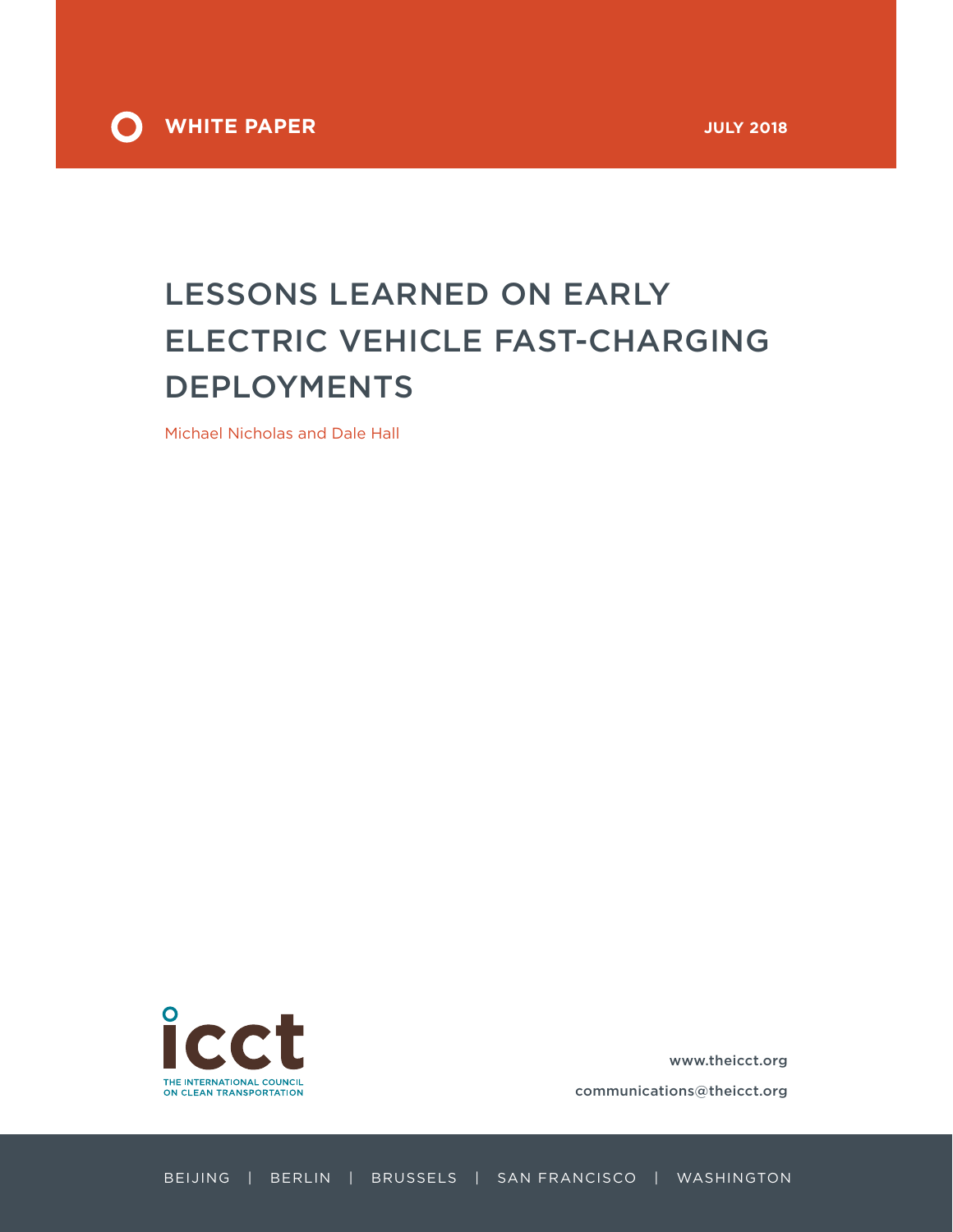### ACKNOWLEDGMENTS

This work is conducted for the International Zero-Emission Vehicle Alliance and is supported by its members (British Columbia, California, Connecticut, Germany, Maryland, Massachusetts, the Netherlands, New York, Norway, Oregon, Québec, Rhode Island, the United Kingdom, and Vermont). We thank Hongyang Cui, Lingzhi Jin, Nic Lutsey, Peter Slowik, and Sandra Wappelhorst, who provided input and critical reviews. Members of the International Zero-Emission Vehicle Alliance also provided key input on policy activities and reviewed an earlier version of the report. Their review does not imply an endorsement, and any errors are the authors' own.

International Council on Clean Transportation 1225 I Street NW Suite 900 Washington, DC 20005 USA

[communications@theicct.org](mailto:communications%40theicct.org?subject=) |<www.theicct.org>| [@TheICCT](https://twitter.com/TheICCT)

© 2018 International Council on Clean Transportation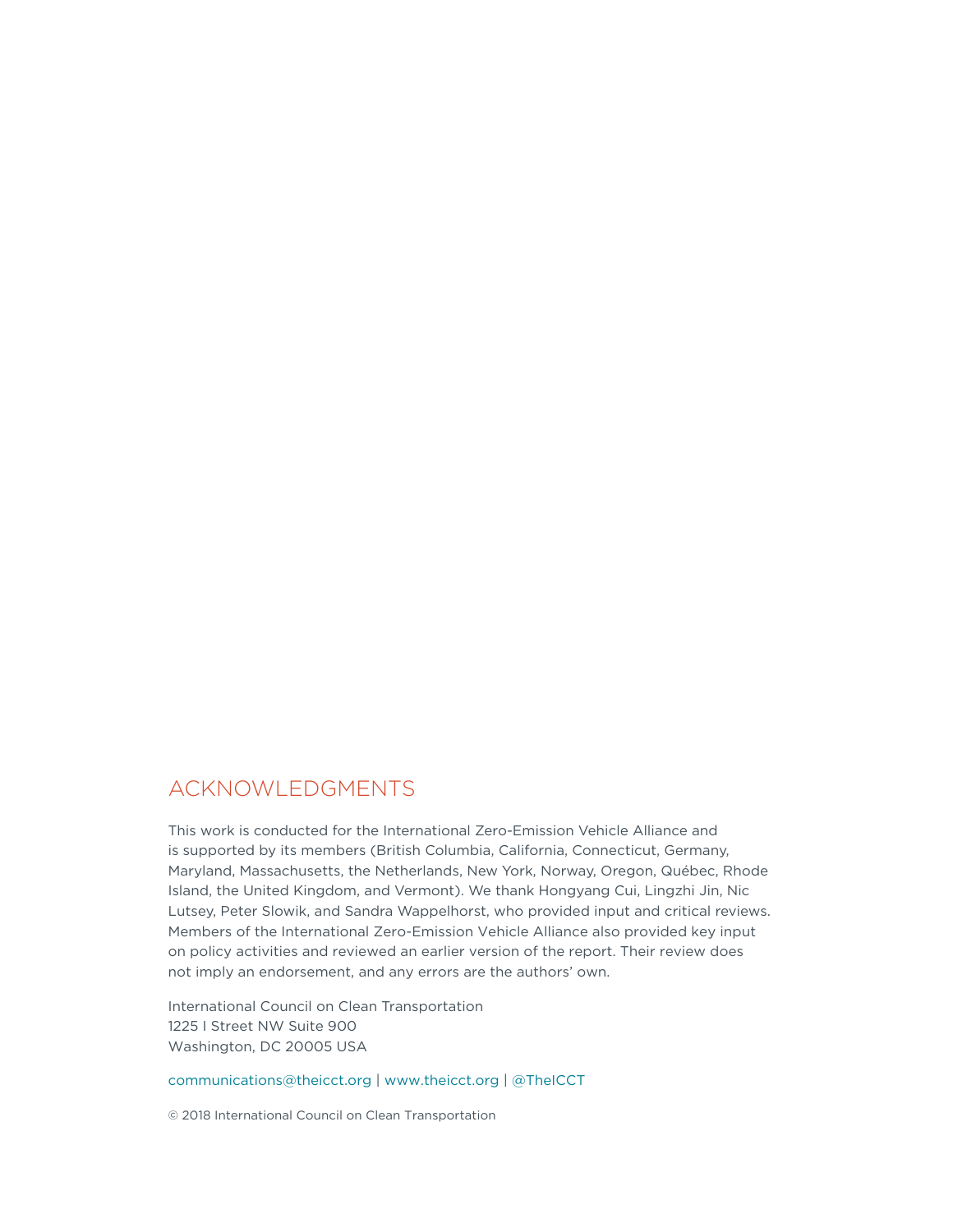## TABLE OF CONTENTS

| L. |                                                                          |  |  |  |  |  |  |
|----|--------------------------------------------------------------------------|--|--|--|--|--|--|
| н. |                                                                          |  |  |  |  |  |  |
|    |                                                                          |  |  |  |  |  |  |
|    |                                                                          |  |  |  |  |  |  |
|    |                                                                          |  |  |  |  |  |  |
|    |                                                                          |  |  |  |  |  |  |
|    |                                                                          |  |  |  |  |  |  |
|    |                                                                          |  |  |  |  |  |  |
|    |                                                                          |  |  |  |  |  |  |
|    |                                                                          |  |  |  |  |  |  |
|    | Models and inputs for determining a sufficient number of fast chargers21 |  |  |  |  |  |  |
|    |                                                                          |  |  |  |  |  |  |
|    |                                                                          |  |  |  |  |  |  |
| V. |                                                                          |  |  |  |  |  |  |
|    |                                                                          |  |  |  |  |  |  |
|    |                                                                          |  |  |  |  |  |  |
|    |                                                                          |  |  |  |  |  |  |
|    |                                                                          |  |  |  |  |  |  |
|    |                                                                          |  |  |  |  |  |  |
|    |                                                                          |  |  |  |  |  |  |
|    |                                                                          |  |  |  |  |  |  |
|    |                                                                          |  |  |  |  |  |  |
|    |                                                                          |  |  |  |  |  |  |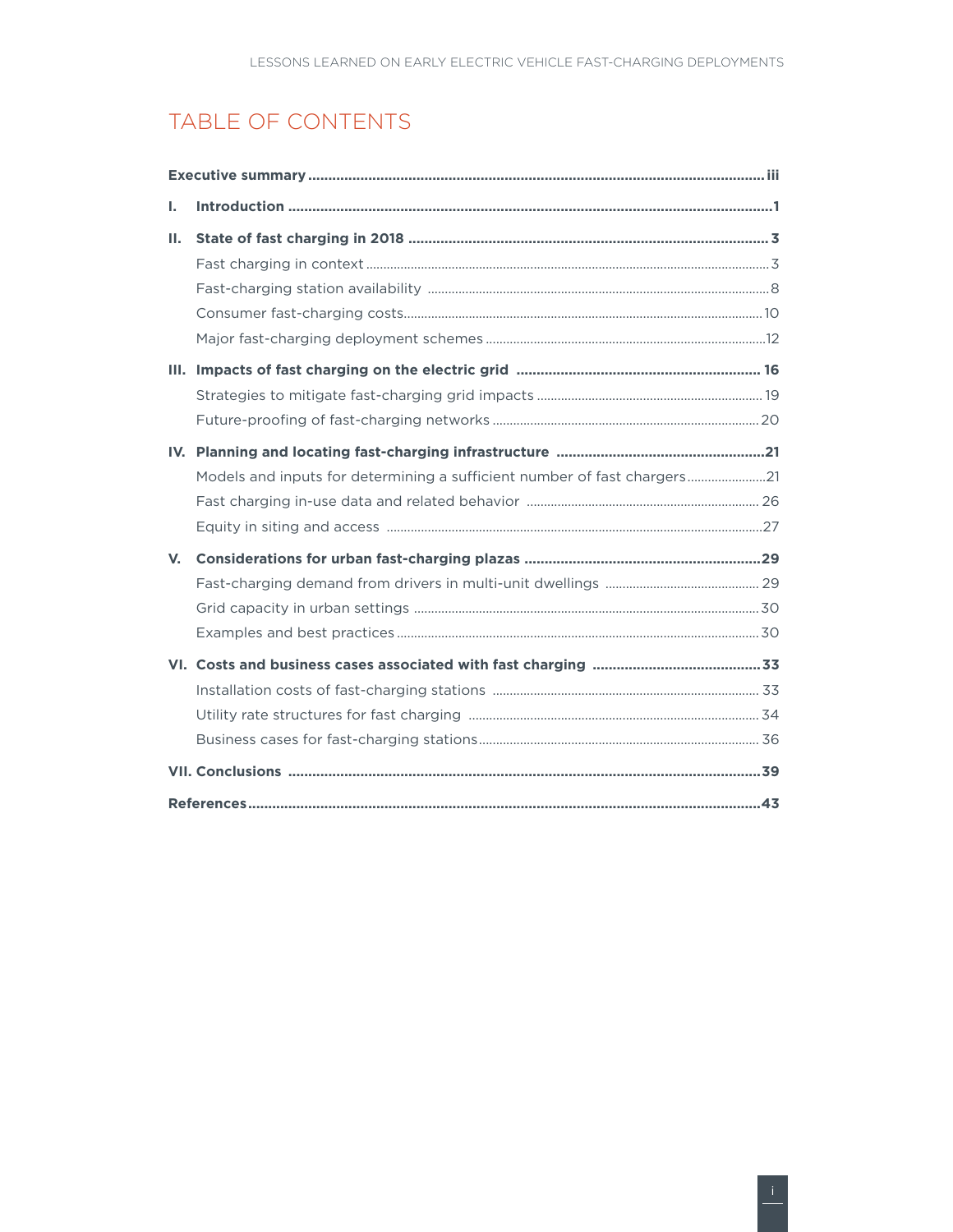### LIST OF FIGURES

| Figure 1. Global electric vehicle sales and charging infrastructure deployment                                                                                 |  |
|----------------------------------------------------------------------------------------------------------------------------------------------------------------|--|
|                                                                                                                                                                |  |
| Figure 3. Doubling battery capacity by adding more cells increases the overall                                                                                 |  |
| Figure 4. Relationship between maximum power acceptance rate of a vehicle<br>versus battery capacity and pack technology with current vehicle examples7        |  |
| Figure 5. Number of fast-charge points in major electric vehicle markets by                                                                                    |  |
| Figure 6. BEVs per fast-charge point as a function of market penetration in                                                                                    |  |
| Figure 7. Fast-charging prices in U.S. dollars per equivalent kWh delivered in<br>different fast-charging networks compared to the gas prices in each region11 |  |
|                                                                                                                                                                |  |
| Figure 9. Transformer capacity at possible fast charging sites in San Francisco 18                                                                             |  |
| Figure 10. Estimates of BEVs per fast charger at various stages of market                                                                                      |  |
| <b>Figure 11.</b> Percentage of fast-charge sessions and unique customers as a                                                                                 |  |
| Figure 12. Access to household plugs near parking location in the United States 29                                                                             |  |
| Figure 13. Growth in cumulative fast charging sites and ports in the U.S. by year31                                                                            |  |
| <b>Figure 14.</b> Estimated installation costs for charger locations based on                                                                                  |  |
| Figure 15. Sample monthly load profile for a commercial business with                                                                                          |  |
| Figure 16. Fast-charger host site bill as a function of charge events per month<br>with shaded region showing area of competition with gasoline priced between |  |
| Figure 17. Possible fast chargers needed to respond to different market conditions40                                                                           |  |

## LIST OF TABLES

| <b>Table 1.</b> Characteristics of charging levels as defined by the SAE and charging           |
|-------------------------------------------------------------------------------------------------|
|                                                                                                 |
| <b>Table 3.</b> Characteristics of in-progress fast-charging deployments in leading markets. 14 |
| <b>Table 4.</b> Pacific Gas and Electric analysis of distribution capacity for fast charging17  |
| <b>Table 5.</b> New market developments relevant to capacity models and their                   |
| <b>Table 6.</b> List of studies identifying BEV/fast-charge point ratio and key assumptions 23  |
| <b>Table 7.</b> Approximate benchmarks for fast chargers to support various electric            |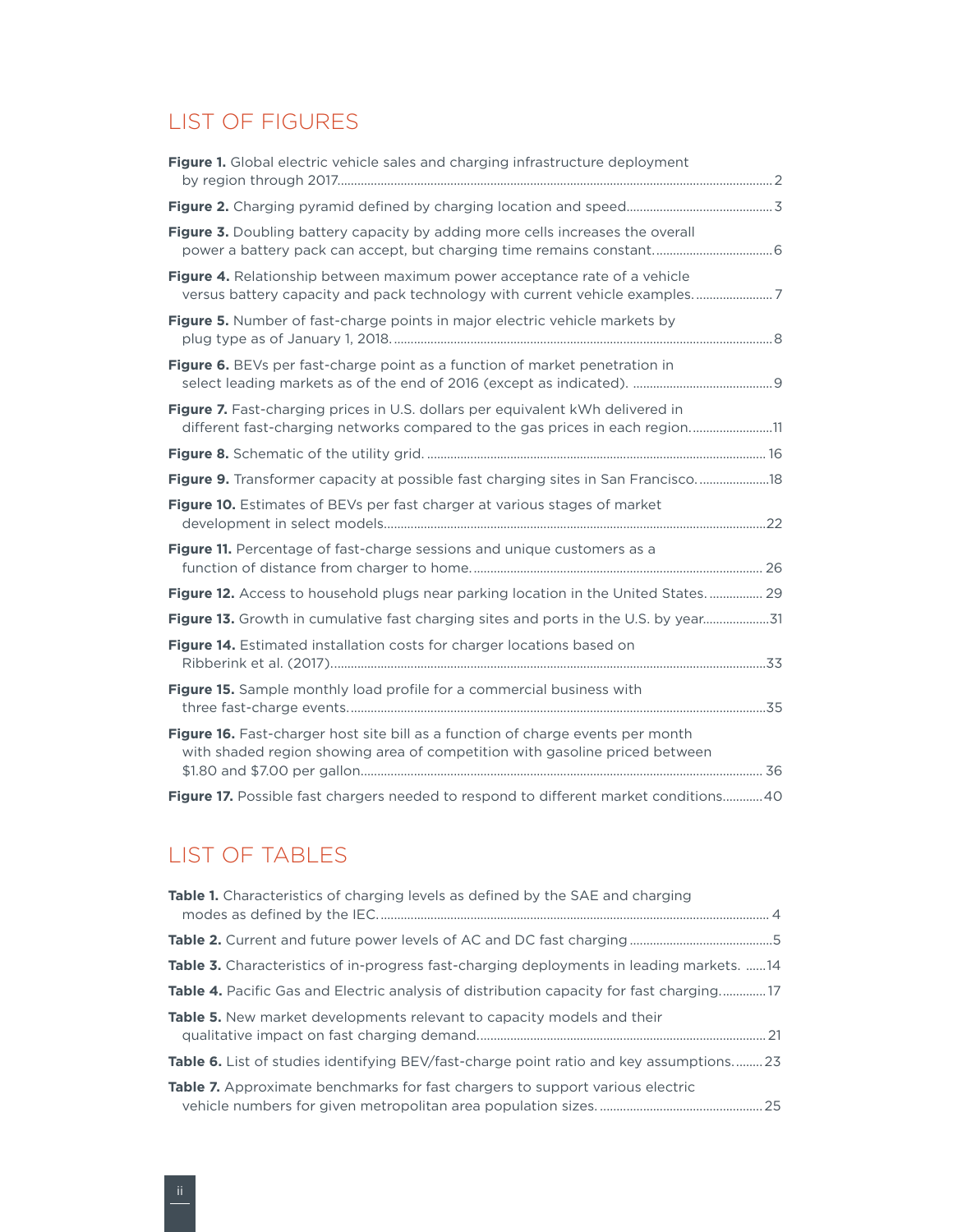### <span id="page-4-0"></span>EXECUTIVE SUMMARY

Many barriers to electric vehicles are incrementally being overcome. Falling battery costs help address the initial cost barrier and increasing availability of electric vehicle models of different types is attracting more prospective vehicle owners. The development of sufficient charging networks, however, is a work in progress. Although regular at-home charging remains one of the great advantages of electric-drive technology, it does not fulfill every charging need, and a mix of workplace charging, public charging, and fast charging is needed to extend range and increase charging access to those customers with no home charging.

Our report focuses on lessons learned from fast-charging deployments in many markets around the world through mid-2018 and on the usage by battery electric vehicles (BEVs). The report reviews recent developments in fast-charging technology and also the amount and distribution across major electric vehicle markets. The study also summarizes research into the impacts on the electric grid under increasing electric vehicle demand, and approaches to mitigate any associated issues. We also review planning issues related to fast-charging station use and siting strategies, as well as cost and business cases for the deployment of fast-charging stations. Based on this review, we make several conclusions and present several associated policy implications.

*Early lessons learned in fast-charging deployment.* With this analysis, several high-level lessons emerge. First, key determinants for how much fast charging will be needed are uptake of fast charge-capable electric vehicles, the electric ranges of vehicles, and the extent to which slower home, public, or workplace charging is available. The highest electric vehicle uptake markets, such as Oslo, Norway, and San Jose, California, show lower observed ratios of fast chargers per electric car compared with many less developed markets across Europe and the United States. These leading markets demonstrate how, as electric vehicle markets grow, more vehicles can better utilize existing chargers. However, there are differences between countries suggesting that the number of chargers needed must be adjusted to match local conditions. Comparing the two top markets of San Jose and Oslo shows there is a smaller number of fast chargers per BEV at this point in San Jose. Access to home charging, workplace charging, and other slower public charging that varies from region to region suggests a possible explanation for the differences in observed fast charging-to-BEV ratios.

*Amount of fast charging needed in early and mainstream markets*. There is great uncertainty about exactly how much fast charging will be needed in the future. Despite this, there is a clear trend toward initially needing more fast charging to obtain extensive geographic coverage and region-to-region connectivity. Based on leading electric vehicle markets and future-looking studies, the ratio of electric cars supported per fastcharge point increases over time from less than 100 electric cars in most markets in 2017, up to at least 700 electric cars being supported per fast charger as the market grows and electric range increases. To put this in perspective, a large auto market could have electric vehicle market growth by a multiple of 40, whereas the fast-charging network needed to support this increase would have to grow by a factor of 3. This is an important result: The number of fast chargers will need to greatly increase as the electric vehicle market grows, but the required increase in fast charging will be less than proportional to the increase in electric cars, as stations become better utilized and charging speed increases. However, if more new electric car buyers lack home charging or other slower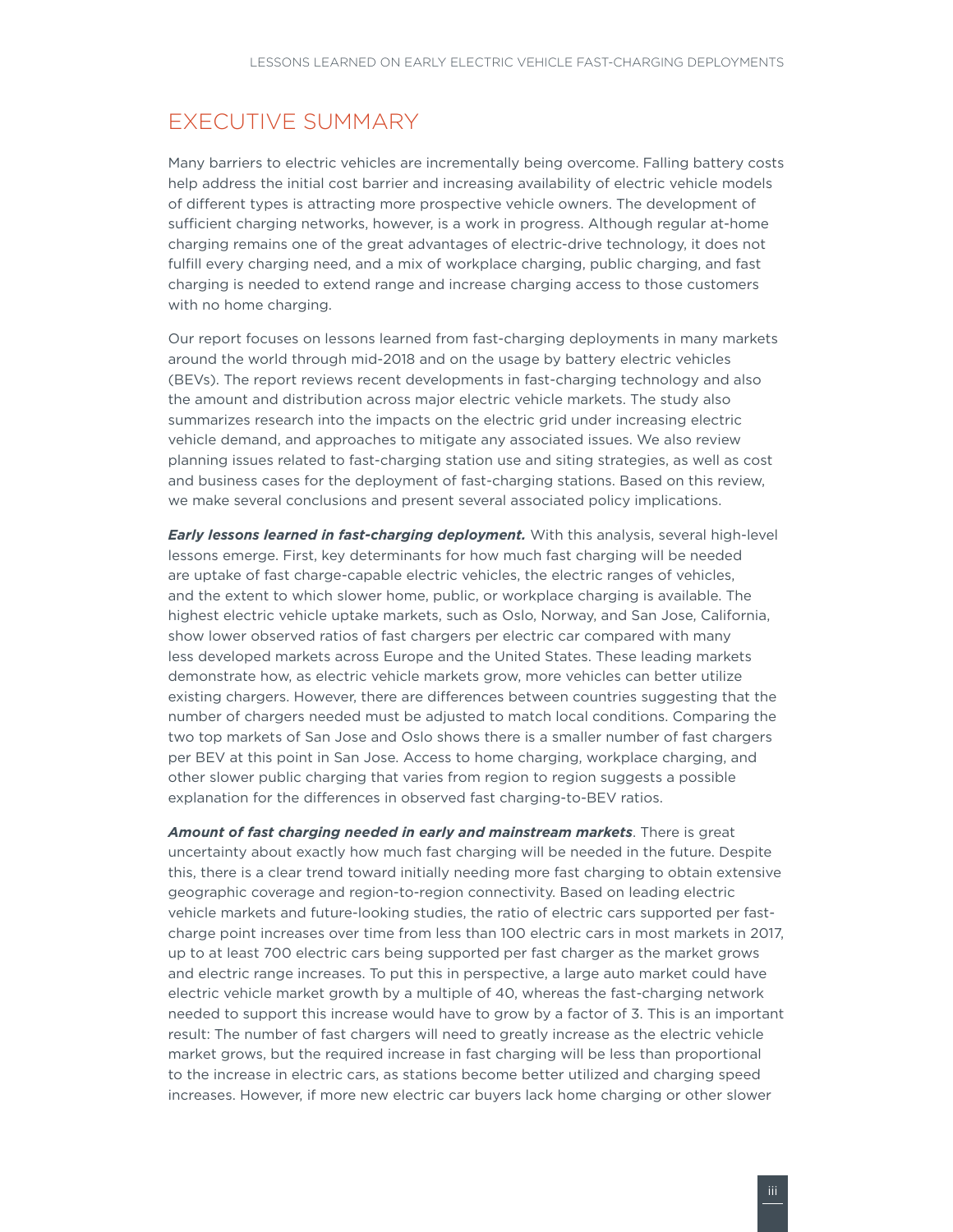charging options, more fast charging would be needed, especially in population centers. Outside urban areas, highway fast-charging networks are important to increase the attractiveness of purchasing BEVs and confidence in their use. But growth in their usage is likely to be slower and may require more initial government and utility support.

*Gaps in fast-charging infrastructure development*. The research reveals several gaps in the build out of fast-charging networks. Emerging trends show a small but growing number of users using fast chargers very close to home. Studies suggest these users have more limited access to home charging. Urban fast-charging plazas help address the needs of these users and complement the need for continued installation of better home, apartment, and workplace charging. Where investments are directed toward increasing access to charging in communities that are typically without home charging, urban fast-charging plazas appear to be an appropriate candidate for these investments. From examples in Norway, the Netherlands, Canada, China, Japan, Germany, the United Kingdom, California and others, we see that improved coordination among the government, industry, and utilities can help to pave the way for rapid deployment of fast charging to support current and future electric vehicles.

*Emerging promising and uncertain business cases*. The business case for fast-charging investments is improved when electricity cost is well below the equivalent price of gasoline. This allows station operators a profit margin to cover capital and operational costs. High utilization rates help offset high fixed monthly electricity costs in the case of demand charges. Urban sites are more likely to see higher usage, driving down prices while still being profitable. The ideal electricity price would be set to allow electric vehicles to compete with gasoline on per-mile costs and still allow a positive business case. This means the solution will be region-specific, involving setting the right fast-charging price and matching the growth of fast charging to electric vehicle demand. When charging revenue is lower than the cost to build and operate, improved business cases have so far been achieved through several strategies. These strategies include automaker investments in fast-charging networks that increase the value of a vehicle, such as with Tesla's Supercharging network; networks that cross-subsidize low performing sites with higher performing ones, such as with EVgo in the United States; and government grants that share in the early costs to reduce cost recovery requirements at low-utilization sites, such as with the West Coast Electric Highway.

*Addressing uncertainties to help spur investment in fast charging*. There are many factors that influence how many fast chargers are needed to support the market. The most fundamental uncertainty in all the fast-charging questions is how to plan for the changing electric vehicle technology and its uncertain uptake. Better electric vehicle projections, factoring in minimum compliance with regulatory frameworks, would provide much greater certainty to plan for expanding the electric vehicle fast-charging networks. This requires analysis of future year-by-year electric vehicle penetration, including low-to-high approximations through 2025–2030 that match regulatory goals. In addition, improved local-level analysis is important to factor how mainstream consumer uptake may be more concentrated in markets with greater local and provincial policies to accelerate electric vehicle uptake. Estimates of vehicle volumes can be further disaggregated into the electric ranges and charging speed capabilities of those vehicles to provide a basis from which to create scenarios regarding the appropriate mix of fast charging and slower home, workplace, and public charging.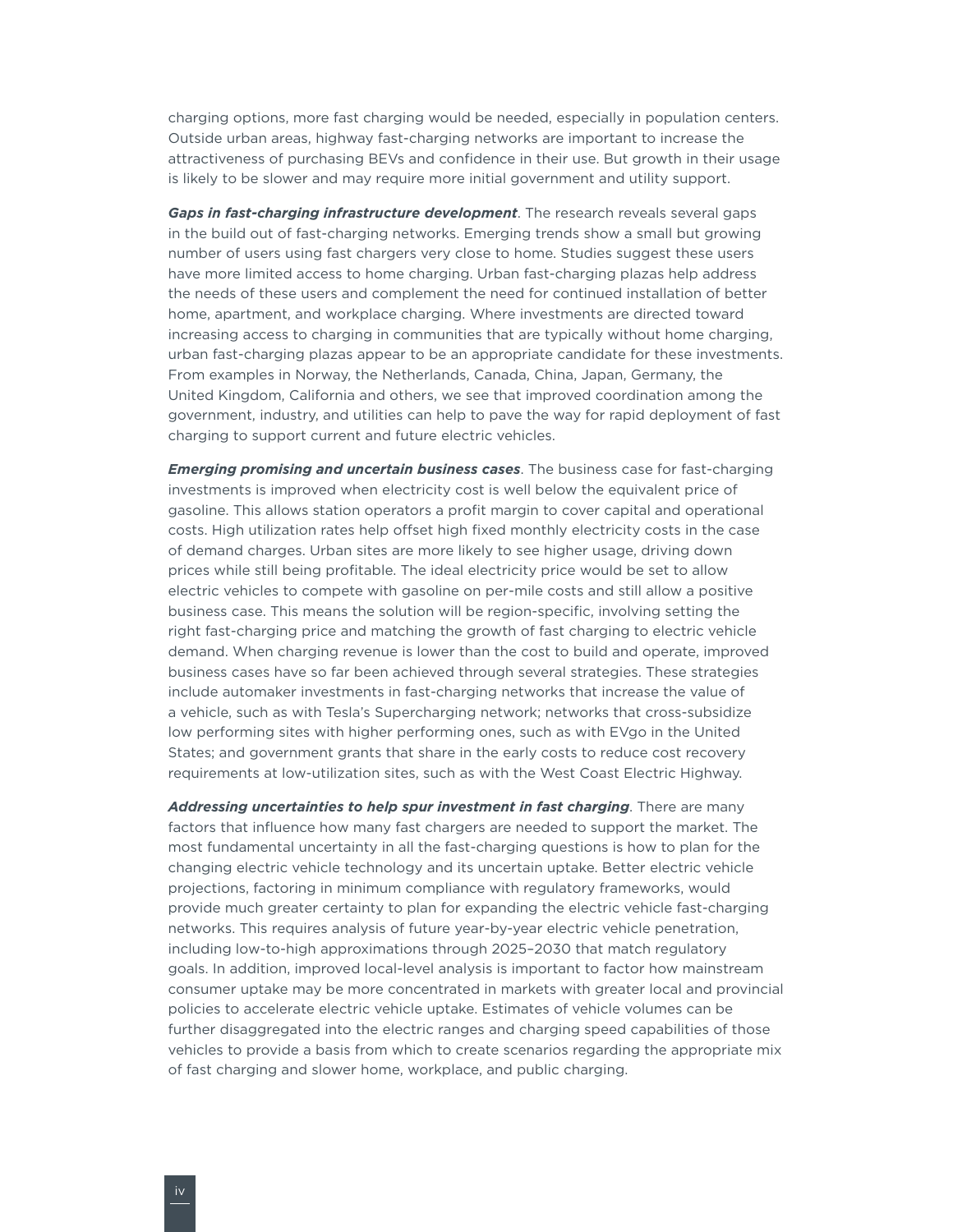### <span id="page-6-0"></span>I. INTRODUCTION

The electric vehicle market continues to grow, representing more than 1% of the global new passenger vehicle market and more than 5% in several leading regional markets in 2017. These vehicles have the potential to significantly reduce greenhouse gas emissions and air pollution, leading many governments to support their adoption with a wide array of policies. Falling battery prices and continued government support are moving electric vehicles into the mainstream; nonetheless, barriers of cost, convenience, and consumer awareness remain.

Among the benefits of electric vehicles is the ability to recharge the vehicle's batteries from any outlet location, including at the driver's home. Regular, overnight charging can satisfy most daily driving, frequently at lower cost than fueling a comparable gasoline-powered vehicle. On the other hand, the extensive, standardized network of gasoline fueling stations provides seamless support for daily as well as longer-distance travel. Such a network for electric vehicles has only developed in a limited and partial way, primarily in early-adopter electric vehicle markets and with public support. In order to develop "range confidence" for electric vehicle drivers, governments and private companies alike are working to deploy charging infrastructure in various settings. In a 2017 survey, automotive industry executives stated that charging infrastructure was the greatest long-term challenge for electric vehicles, and that comprehensive, user-friendly urban and long-distance charging networks are a precondition to growth of the market (KPMG, 2017).

Figure 1 shows the growth in electric vehicle sales and total public charging station construction worldwide, including all charging types and speeds, indicating the close connection between these two trends. Through 2017, approximately 3.2 million electric vehicles were sold worldwide, along with more than 400,000 public charging stations installed. Numerous studies have confirmed the importance of public charging infrastructure, linking its availability to electric vehicle uptake (Hall & Lutsey, 2017; Harrison & Thiel, 2017; Slowik & Lutsey, 2017; Sierzchula, Bakker, Maat, & van Wee, 2014). Some have suggested that fast charging is a stronger driver of uptake than Level 2 charging (Neaimeh et al., 2017). Many of these studies also typically show that public charging infrastructure availability, be it in absolute numbers in given markets, per capita, or per electric vehicle, varies greatly across markets. The figure illustrates that charging and electric vehicles are growing in unison in the major markets of China, Europe, and the United States. It is also clear that there is not yet any universal benchmark to help predict the precise amount of charging needed as electric vehicle deployment continues to increase.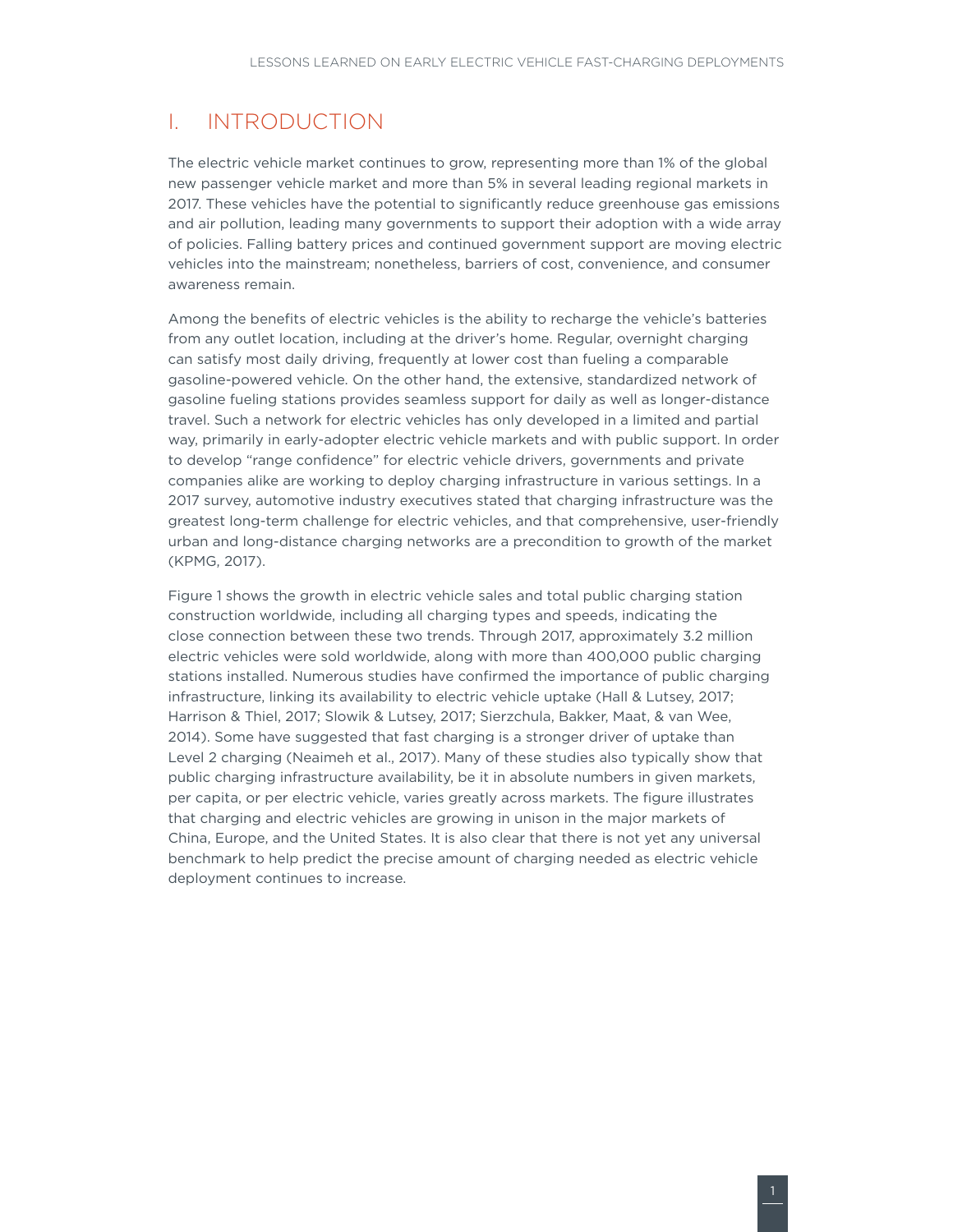<span id="page-7-0"></span>

<span id="page-7-1"></span>**Figure 1.** Global electric vehicle sales and charging infrastructure deployment by region through 2017.

[Figure](#page-7-1) 1 also broadly shows that growth of infrastructure has developed differently in different regions, highlighting the need to investigate these differences and identify early lessons learned. As with the electric vehicle market overall, fast-charging technology is continuously evolving, and costs are falling as experience grows. Nonetheless, these charging stations currently account for only a small percentage of total public charging installations worldwide—ranging from about 2% in the Netherlands to 40% in China—and face barriers such as high upfront cost, high operating costs, standards fragmentation, and potentially high demands on the power grid (Hall & Lutsey, 2017).

With many thousands of fast-charging installations in place worldwide and several times more fast chargers on the way, what lessons can be learned and applied to future installations? In this report, we discern lessons learned from fast-charging projects around the world, including such topics as the grid impact of high-powered direct-current fast charging, upfront and operational costs, coordination with electric power utilities, optimal planning for fast-charging networks, and user data from already installed fast charging. We also discuss the roles that fast charging plays in different electric vehicle markets. From this analysis, we distill lessons and best practices to help guide future fast-charging deployments.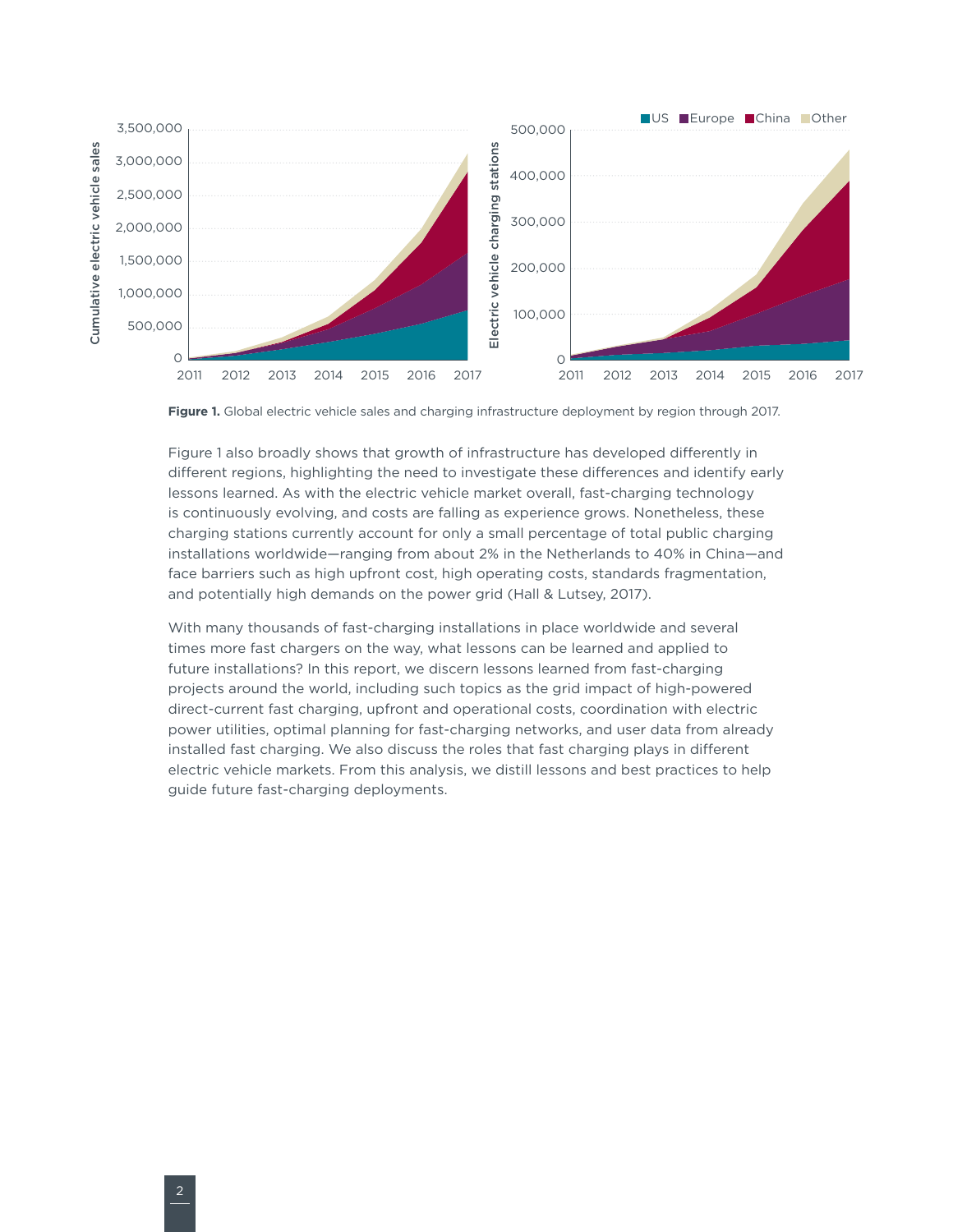### <span id="page-8-0"></span>II. STATE OF FAST CHARGING IN 2018

Fast charging has evolved continuously since its introduction. In this section, we provide background on the role of fast charging compared to other charging options, a brief overview of current and future standards for fast charging, a review of current numbers of fast chargers, and consumer prices. We also highlight future fast-charger deployment schemes.

### **FAST CHARGING IN CONTEXT**

Typically, as the speed of a charger increases, so does its cost, prompting the need to weigh where the benefits of fast charging outweigh the costs of slower charging. We start by examining what role fast charging plays in the electric vehicle charging ecosystem. The role it plays in the ecosystem is idealized in a charging pyramid, depicted in [Figure](#page-8-1) 2 where fast charging is distinct from other slower charging. The charging pyramid concept loosely defines where electricity has been dispensed for users in the current market, with many drivers primarily using home charging (Santini et al., 2014). This representation is not applicable to a single user, but represents the location where electricity is dispensed for the entire market. Users with no home charging will have no home charging component and will increase the proportion of the other categories. Charging at home, at the workplace, and at other publicly accessible locations is assumed to be at Level 1 or Level 2 in the United States, modes 1–3 in Europe, and public alternating current (AC) in China.



#### <span id="page-8-1"></span>**Figure 2.** Charging pyramid defined by charging location and speed.

In a setting where home charging is available, ideally everyone would first charge at home, and then when necessary at the workplace or in public to complete needed travel. Only for long trips where range is exceeded and desired parking time is short would fast charging be used.

However, an idealized charging model of course does not match the complex driving and charging patterns for all electric vehicle owners. This is the case for many reasons. For example, when home charging is not available, some use public charging, work charging, or fast charging (Nicholas & Tal, 2017). Similarly, when workplace charging is not available, charging that would have occurred there is done in public or at fast chargers. There are also other possibilities such as neighbors sharing home chargers. These dynamics show that there is not one solution to charging needs and that if one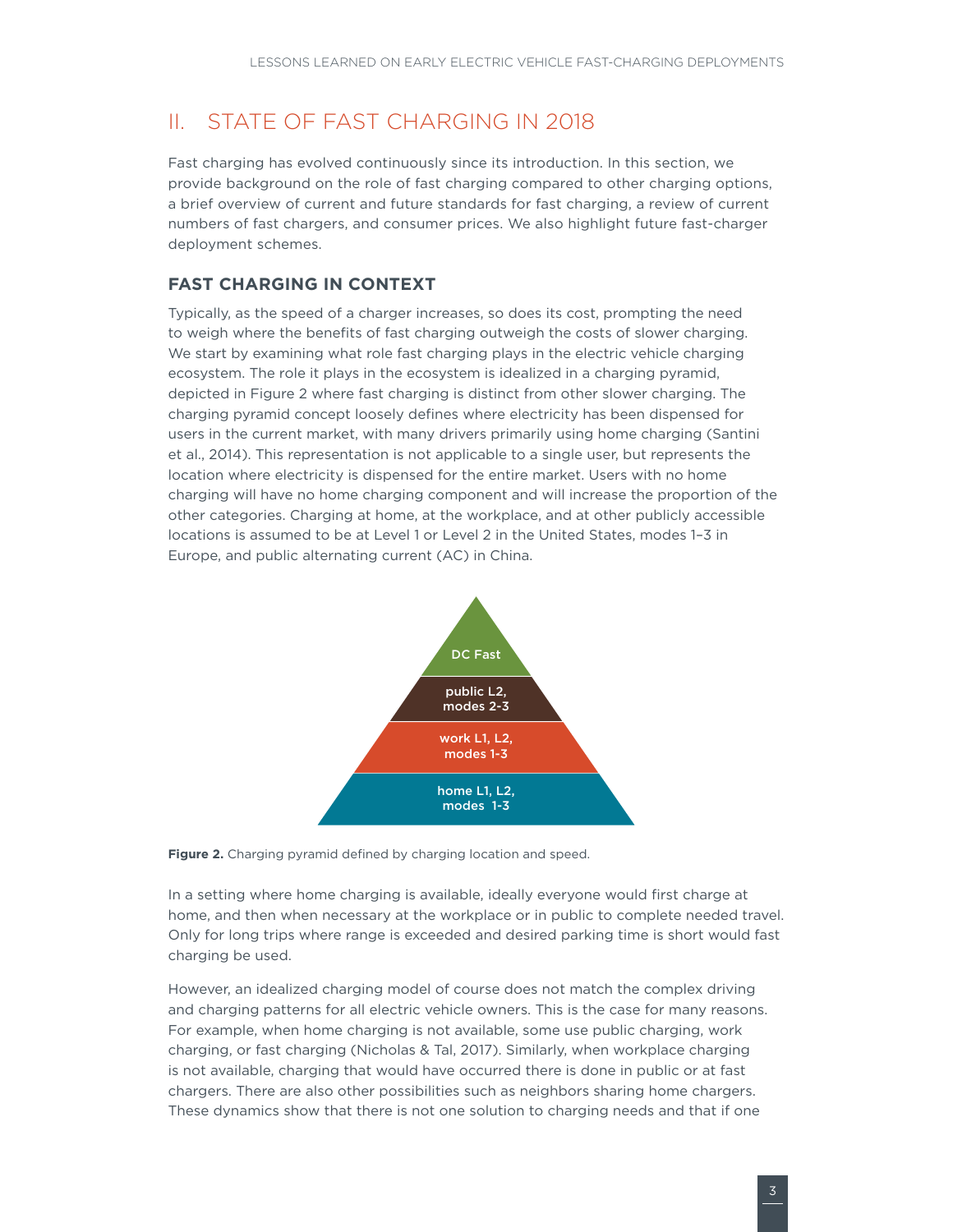<span id="page-9-0"></span>charging location type is insufficient, demand will increase for charging elsewhere. In addition, many drivers value their time and may respond differently to the prices of charging at various places. A survey from the UK found that most users would prefer to use fast chargers over Level 2 chargers for both inter- and intra-urban travel (Blythe et al., 2015). If and when fast-charging monetary costs are perceived as especially low, public fast charging becomes more likely (Nicholas & Tal, 2017). Another factor is the value of the time saved from fast charging, as often time savings are not explicitly costed in electricity price or network membership pricing models (Bedir, Crisostomo, Allen, Wood, & Rames, 2018). These dynamics all help to motivate this study of early fast-charging deployments.

Several different fast-charging technologies are in use across global markets. Fast charging, as assessed in this paper, is defined as any power level over 36 kilowatts (kW) that is direct current (DC). This excludes the household AC power levels, which can reach 22 kW in Europe and 19 kW in the United States (Society of Automotive Engineers [SAE], 2017). We also exclude AC fast charging, which can reach 43 kW, as there are only a few models that use it, and it is unlikely to increase in power. Fast charging is mostly related to battery electric vehicles (BEVs), which use no gasoline; however, we note that the Mitsubishi Outlander and BMW i3 range extender plug-in hybrid electric vehicles (PHEVs) are exceptions. They can use both gasoline and fast charging.

There are two main organizations that define plug types and power levels, the International Electrochemical Commission (IEC) and the Society of Automotive Engineers (SAE). These categorizations of charging levels and modes are defined in [Table](#page-9-1) 1 and Table 2 below. In this section, we focus on the connector types (plug form factor) and power levels currently available and proposed. Although some refer to fast charging as Level 3, this nomenclature has had a different technical meaning in SAE's classification, so we avoid this terminology and instead use the term fast charging or direct current fast charging (DCFC).

| <b>Charging</b><br><b>level</b> | <b>Voltage</b>           | <b>Charging</b><br>mode                      | <b>Protection type</b>                                         | <b>Typical power</b>                                              | <b>Setting</b>                                               |
|---------------------------------|--------------------------|----------------------------------------------|----------------------------------------------------------------|-------------------------------------------------------------------|--------------------------------------------------------------|
| Level 1                         | 120 V AC                 | None or breaker in<br>1.2-1.8 kW AC<br>cable |                                                                | Primarily residential<br>in North America                         |                                                              |
|                                 |                          | Mode 1                                       | None                                                           | 3.6-11 kW AC                                                      | Wall socket in<br>Europe; primarily for<br>2- and 3-wheelers |
| Level <sub>2</sub>              | $200 - 240$<br>V AC      | Mode 2                                       | Pilot function and<br>breaker in cable                         | 3.6-22 kW AC                                                      | Home and workplace<br>with cable or basic<br>station         |
|                                 |                          |                                              | Mode 3                                                         | Pilot function<br>and breaker in<br>hardwired charging<br>station | 3.6-22 kW AC                                                 |
| Fast<br>charging                | $400V -$<br>1000 V<br>DC | Mode 4                                       | Monitoring and<br>communication<br>between vehicle<br>and EVSE | 50 kW or<br>more                                                  | Public, frequently<br>intercity                              |

<span id="page-9-1"></span>Table 1. Characteristics of charging levels as defined by the SAE and charging modes as defined by the IEC.

*Notes: V = volt; AC = alternating current; DC = direct current; kW = kilowatt*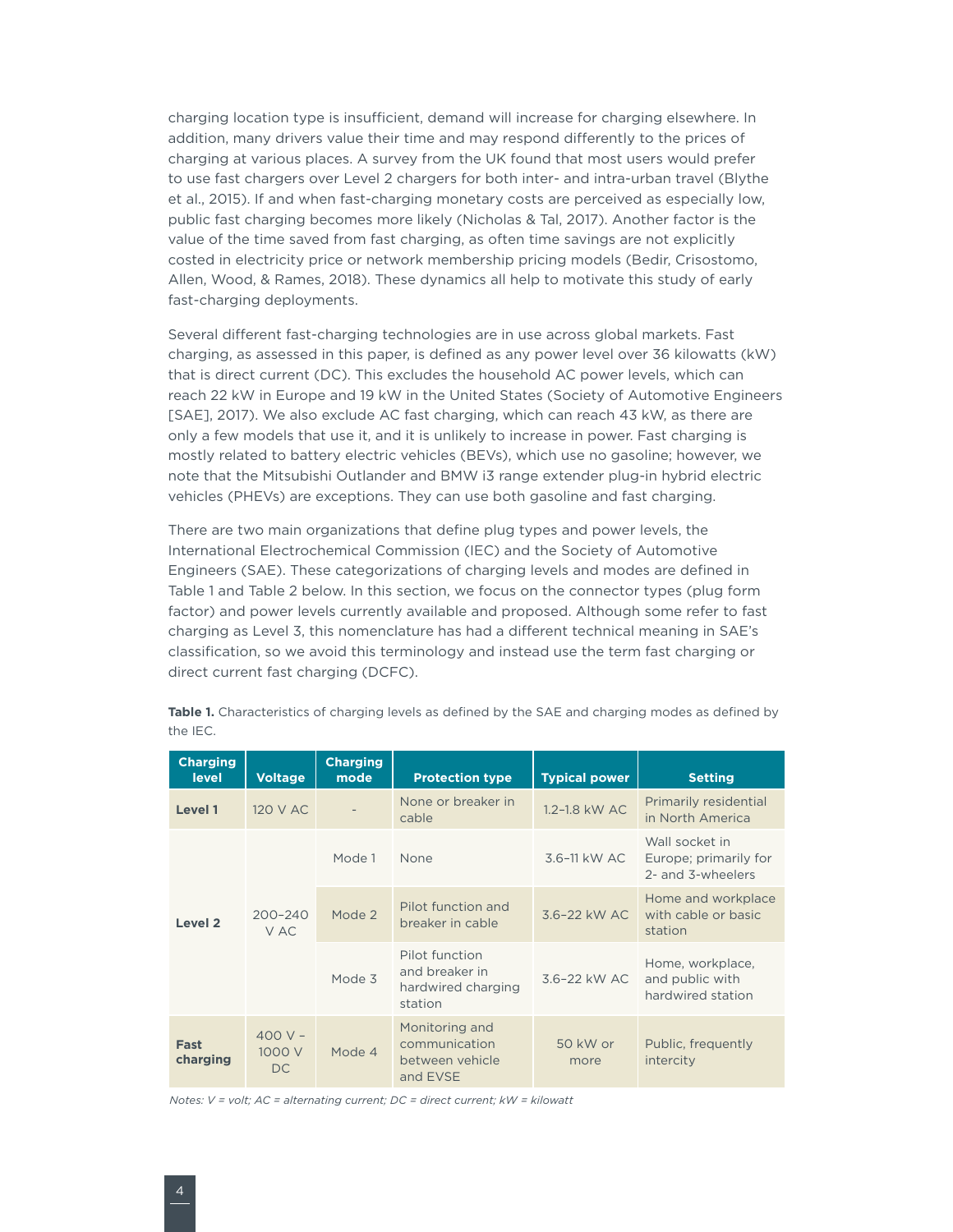<span id="page-10-0"></span>There are five different types of DC fast-charging plugs that can transmit power above 36 kW. These plug types are referred to as CHAdeMO, the European Combined Charging System (CCS type 2, or sometimes referred to as "Combo"), the U.S. Combined Charging System (CCS type 1), Tesla, and GB/T. The CHAdeMO and Tesla systems are used in many markets, and the GB/T system is used only in China. New standards are enabling the maximum energy transfer rate for each plug type to increase. [Table](#page-10-1) 2 shows the current power maximum and the future maximum power for each standard. This maximum power is obtained by multiplying the maximum voltage (V) by the maximum amperage (A). For example, the maximum voltage for CCS is 1,000 V and the maximum amperage is 400 A, enabling a maximum power of 400,000 watts (W) or 400 kilowatts (kW). The most common type of fast charger currently is 50 kW with 125 A and 400 V. The 150 kW chargers being introduced maintain the same voltage range, but increase the amperage to 375 A. The 150 kW chargers are listed as a maximum in Table 2 as it represents the maximum power at lower voltage.

| <b>Connector</b><br>type           | <b>Regions used</b><br>in 2018  | <b>Typical power</b><br>in 2018 | <b>Maximum</b><br>power in 2018 | <b>Proposed power</b>                                            |
|------------------------------------|---------------------------------|---------------------------------|---------------------------------|------------------------------------------------------------------|
| <b>CHAdeMO</b>                     | Japan, Europe,<br>North America | 50 kW                           | 200 kW, 400 kW                  | $\overline{\phantom{0}}$                                         |
| <b>CCS Europe</b>                  | Europe                          | 50 kW                           | 150 kW, 400 kW                  |                                                                  |
| <b>CCS North</b><br><b>America</b> | United States.<br>Canada        | 50 kW                           | 150 kW, 400 kW                  | $\overline{\phantom{0}}$                                         |
| GB/T                               | China                           | 50 kW                           | 237.5 kW                        | 900 kW by 2020 (new plug) <sup>a</sup>                           |
| <b>Tesla</b>                       | Worldwide                       | 125 kW                          | 145 kW                          | 200+ kW (potentially >350<br>kW no date specified <sup>b</sup> ) |

<span id="page-10-1"></span>Table 2. Current and future power levels of AC and DC fast charging.

*<sup>a</sup> See Yoshida, 2018* 

*b See Musk, 2016*

In practice, a vehicle is unlikely to accept power at the maximum rate. Because a standard limits the current, when battery voltage is low either because of battery design or a low state of charge, the power delivered at maximum amperage is lower. For example, 50 kW chargers in practice often dispense no more than 40 kW depending on the vehicle and state of charge and maximum battery pack voltage. For this reason, 400 kW chargers are often referred to as 350 kW chargers and this terminology will be used.

Even when a charger is capable of providing high power, smaller battery packs are unlikely to be able to accept this much power. For example, if 350 kW power is available to a smaller 25 kWh pack, battery protection circuits will limit the current and the pack will not accept the higher power. No vehicle on the market in 2018 can accept 350 kW and technological progress must be made in battery cooling or chemistry to fully utilize a 350 kW charger. Vehicle hardware improvements to enable these higher fast-charging speeds could cost approximately \$1,000, assuming no change in battery size (Burnham et al., 2017). However, the higher voltage 350 kW chargers can reduce voltage output and still charge present vehicle models at a reduced power.

Fast-charging speed is linked with developments in electric vehicle battery technology and vehicle range. The technology of battery chemistry and cooling limit how fast a battery can proceed from empty to approximately 80% recharged (the state of charge when charging rate generally reduces), currently ranging from about 38 minutes in a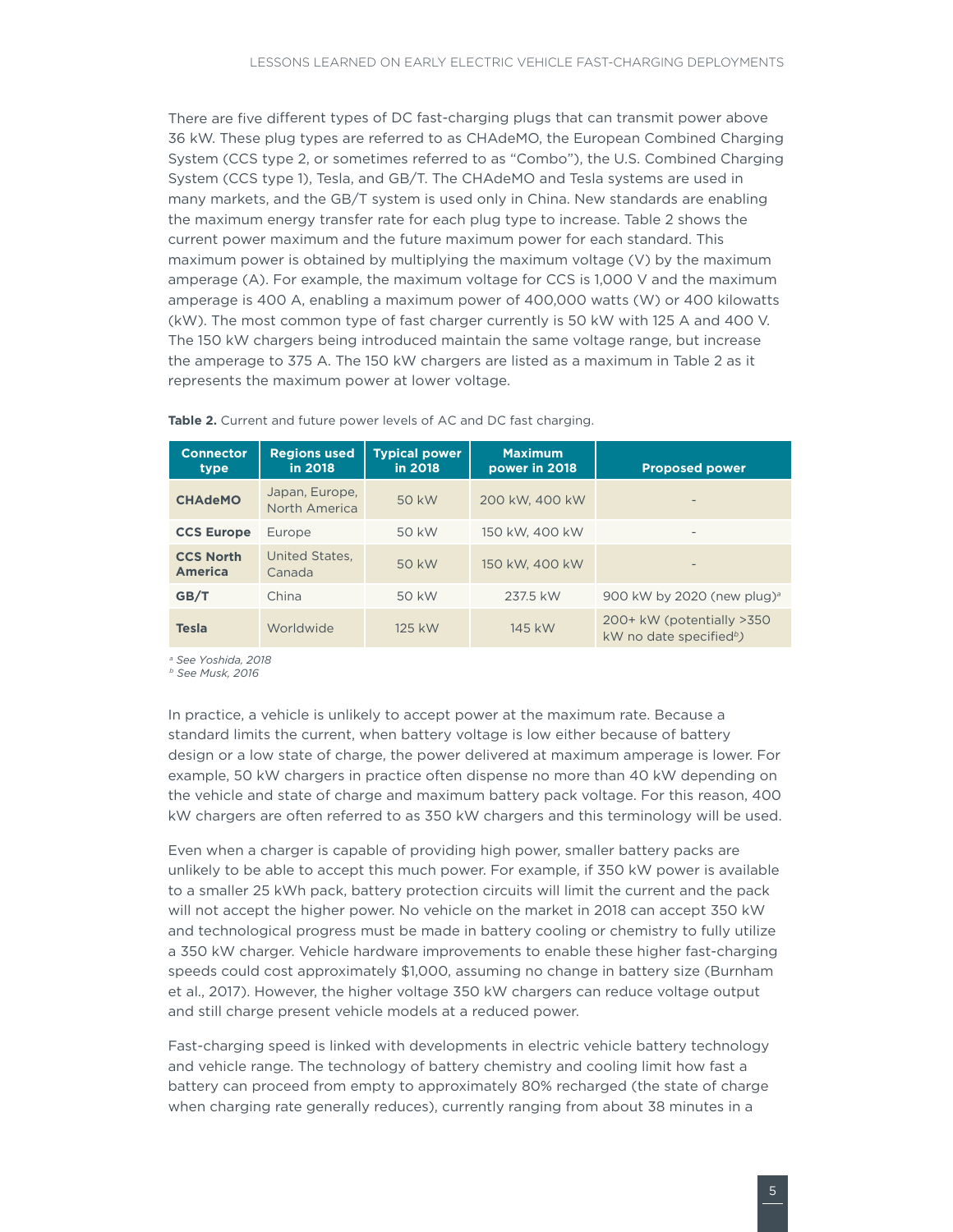<span id="page-11-0"></span>Tesla Model S 100D using a 125 kW charger to 14 minutes in a Kia Soul electric vehicle (EV) using a 100 kW charger. Charging a battery with too much power could cause lithium plating and dendrite formation around the anode, permanently reducing capacity; at a pack level, it can cause cells to age at different rates and pack overheating (Ahmed et al., 2017). If the Kia Soul EV battery capacity were doubled it hypothetically could accept 200 kW, but would still be limited to a 14-minute charging time. This relationship between acceptance power and capacity is shown on a cell level in [Figure](#page-11-1)  3. Battery packs in vehicles consist of many cells connected together, but each cell has a maximum charging rate.



14 Minutes to 80% (4.2 Wh)



<span id="page-11-1"></span>Figure 3. Doubling battery capacity by adding more cells increases the overall power a battery pack can accept, but charging time remains constant.

When battery pack capacity is increased, the ability to accept more power increases proportionally, but the charging time from empty to 80% remains constant. This simplistic doubling of capacity also assumes that the space for the battery is doubled, but in reality doubling capacity often involves arranging the battery cells more tightly, affecting the ability to cool the battery which slows charging time. For example, the Chevrolet Bolt has approximately double the battery capacity of the Soul, but does not allow for a maximum acceptance rate of 200kW, which would be double the Soul, reflecting the complexities related to cell arrangement and thermal management. This relationship between charging speed and battery capacity or battery technology is shown in [Figure](#page-12-1) 4. Note that the relationship is not linear, and the horizontal axis has been adjusted to illustrate the relationship for the three battery packs. The current charging rate limit in power and time is represented by the gray dotted circles for three battery capacities in three vehicles: the Tesla Model S 100D with a 100 kWh capacity, the Chevrolet Bolt with a 60 kWh capacity, and the Kia Soul EV with a 30.5 kWh capacity.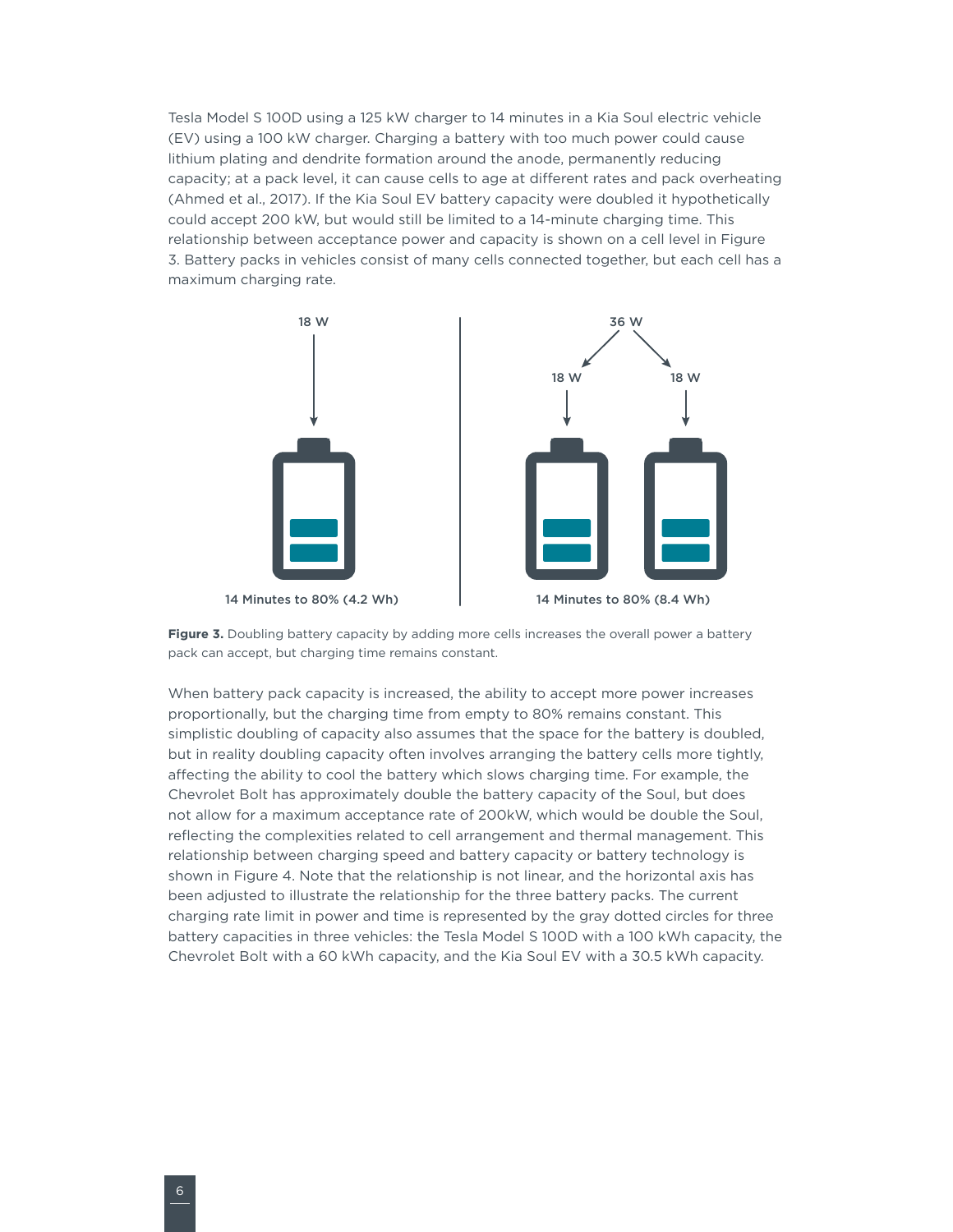<span id="page-12-0"></span>

<span id="page-12-1"></span>**Figure 4.** Relationship between maximum power acceptance rate of a vehicle versus battery capacity and pack technology with current vehicle examples.

In general, the "current maximum acceptance rate" circles in the figure represent more advanced battery pack design, more robust chemistry, or better cooling. Alternatively, it can represent more conservative battery management to preserve battery life. Tesla's charging rate is fairly modest considering the large battery capacity. If the Kia Soul EV's battery were scaled to the size of the Tesla Model S 100D, a 14-minute charge time would require 328 kW indicating that current battery designs can utilize 350 kW charging if the battery capacity is large enough. In general, because vehicle range is increasing, there is an increased ability for vehicles to accept higher charge rates. Based on a variety of industry announcements, using variants of current battery chemistries and battery pack designs, the time to recharge is expected to be reduced to below approximately 14–16 minutes to charge to 80%. Corresponding with these general goals, the number of vehicle models that are able to accept higher power is expected to increase in the next several years. However, charging to 80% is unlikely to fall below 10 minutes in the near term, meaning smaller capacity, shorter-range vehicles will not be able to use this power. In the longer term, technology improvements could enable higher charging speeds as well; possible improvements include alternative anode chemistries, more complex cell management to ensure even charging, higher pack voltage, and improved liquid battery cooling (Ahmed et al., 2017; Meintz et al., 2017).

For reference, gasoline has a much higher refueling rate. A gasoline vehicle with a 335-mile range and a gasoline efficiency of 25 miles per gallon would need 13.4 gallons. The maximum allowable refueling rate in the United States is 10 gallons per minute for a 1 minute and 20 second fill time. Assuming the EPA efficiency of a Tesla Model S 100D of 3.03 mi/ kWh and an all-electric range of 335 miles, the same refill rate as gasoline would require 4,950 kW, 14 times faster than the 350 kW chargers now being introduced. Many current gasoline vehicles have lower efficiency and not all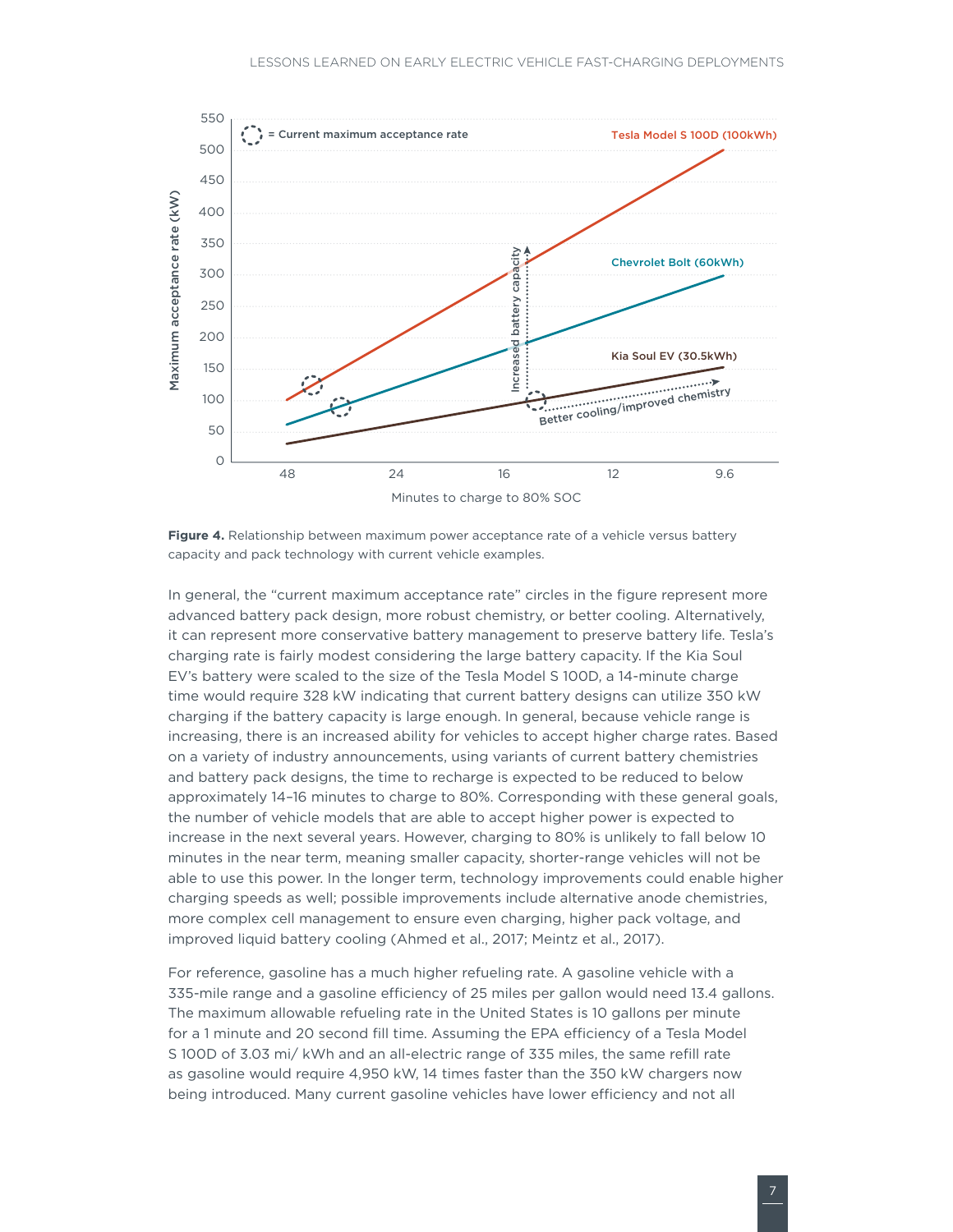<span id="page-13-0"></span>pumps operate at the maximum rate meaning a longer filling time. A 3-minute fill time corresponds to a 2,195 kW rate using the previously stated assumptions.

The fundamental limitations of minimum fill time, independent of battery capacity, show that in the near term, many existing low-range electric vehicles will not be able to take advantage of chargers operating at 350 kW. A mix of charging speeds available at a charging site, controlling power output at a single charger, or sharing power among a group of chargers will usually satisfy the mix of vehicles that arrive with the ability to charge at their maximum power acceptance rate.

### **FAST-CHARGING STATION AVAILABILITY**

Currently, there are major deployments of fast chargers worldwide. The growth in the number and location of fast charging has occurred organically or as a result of national plans. [Figure 5](#page-13-1) shows the number of fast-charging ports by country disaggregated by charger type in January 2018. Some double counting may occur as many fast-charging units have two ports, one for CCS and one for CHAdeMO, but only one port can be used at a time. In the San Francisco Bay area, 28% of stations are double-counted in this way (PlugShare, 2018). As shown, the availability of the three fast-charging types is relatively evenly split in each market. CCS is more prevalent than CHAdeMO in Austria, Finland, and Germany, while CHAdeMO is more common in all other markets, with the highest share in France and the United States. Tesla fast charging represented half of all fast-charging points in the United States outside of California and also made up a large fraction of charging in Belgium and France. China has the greatest number of DC fast chargers and uses the GB/T standard.



<span id="page-13-1"></span>**Figure 5.** Number of fast-charge points in major electric vehicle markets by plug type as of January 1, 2018.

From the deployments so far, we can start to see patterns that are instructive in assessing what might be necessary for the future. As analyzed elsewhere, electric vehicle charging availability per capita in metropolitan areas provides an important measure of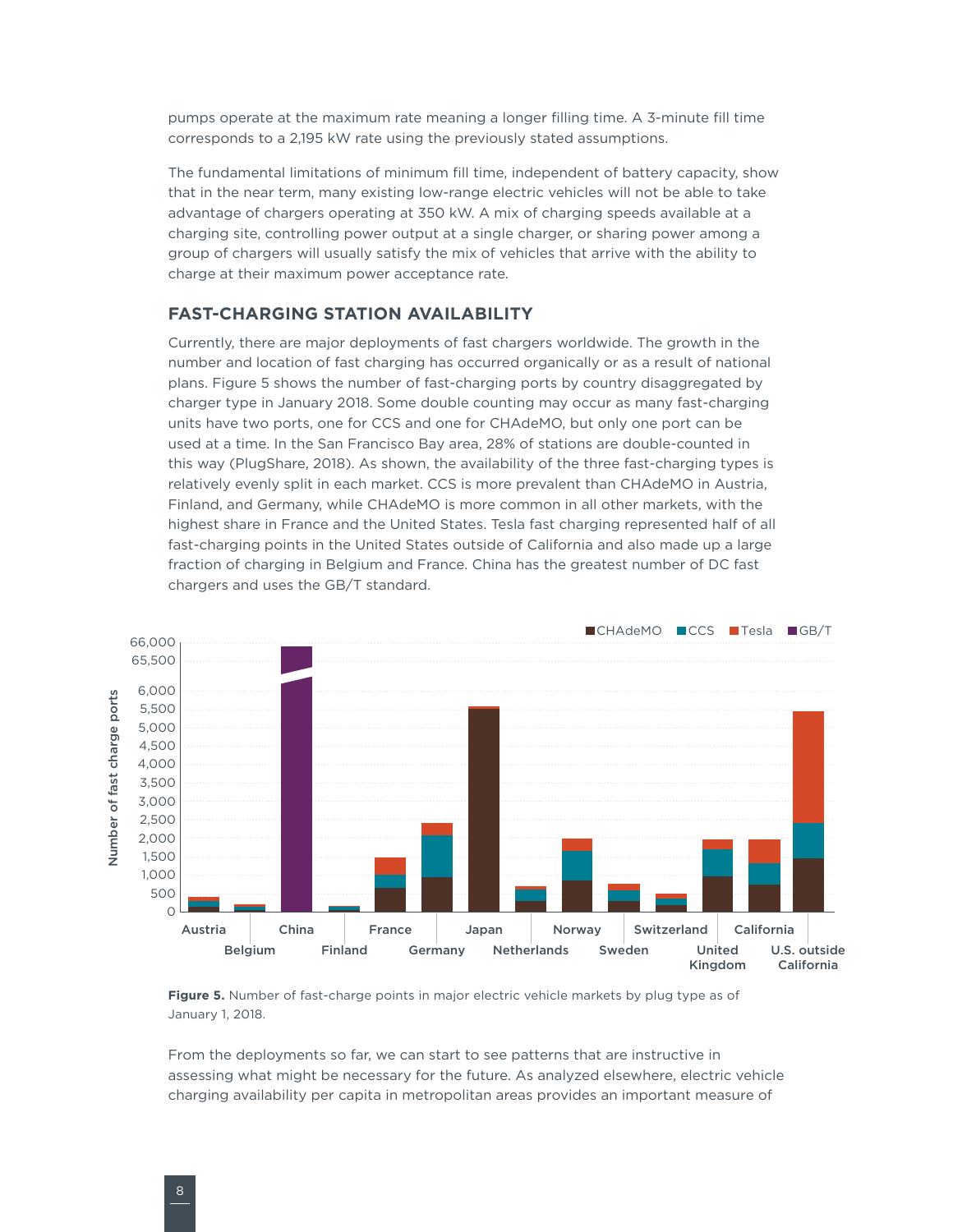<span id="page-14-0"></span>how extensive charging infrastructure is, and is statistically linked with electric vehicle uptake (e.g., Hall & Lutsey, 2017; Slowik & Lutsey, 2017). Metropolitan areas are defined according to various official designations that generally include a major urban center as well as surrounding counties or smaller cities that are located within the typical vehicle commuting radius. To better understand the emerging relationship for how extensive fast charging is, we examined electric vehicle markets in the United States, Europe, and Asia on fast-charging deployment and the total number of BEVs, which typically do have fast-charging capability.

In [Figure](#page-14-1) 6, we present the amount of fast charging in select metropolitan areas. The metropolitan areas are those with the highest shares of new vehicles that are electric vehicles in cities in Europe, Asia, and the United States, based on Hall and Lutsey (2017). Although it is still very early in the growth of electric vehicles, these areas represent many of the leading markets. BEVs per DC fast charge port is displayed on the vertical axis, representing how many BEVs are supported by the available fast chargers. BEVs per million population residents in the area is on the horizontal axis and is a measure of the relative penetration of electric vehicles, adjusted for overall market size. The data are from 2016 except as noted. The arrows show the 2016–2017 trend. As shown, each fast-charge port supports about 260 BEVs in San Jose, California, compared to about 170 BEVs in Oslo, Norway.



*Note: Arrows represent the development of the market from 2016 to 2017 for select markets.*

<span id="page-14-1"></span>**Figure 6.** BEVs per fast-charge point as a function of market penetration in select leading markets as of the end of 2016 (except as indicated).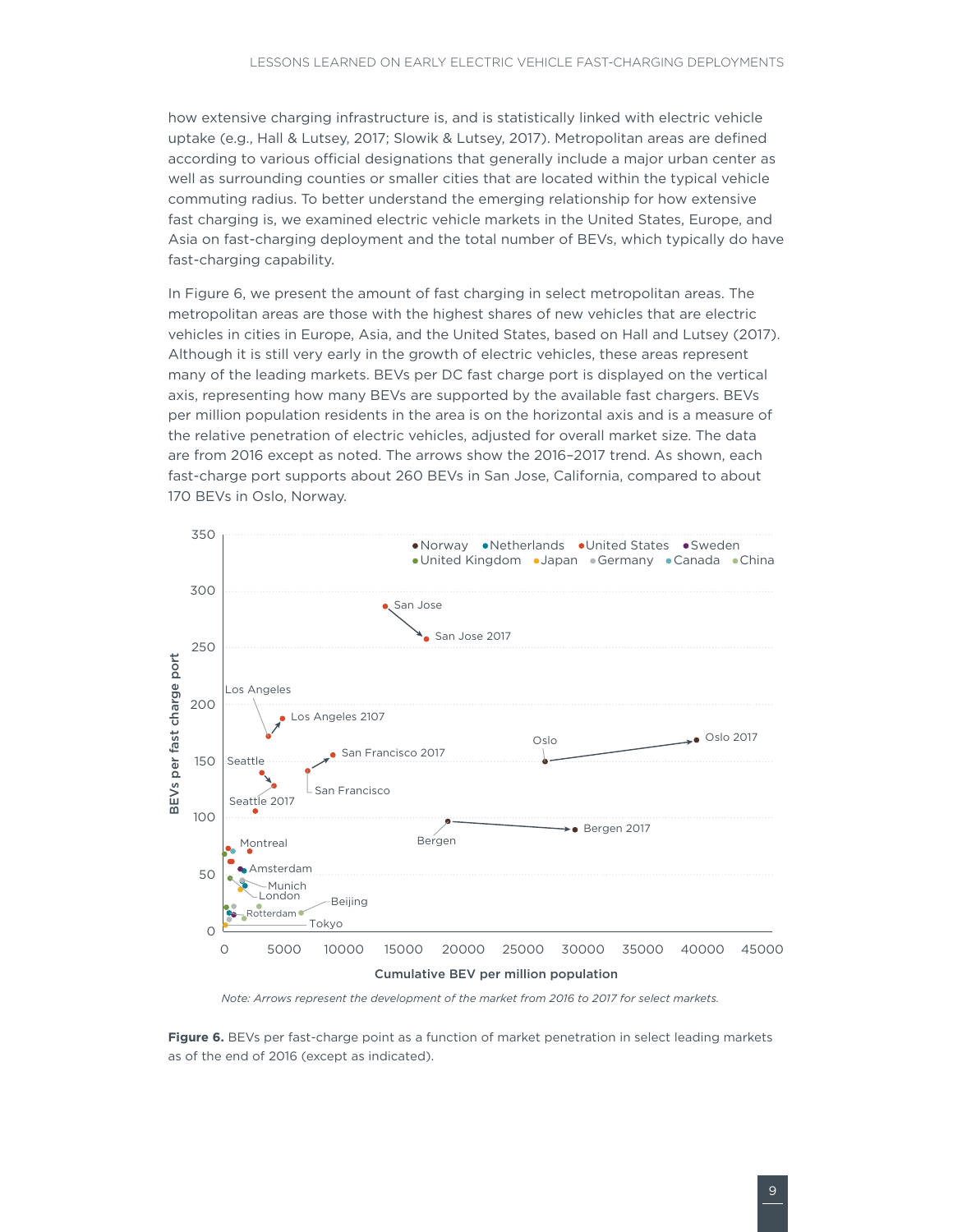<span id="page-15-0"></span>[Figure 6](#page-14-1) points to several insights related to the development of early fast-charging systems. First, the figure suggests that, as the population of BEVs increases within a country, one fast charger can support more BEVs. This is evident looking at the U.S. points where one fast charger supports only 60–70 BEVs in a market with low penetration, but in more developed markets with more BEVs per million population, one fast charger supports more BEVs. This introduces the idea of coverage versus capacity. Initially, sufficient geographic coverage is needed even for a small number of vehicles (Wood, Rames, Muratori, Raghavan, & Melaina, 2017). Initial stations are likely to be underutilized. As the number of BEVs grows, the increased BEV population may pioneer new locations, but is likely able to more fully utilize the original locations. Eventually, a station reaches capacity at a location and instead of adding a station in a new location, additional fast chargers can be added to address capacity concerns in the same location.

Second, by adding 2017 data for several of the larger markets as shown by the arrows, we see an unclear trend from 2016–2017. Some markets saw an increase in the number of BEVs per fast-charge point and some saw a decrease. An increase suggests that chargers are being more highly utilized if all other factors remain constant. A decrease suggests lower utilization. The relationship is very sensitive to large deployments of chargers and some fluctuation in the general trend of arrows pointing upward is to be expected year over year. An increase in the number of stations, in general, provides better coverage and capacity for the consumer, but lower utilization decreases profitability for the operator.

Lastly, [Figure 6](#page-14-1) shows that different countries have different trends in the number of BEVs per fast charger. Intuitively, this makes sense, in that countries have differing local conditions such as the prevalence of home and public charging, different models available, and different metropolitan densities. Therefore, trends observed in one country cannot be applied wholesale to another country. However, lessons and benchmarks from one country may be more applicable in regions with similar demographics, geography, and vehicle markets.

[Figure](#page-14-1) 6 shows a dynamic where the largest U.S. markets have more BEVs per fast charger than elsewhere. Electric vehicle markets in the United States are more typically composed of drivers who have access to home charging or work charging. This differs from markets in other countries, for example in Europe, that typically have denser urban areas, in many cases with more apartment dwellers without private dedicated garages with home charging. The same is true in Beijing, which shows a BEV-to-fast-charger ratio of 16:1 even though the BEVs per million population is similar to San Francisco and Los Angeles. If electric vehicle purchasing trends change, fast charger relationships could change in multiple ways. For example, with an increasing number of apartment dwellers without home-charging access or reliable public or workplace charging buying BEVs, fast charging per BEV might need to increase to handle demand. This highlights the importance of creating reliable slow charging for BEV drivers, but also the role fast charging can play if reliable slow charging is not available or is unreliable.

#### **CONSUMER FAST-CHARGING COSTS**

While fast-charging technology is becoming increasingly standardized around the world, the consumer experience and costs vary widely. In this section, we provide a brief review of current consumer costs and pricing structures in use in several markets.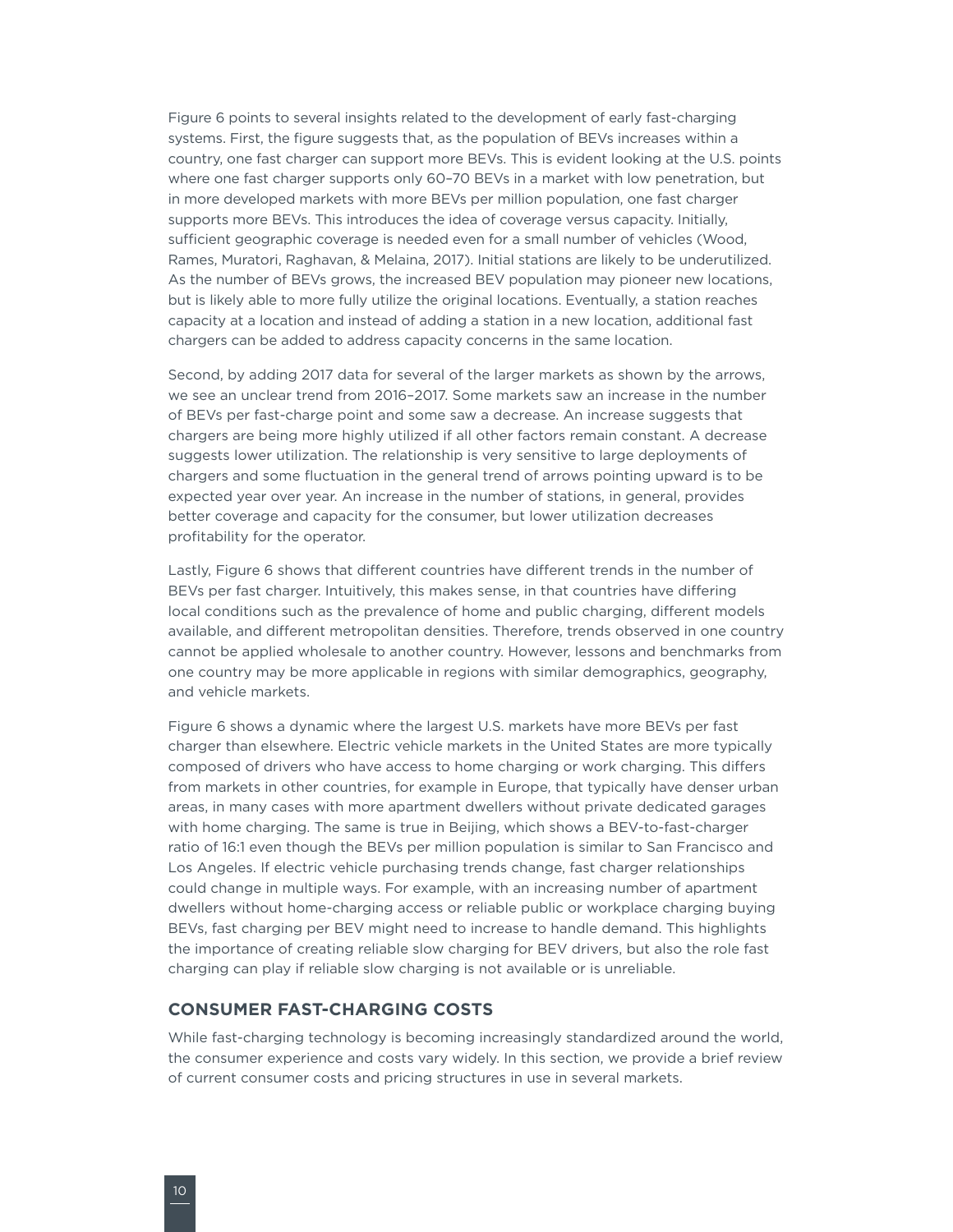<span id="page-16-0"></span>Drivers pay for fast charging in different ways. Common pricing schemes include a cost per kWh, a cost per minute or longer period of time, an initiation or session fee, membership costs per month or per year, and discounts for vehicle type or being a utility customer. In some cases, station operators are allowed to charge only in specific ways due to local regulations. For example, in some jurisdictions only regulated utilities are allowed to sell electricity per kWh.

[Figure](#page-16-1) 7 illustrates the effective user price per kWh in several fast-charging networks in North America and Europe. The vertical axis displays the effective price per kWh dispensed in 2016 U.S. dollars. The horizontal axis shows the average price per gallon of gasoline in the country of a fast-charging network, with selected countries labeled with vertical lines, as DC fast charging provides the experience most similar to gasoline refueling for longer-distance travel (Nigro, Welch, & Peace, 2015). We also include two lines to illustrate the equivalent electricity price at which driving a Nissan Leaf versus two similar-specification gasoline cars at a given gasoline price. We establish equivalencies between the vehicle energy cost per mile based on the consumer label energy consumption in kWh or gallons per mile. The upper (brown) line shows when driving a Nissan Leaf BEV is equivalent in cost per mile to driving a Nissan Versa gasoline car, while the lower (blue) line shows when driving a Nissan Leaf BEV is equivalent in cost per mile to driving a Toyota Prius gasoline hybrid car. Therefore, the lines show the boundary above which electricity prices shown represent a higher energy cost per mile in an electric vehicle than the gasoline alternative. Many of the networks considered in this figure offer memberships, where drivers could pay a monthly or annual fee in order to secure lower rates. In these cases, we amortize the membership cost over the estimated monthly kWh and add it to other costs. We display pricing for members (in yellow) and non-members (in red) to illustrate the rates experienced by different customers.



<span id="page-16-1"></span>Figure 7. Fast-charging prices in U.S. dollars per equivalent kWh delivered in different fast-charging networks compared to the gas prices in each region.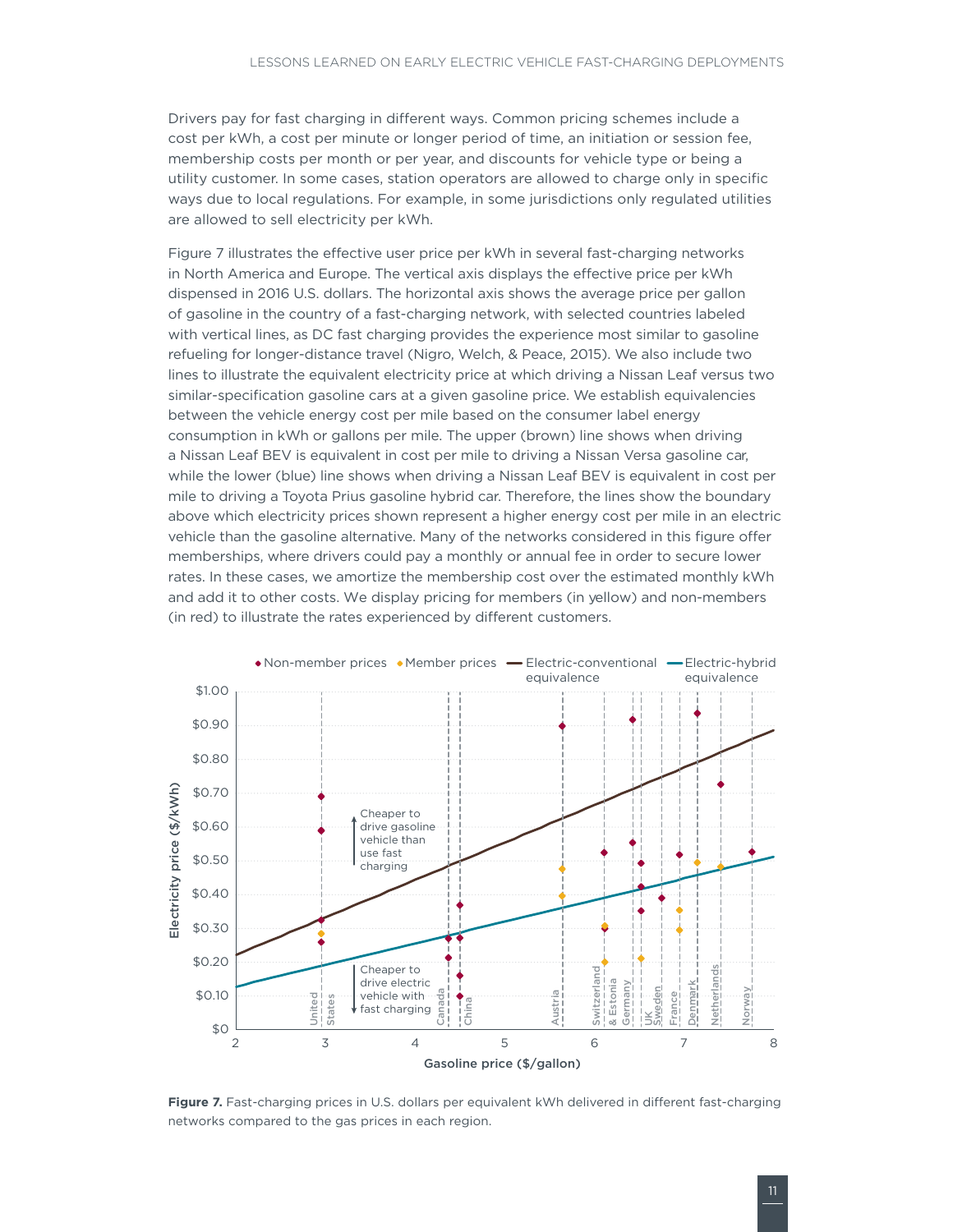<span id="page-17-0"></span>In order to compare fast-charging networks with different pricing schemes presented in [Figure](#page-16-1) 7, we made several approximations to account for how some networks levy fees monthly, by the hour, or by the kWh. We assumed the case of a frequent user with 20 sessions per month, with each charge consuming 12 kWh, equivalent to 240 kW monthly, at an average rate of 37 kW, the estimated average rate of a Nissan Leaf.

This figure shows there is a wide range of prices even within each market. In almost every case, the cost to fast charge is more expensive than typical residential rates, which are typically around \$0.10–\$0.20 per kWh in the United States and up to \$0.30 in Europe, reflecting more expensive hardware costs, utility demand charges, and profits for the station operators. Fast charging at most stations costs more per mile driven than the cost of gas for a Toyota Prius gasoline hybrid, which gets 52 miles per gallon, and several networks have higher per-mile costs than driving a Nissan Versa gasoline car, which gets 29 miles per gallon. This situation is especially pronounced in the United States, where gas prices are lower; each of the networks surveyed—Tesla, EVgo, and Blink—had prices near or above the equivalent per-mile cost of driving a comparable gasoline vehicle. In Europe, where gas prices are generally much higher, many networks offered pricing schemes comparable to or cheaper than driving a similar gasolinepowered car on a per-mile basis. In general, membership subscriptions significantly reduce prices for these heavy users, and in all cases studied fast charging with a membership was less costly than the price of driving a conventional car.

As discussed, fast charging makes up only a small fraction of all electric vehicle charging and requires more expensive hardware and higher utility costs than Level 1 or Level 2 charging in most settings. Therefore, these costs are not surprising, and fast charging need not necessarily cost less per mile than alternatives so long as less expensive home, workplace, or Level 2 public charging options are widely available for everyday needs. However, if a user does depend on frequent fast charging because of a lack of other options, that user may be more cost sensitive than the occasional user. The complex and variable pricing structures found in our survey, shown in [Figure](#page-16-1) 7, indicate that this also might present an uncertainty for consumers seeking to use these fast-charging networks.

#### **MAJOR FAST-CHARGING DEPLOYMENT SCHEMES**

Organized attempts at deploying DC fast charging have been carried out by government, utilities, auto companies, and private network companies. A review of these schemes and their frameworks provides important lessons applicable to future deployments.

One of the first deployments of DC fast charging was by the Tokyo Electric Power Company (TEPCO) (Anegawa, 2010). The utility placed DC fast chargers around the Tokyo metro area to provide charging options to utility employees on call around the city. Vehicle travel was monitored before and after the fast chargers were installed. A review of data showed that although the chargers were not extensively used, the drivers were much more willing to use a greater percentage of their range because they had a backup option. This study introduced the idea that the presence of fast chargers can improve range confidence, even when no charging takes place.

Tesla's Supercharger network was another early deployment that continues to grow, consisting of more than 9,000 superchargers worldwide as of early 2018 (Tesla, n.d.). This was funded by Tesla and showed the value of creating a comprehensive network to give range-confidence and increase the value of its vehicles. It was initially provided for free for life as a part of the purchase price of the vehicle. Although most customers used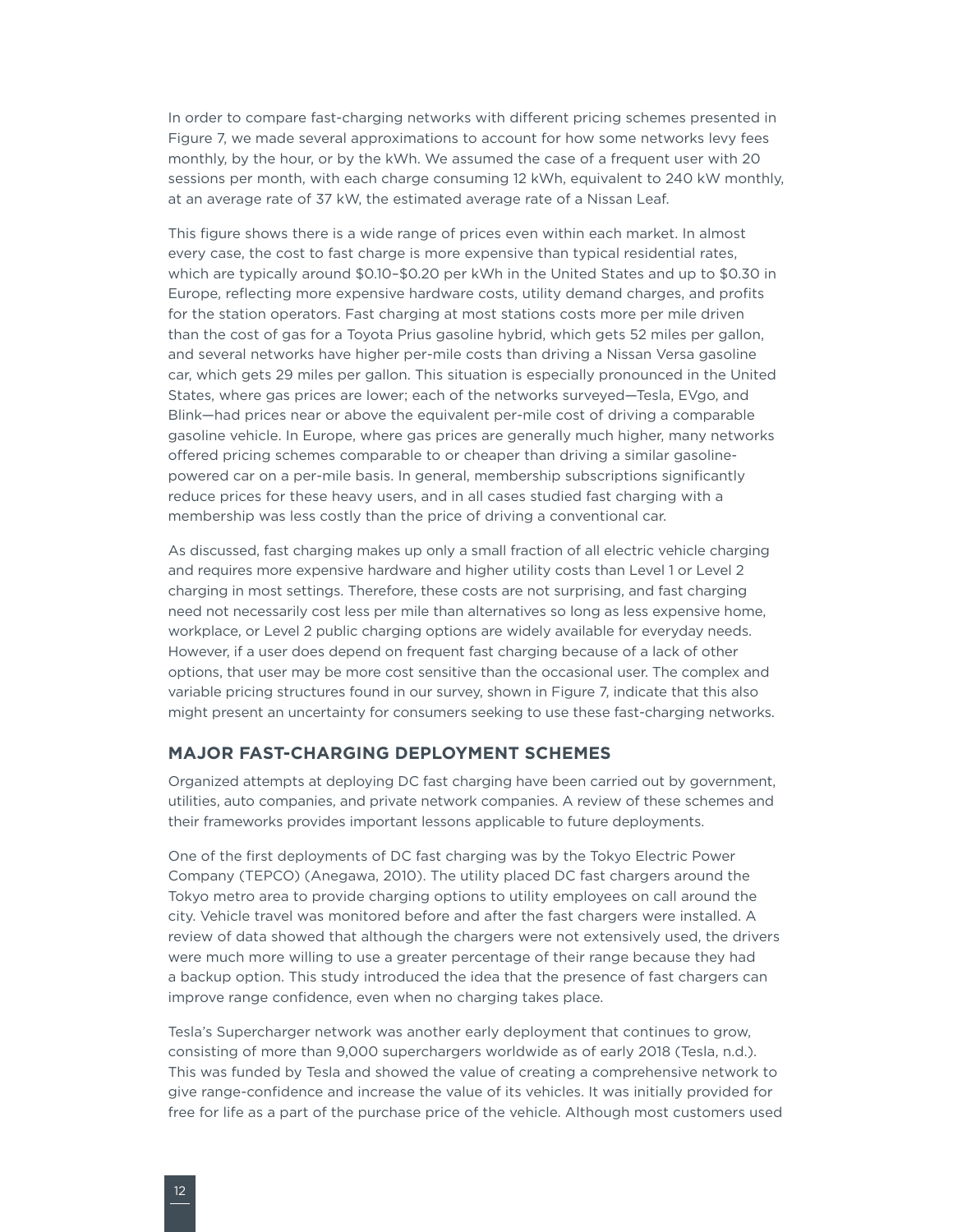the stations rarely, the fact that they could drive their vehicle on long trips was a major selling point of the brand. Similar to the early study from TEPCO, this network showed the importance of coverage and access independent of the actual use of the network. Another important lesson learned is that free charging can create over-usage and because of this, new Tesla buyers are only given free Supercharger use to cover about 1,000 free miles each year, roughly equal to the number of miles a household travels on trips beyond 200 miles in a day (Nicholas, Tal, & Turrentine, 2017).

Another early deployment of fast charging was the EV Project funded by the U.S. Department of Energy. The total project budget was \$225 million of which approximately \$115 million was granted to provider ECOtality to deploy charging stations that included 69 fast chargers (Francfort, 2014). This project ultimately included five regions with fast chargers: Seattle, Washington, to Portland, Oregon; San Francisco, California; San Diego, California; Phoenix, Arizona; and Chattanooga, Tennessee. The network included a mix of intercity highway and intra-metro area stations. Initially the charging was free, but fees soon were added. This study began to highlight several themes: the challenging business case due to high demand charges for electricity in certain utility regions, the amount of increased use of stations based on free charging, and a maximum utilization benchmark of 400 events per month in Washington state.

Since these early deployments, many types of organizations have installed fast-charging infrastructure, often funded by government at the local, regional, or national level. In Europe, power companies have constructed large fast-charging networks; this includes private companies (e.g., EnBW and RWE in Germany) and state-owned networks (e.g., EDF's Corri-Door in France). In North America, private operators of charging networks are more prominent, securing individual agreements with site hosts and frequently implementing government-funded projects. In China, the state-run utility State Grid has constructed tens of thousands of fast-charging stations, and many smaller companies operate local networks in the quickly expanding market.

A number of major new fast-charging networks and installations have been announced around the world, providing indications about the future of the industry and technology. Table 3 summarizes plans in major markets around the world, including the number of charging stations, technical specifications, major funders or partners, and timeline. In addition to the deployments highlighted here, many additional programs have been announced by cities, utilities, and other governments. Furthermore, a number of governments have announced targets for fast-charging stations. In Europe, for example, most governments have prepared plans to provide electric vehicle charging infrastructure to support the market, including a goal of building fast-charging stations every 40 km on all major highways (Platform for Electro-Mobility, 2018). However, only those plans with funding and installation partners are included in this table.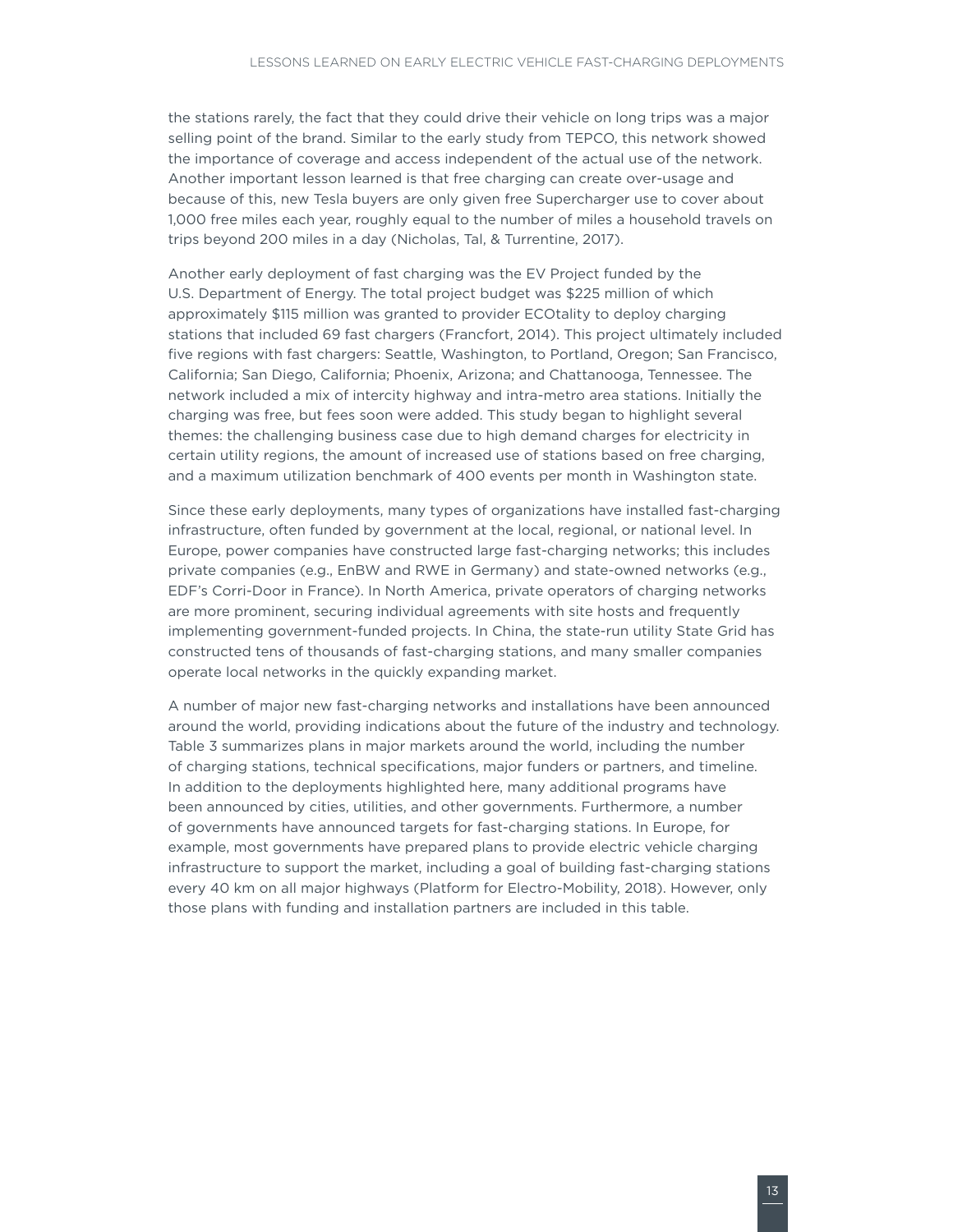<span id="page-19-0"></span>**Table 3.** Characteristics of in-progress fast-charging deployments in leading markets.

| <b>Network</b><br>name                             | <b>Region</b>                                    | <b>Number of</b><br>fast chargers       | <b>Station</b><br>types         | <b>Major partners</b><br>and funders                                                                           | <b>Timeline</b>                                                                      |
|----------------------------------------------------|--------------------------------------------------|-----------------------------------------|---------------------------------|----------------------------------------------------------------------------------------------------------------|--------------------------------------------------------------------------------------|
| <b>Electrify</b><br><b>America</b>                 | <b>United States</b>                             | About 1.800                             | CHAdeMO,<br>CCS up to<br>350 kW | Volkswagen                                                                                                     | Cycle 1 to be completed<br>in June 2019, with<br>activities continuing<br>until 2027 |
| <b>lonity</b>                                      | Europe (19<br>countries)                         | About 400                               | CCS up to<br>350 kW             | BMW, Daimler, Ford,<br>and Volkswagen<br>with its subsidiaries<br>Audi and Porsche                             | Under construction<br>through 2020                                                   |
| <b>Trans-Canada</b>                                | Canada (Ontario<br>and Manitoba)                 | 102                                     | CHAdeMO.<br><b>CCS</b>          | <b>Natural Resources</b><br>Canada, eCamion.<br>Leclanche, SGEM                                                | In operation by early<br>2019                                                        |
| <b>Porsche</b>                                     | <b>United States</b>                             | 189<br>dealership<br>locations          | Unknown.<br>800 volts           | Porsche<br>(Volkswagen Group)                                                                                  | Unknown, likely to<br>coincide with launch of<br>Mission-E in 2019                   |
| <b>State Grid</b>                                  | China                                            | 10.000<br>locations.<br>120,000 units   | GB/T                            | State Grid                                                                                                     | Completed in 2020.<br>29,000 stations in 2018                                        |
| <b>Rapid Charge</b><br><b>Points for</b><br>London | Greater London.<br>UK.                           | 300                                     | Unknown                         | Transport for<br>London                                                                                        | 150 by end of 2018, all<br>completed by 2020                                         |
| Ultra-E                                            | Germany,<br>Netherlands,<br>Belgium, Austria     | 25 locations.<br>$50 - 100$<br>chargers | 350 kW                          | Allego, Verbund,<br>Smatrics, Bayern<br>Innovativ, Audi,<br>BMW, Magna,<br>Renault, Hubject,<br>European Union | Completed in 2018                                                                    |
| <b>MEGA-E</b>                                      | Central Europe,<br>Scandinavia (20<br>countries) | 322                                     | 350 kW                          | Allego, Fortum<br>Charge & Drive,<br><b>European Union</b>                                                     | Construction from<br>2018-2025                                                       |
| <b>NEXT-E</b>                                      | Eastern Europe<br>(6 countries)                  | 252                                     | $50 - 350$<br>kW                | E.ON, European<br>Union, MOL Group,<br>PETROL, Nissan,<br><b>BMW</b>                                           | 2018-2020                                                                            |

From this short summary, several trends become apparent. While fast-charging speeds have remained relatively constant at 50 kW since the introduction of modern battery electric vehicles, many new charging networks are installing much faster stations, typically promising 150–350 kW. These stations are coming online just as charging standards are updated to support these higher speeds, and vehicles capable of charging at higher speeds are expected to be released beginning in 2019. Nonetheless, many of the deployment plans are planning a mix of charging speeds within their networks (e.g., from 50–350 kW), indicating that different speeds are more appropriate for different settings.

Second, automakers are becoming increasingly involved in installing fast-charging infrastructure. In the past, several automakers including Nissan and BMW have contracted with third parties to provide free or discounted charging for electric vehicle drivers. Many of the future infrastructure deployments, however, are directly financed and planned by automakers or groups of automakers. Porsche is installing charging stations at all dealerships in the United States to support their electrification efforts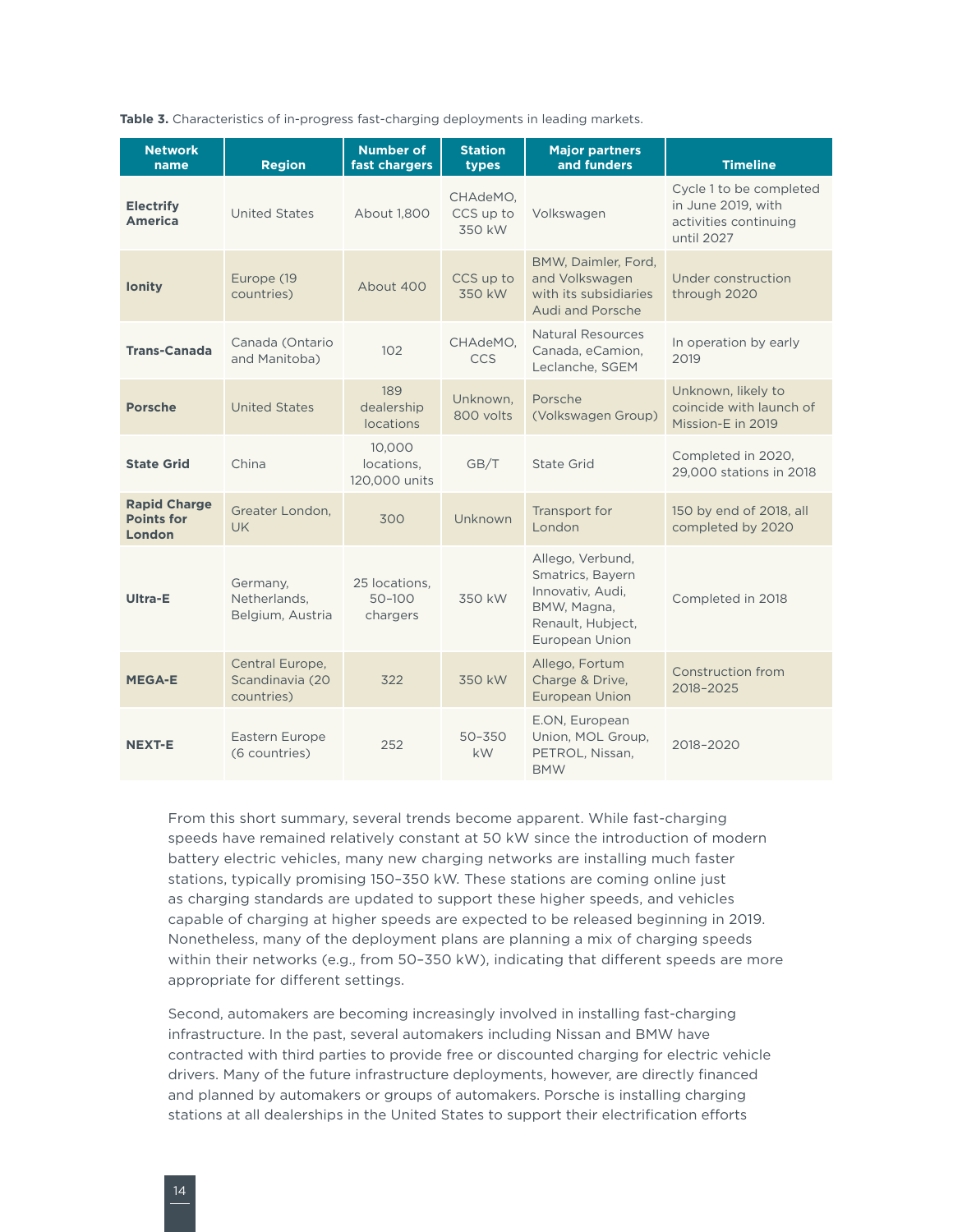(Wilson, 2018). BMW, Daimler, Ford, and the Volkswagen group are each working in partnerships to install major networks across Europe (Ionity GmbH, 2017). Volkswagen is also installing thousands of stations across the United States through its Electrify America subsidiary as part of the settlement for excess NO<sub>v</sub> emissions from diesel cars (Electrify America, n.d.). Tesla, which has operated proprietary fast charging stations since 2012, continues to expand the network globally, and is beginning to emphasize deployment within urban areas with dedicated high-density supercharging stations (Tesla, 2017).

Third, as previously mentioned, these new announced networks are much larger in scale than earlier installations, indicating growing confidence in the technology and its importance. Coupled with the growing adoption of open standards and streamlined payment options, this could improve the user experience for fast charging.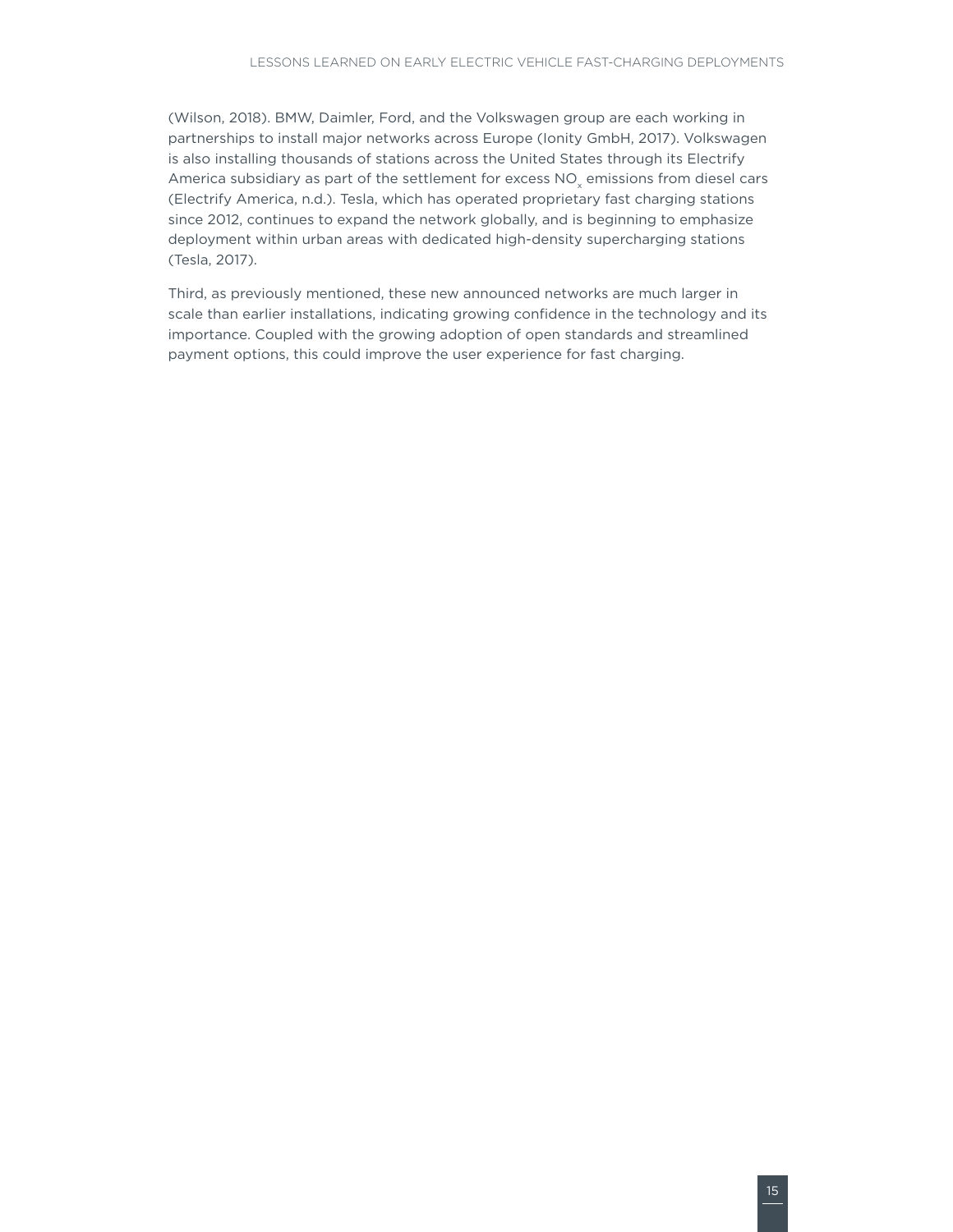### <span id="page-21-0"></span>III. IMPACTS OF FAST CHARGING ON THE ELECTRIC GRID

Key questions about the impact of fast charging on the electric grid are related to the deployment of electric vehicles over time, how much and when they rely on fast charging, and whether the various fast-charging locations require electric grid upgrades. [Figure](#page-21-1) 8 shows the three main parts to the utility system: generation, transmission, and distribution. Although electric vehicles will consume a significant amount of electricity when deployed in large numbers, it will nonetheless represent a relatively small share of total electricity demand. One study estimates that in 2050, electric vehicles representing 80% of the European Union's passenger vehicle fleet will consume 9.5% of the total electricity load (Kasten, Bracker, Haller, & Purwanto, 2016). On the other hand, distribution systems are the most likely to need upgrades resulting from electric vehicle charging, especially if demand for fast charging occurs at the period of other distribution loads. In addition, if energy is demanded at the same time as general system peak loads, transmission and generation may need to be upgraded. If electric vehicle market share grows gradually, new power generation and transmission upgrades needed may happen in the normal cycle of utility upgrades albeit at a slightly faster pace than if there were no electric vehicles.



<span id="page-21-1"></span>**Figure 8.** Schematic of the utility grid.

[Figure](#page-21-1) 8 shows how electricity is delivered to the end customer. Power plants generate the electricity and increase the voltage as power is transmitted to the transmission lines. The transmission lines bring power to a substation near a population center to step down the voltage. At these substations, there is very likely to be enough power to handle any fast-charging load as it represents a small fraction of power demand. From the substation, the power is delivered at medium voltage of 6,000 V to 21,000 V (6 kV – 21 kV) in the United States and Europe to smaller transformers, which step down to the appropriate voltage for connecting a fast charger, usually 480 V three-phase AC in the United States, 480V-600V in Canada and 400 V AC in Europe. This AC is then converted to DC in the fast charger to match the battery voltage of the vehicle.

Studies suggest that except for a few hours during the year on exceptional days, power plants, transmission lines, and substations are likely to be able to handle the load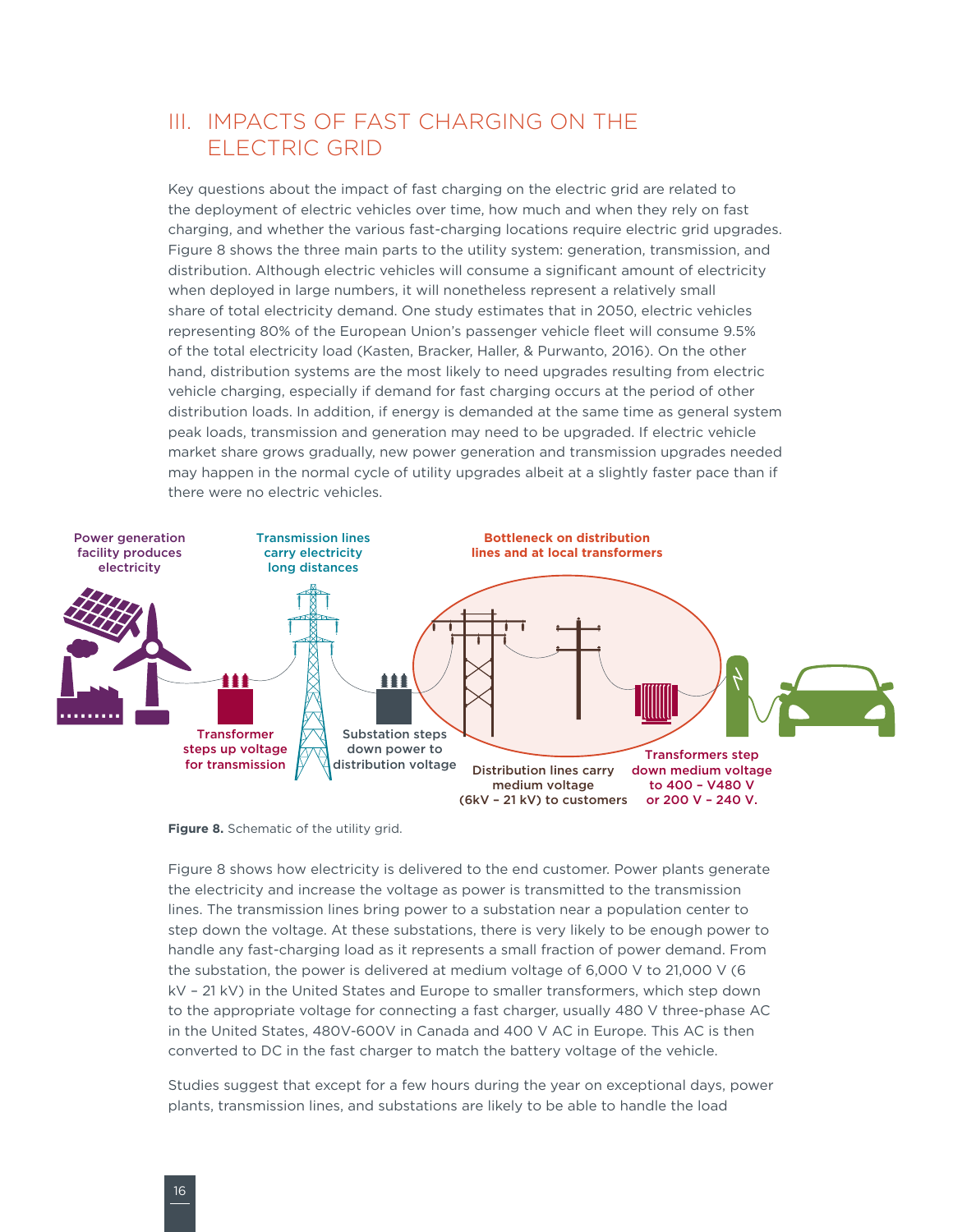<span id="page-22-0"></span>from fast chargers (California Public Utilities Commission [CPUC], n.d.). Instead, the distribution lines and the final transformers are the most likely to require an upgrade to accommodate fast chargers. A typical Electrify America highway installation with two 350 kW chargers and four 150 kW chargers would total 1,200 kW, representing 5%–10% of the maximum load of a distribution line in the United States. Although a few 50 kW chargers can frequently be added to an existing transformer, an additional 1,200 kW would likely require an upgraded or a separate transformer off the distribution line. In China, a specific example of 27 residential communities showed that when the share of vehicles reached 20% electric, 21 of the 27 communities needed to upgrade distribution transformers to handle fast charging and 12 out of 21 commercial buildings needed this upgrade. One community and five commercial buildings needed to upgrade the 10 kV distribution line (Li, 2016).

In the UK, the National Grid utility studied 50 strategic locations along highways where sites of up to one hundred 350 kW chargers could be located creating a potential demand of 35 megawatts per site (Evans, 2018). These sites generally matched well with the nation's high-voltage transmission network. Together, utility upgrades for these 35,000 chargers would cost 500 million pounds to 1 billion pounds, or 14,285–28,571 pounds (\$20,328–\$40,653) per charger.

A study on fast-charging stations in the Ottawa, Ontario, region also provides insight into the scale of utility upgrades needed (Ribberink, Wilkens, Abdullah, McGrath, & Wojdan, 2017). Overall, it was estimated that fast charging would account for approximately 1% of total electricity consumption in the city in 2037 but up to 2.5% of peak demand. The study considered three representative station locations and found that grid connection costs ranging from \$46,000 to \$120,000 for an eight-station (150 kW each) plaza, with prices reduced by approximately 25% for 50 kW stations and increased by 25%–50% for 400 kW stations. None of the locations required distribution grid upgrades for peak capacities of under 1,600 kW, which consisted of four 400 kW stations. However, for fast-charging plazas with more than 1,600 kW, upgrade costs reached as much as \$390,000 for some sites.

A 2016 fast-charging utility study in the Pacific Gas and Electric territory in California provides an indication of the scale of upgrades needed (Pacific Gas & Electric [PG&E], n.d.). The study analyzed how much fast charging was needed to comprehensively cover a territory and if sufficient capacity existed at current transformers to handle a scenario of 807,266 BEVs in 2025. The results of how many locations could be accommodated with 50 kW fast chargers are summarized in [Table 4](#page-22-1).

| <b>Category</b>                        | <b>Generalized locations</b> | <b>Fast-charging ports</b> |
|----------------------------------------|------------------------------|----------------------------|
| <b>Number needed</b>                   | 300                          | 574                        |
| Number met with existing capacity      | 206                          | 447                        |
| Percentage needing additional capacity | 31%                          | 22%                        |

<span id="page-22-1"></span>Table 4. Pacific Gas and Electric analysis of distribution capacity for fast charging.

At the 14,416 possible addresses near the 300 generalized locations, more than 6,000 had capacity for two or more 50 kW chargers with no transformer upgrades. At the more than 6,000 addresses, there was existing transformer capacity for more than 51,000 fast chargers (50 kW). Although this is a very large number, the capacity was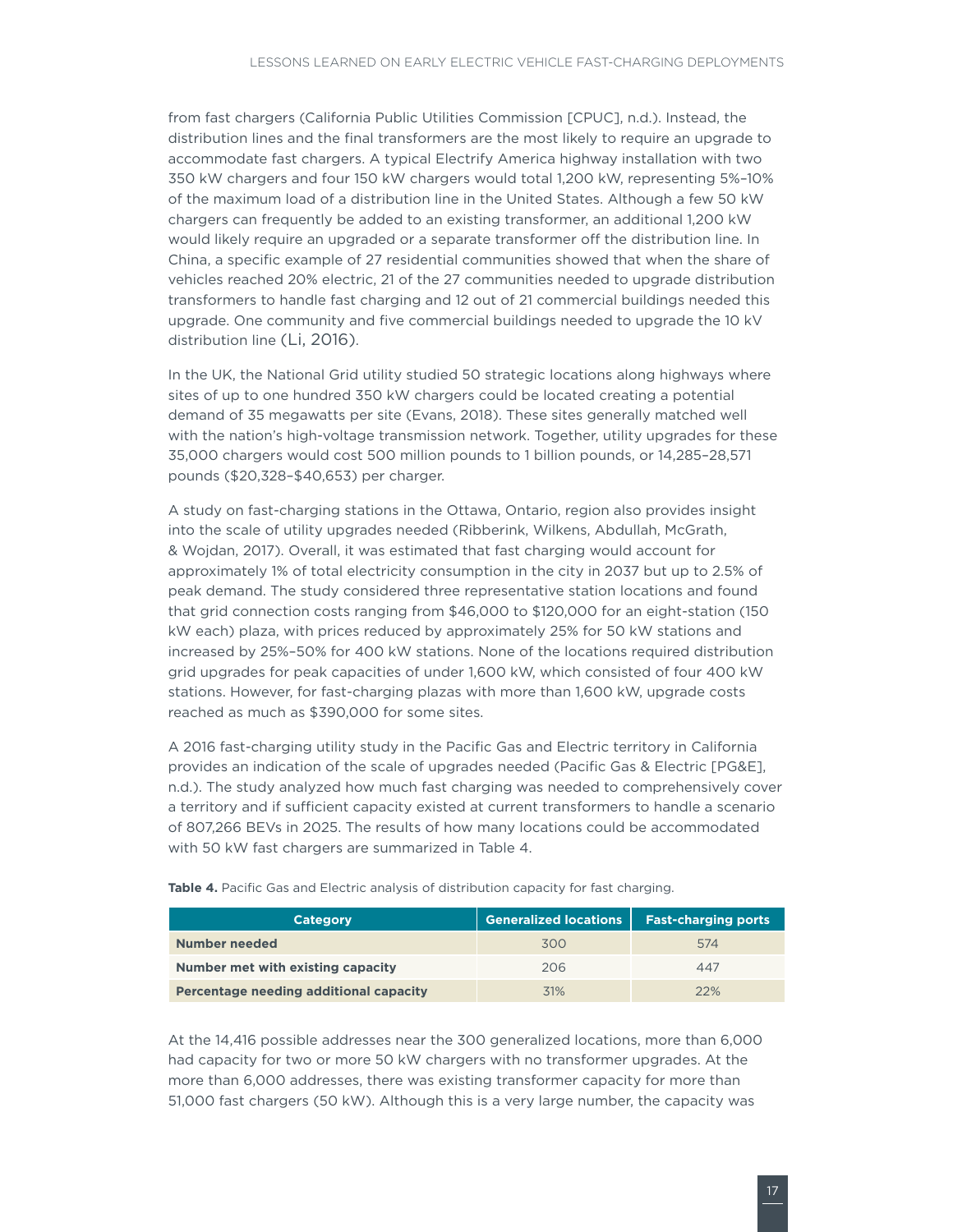<span id="page-23-0"></span>unevenly distributed and the capacity was diffuse and did not allow for a high-power, multi-charger plaza without upgrades. In cities, there was almost always an address within a mile of the target location with capacity. But in areas farther from a business district, including in rural areas, transformer upgrades sometimes were needed. Approximately 31% of locations fit into this group needing additional transformer capacity. Cities were likely to require more ports per location, and because capacity was sufficient, only 22% of territory-wide ports required additional capacity.

This availability of transformer capacity within San Francisco is illustrated in [Figure](#page-23-1) 9. A subset of the 300 general locations of demand are shown with a 1-mile (1.6 km) buffer. Likely sites for fast charging within those buffers including coffee shops, grocery stores, banks, movie theaters, and so on are evaluated for transformer capacity. Those with low transformer capacity are shown in white. Some buffers with few high-capacity options show many white dots because capacity filters for sites are removed. Those with spare capacity for two or more 50 kW fast chargers are indicated in blue.



<span id="page-23-1"></span>**Figure 9.** Transformer capacity at possible fast charging sites in San Francisco.

[Figure](#page-23-1) 9 shows the unequal distribution of transformer capacity. In the central business district, there is ample capacity and many locations. In residential locations, there is less transformer capacity. This study did not include the need to serve those with no home charger, but these locations most often would be in cities where capacity exists. Although the above analysis is for the Pacific Gas and Electric service territory, similar such planning efforts are important to investigate needed upgrades in different utility territories. Studies such as this can provide transparency to potential host sites and even prepare the utility to encourage site development.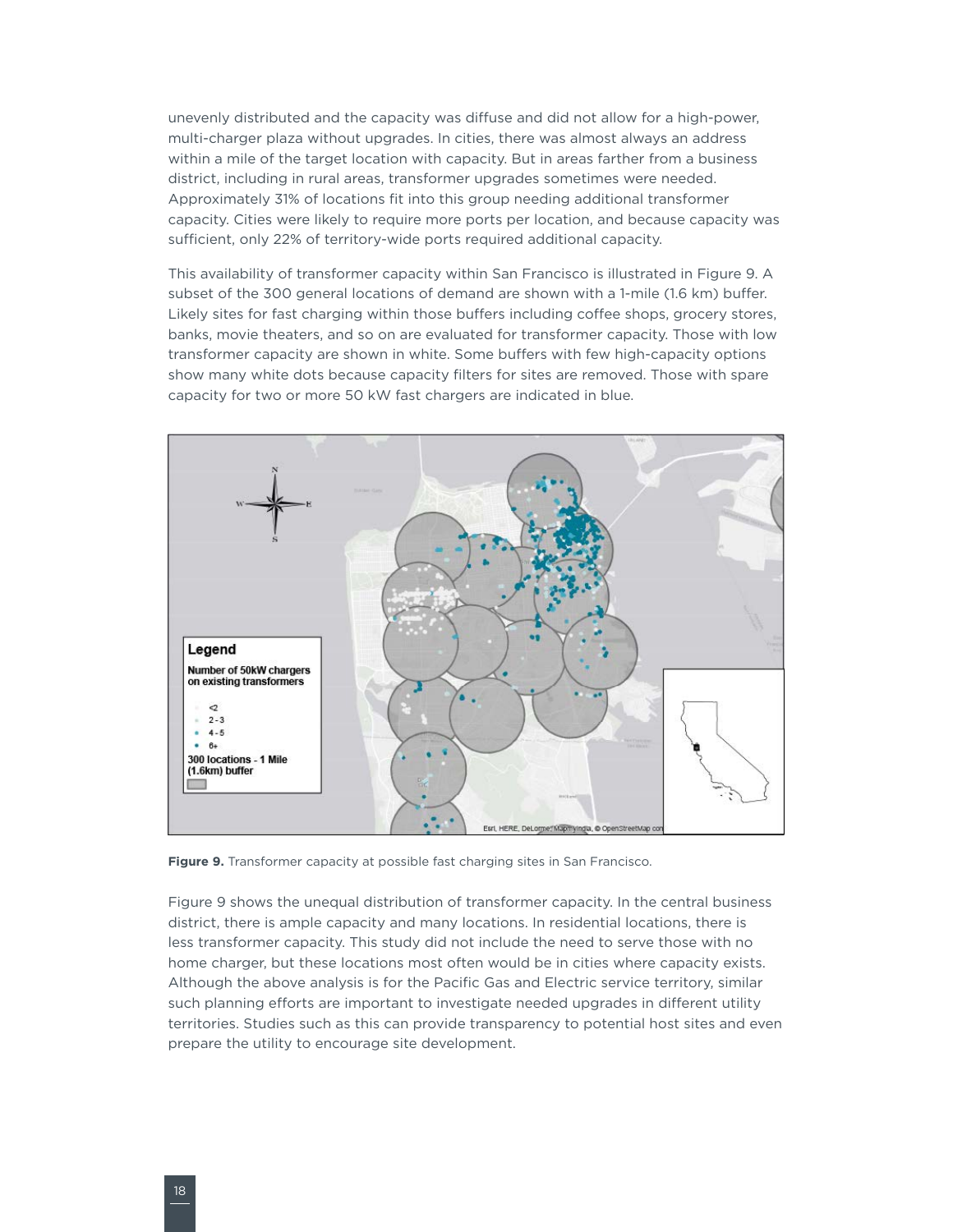### <span id="page-24-0"></span>**STRATEGIES TO MITIGATE FAST-CHARGING GRID IMPACTS**

As outlined in the previous section, transformer and distribution upgrades are the most likely impacts to the grid from new fast-charging installations. These impacts can be mitigated with several strategies including choosing locations with low grid impacts, smart charging, and combining fast charging with energy storage. Larger system-level impacts including generation and transmission can be mitigated with time-of-use rates.

First, the locations at which fast chargers are located can be chosen based on abundant capacity and low cost of installation. As shown in [Figure](#page-23-1) 9, some locations that are appropriate from a consumer perspective are not conducive from a utility perspective. Because vehicles can move to a location of high grid capacity, as opposed to the traditional utility model of bringing power to a particular location, the unequal distribution of capacity can be mitigated more easily, making the integration of fast charging easier.

Smart charging is when a vehicle can respond to signals from the utility grid to start, stop, or attenuate charging (Ashley, 2017). This sort of control can be accomplished if either the vehicle or the charger is communicating with the grid. In order to not exceed transformer capacity, limits on total power are common at fast-charging installations. At Tesla supercharging stations with multiple fast chargers at one site, when all chargers are occupied, the stations cannot operate at full power simultaneously. The power is shared such that the total power through the transformer does not exceed a threshold.

Combining fast charging with energy storage is a strategy to mitigate grid impacts, especially at the distribution level. During times of low utilization, the battery can be charged at a constant rate from the grid or from on-site solar. When vehicle power demand exceeds the transformer threshold, the stationary battery augments site power. This can mitigate grid impacts and reduce host site costs by avoiding utility demand charges (discussed further in Section VI). This strategy can result in significant savings for the station operator, especially as charging power increases. One estimate finds that a location with six 350 kW charging stations would achieve savings of \$157,000 annually, paying off the initial investment in less than two years (Francfort, Salisbury, Smart, Garetson, & Karner, 2017).

Another grid mitigation strategy is a time-of-use rate where the rate for energy or power varies by time of day or by local grid capacity (Fitzgerald & Nelder, 2017). Whereas a higher price per kWh does not guarantee that a charge event will not occur on-peak, this strategy is helpful for distribution lines, transmission lines, and generator capacity as depicted in [Figure 8](#page-21-1). These assets are stressed on occasion and in the aggregate, a higher price at certain time periods will depress systemwide demand for fast charging, lessening the impact to the grid.

Utilities also are helping potential site owners with tools to help assess costs and mitigate grid impacts. Pacific Gas and Electric in California conducted a study looking at fastcharging demand projections along with existing distribution and transformer capacity at selected sites (PG&E, n.d.). It placed these transformer capacities on a web-based map available for potential site owners to assess possible upgrade and installation costs.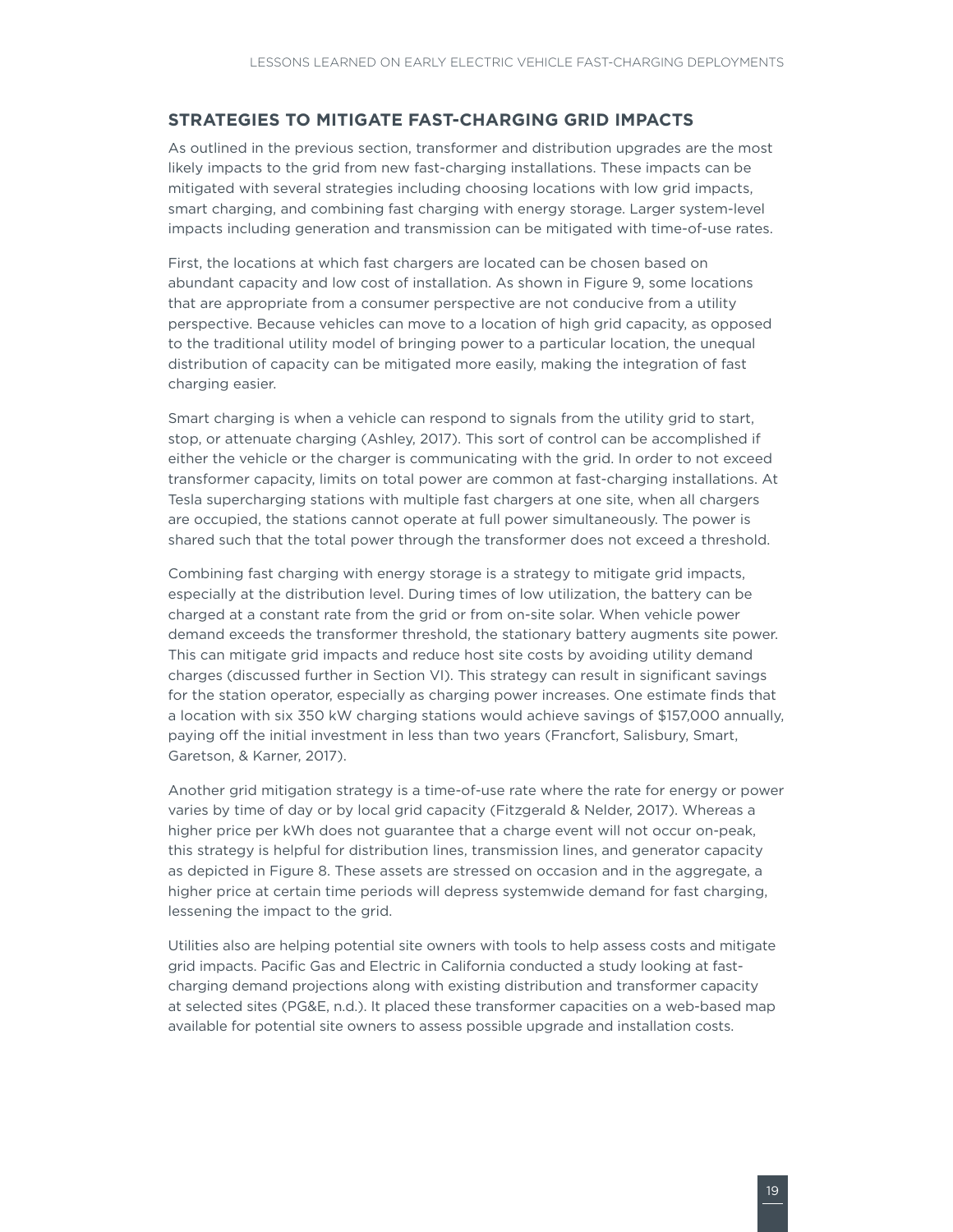#### <span id="page-25-0"></span>**FUTURE-PROOFING OF FAST-CHARGING NETWORKS**

The future-proofing of fast-charging networks requires consideration of upgrade timing as well as realistic estimates for lower and upper bound electric vehicle deployment. When installing a fast charger or group of chargers, utility upgrades often are needed. When sizing these upgrades, there is a risk of sizing only for the immediate future without considering the possibility for future growth. However, there is an opportunity to increase the growth potential of a site to save money in a future expansion phase. The best practice is to look at potential growth over the next 10–20 years for both the increase in the number of chargers and the growth in charging power (Francfort et al., 2017). The easiest and most inexpensive way to future-proof a site is to install the necessary connection points for future fast chargers and to plan for upgrades in the number and size of transformers. Standard utility practice is to swap transformers as more power is needed and/or add another transformer that supplies more capacity, but this process is made easier if it is planned for initially by creating space for transformers. Likewise, increasing the connection points to the transformers and conduit to future fast chargers is inexpensive so that when more chargers are added in the future, the cost is not as high as it would be for additional construction.

Another future-proofing strategy is to install chargers along long-distance travel corridors that can provide a high power, such as 350 kW, but limit the output power until it is needed. For example, a 350 kW charger can be limited to 150 kW or 50 kW to match the vehicle acceptance rate and transformer capacity. As more power is needed, the charger requires a simple software change and transformers can be swapped for larger ones.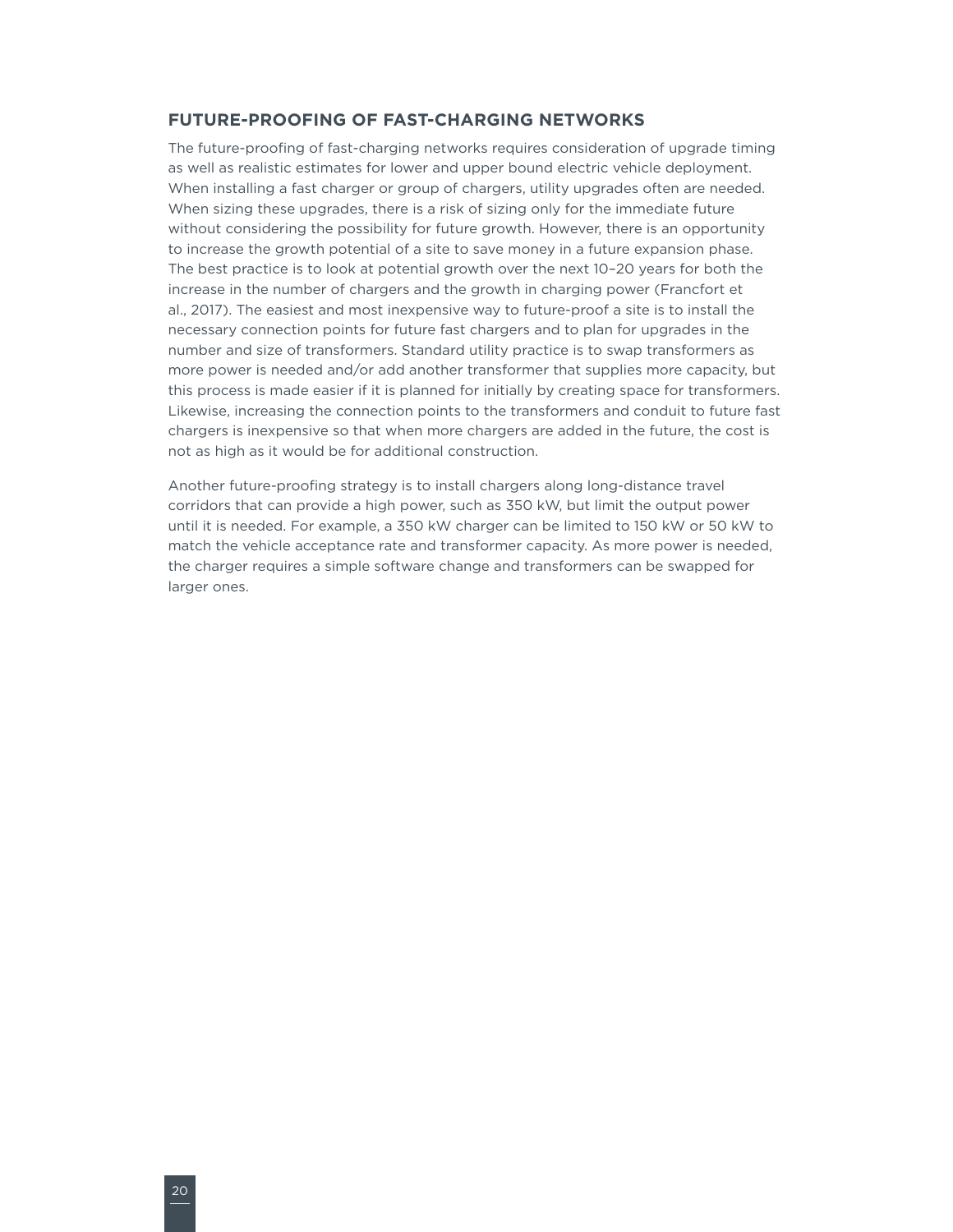### <span id="page-26-0"></span>IV. PLANNING AND LOCATING FAST-CHARGING INFRASTRUCTURE

There are many studies that examine questions regarding how many fast-charging stations are needed and the most appropriate sites at which to locate them. In this section, we review studies estimating the number needed and the methods used to give context for the estimates.

There are two basic approaches to determining the appropriate number of stations necessary to support a given number of vehicles through models: the coverage approach and the capacity approach. Each highlights two basic needs in a fast-charging network: freedom of travel and sufficient capacity to serve the number of vehicles that arrive. In their simplest form, coverage models consider the number of lane-miles or land area and a threshold for coverage is assumed, such as one station per 100 mi (160 km) along a road or per 4 square miles (10.4 square kilometers). Coverage models are important in a nascent network because even a small number of vehicles will desire freedom of movement throughout their area but estimates of chargers needed are less tied to the number of vehicles that will use them. Capacity models attempt to determine the number of people who will use charging services at a given location and are often used in conjunction with coverage models to adjust the number of chargers needed per location. Capacity models use various inputs to try to predict demand, but there is little agreement in the modeling on how to accurately assess this demand.

### **MODELS AND INPUTS FOR DETERMINING A SUFFICIENT NUMBER OF FAST CHARGERS**

Even before the development of a significant electric vehicle population, modelers made estimates using assumptions about technology and customer behavior and these assumptions are adjusted over time to reflect new information. Modelling conducted in the 2010–2015 time frame assumed a vehicle range of 80–100 miles, home charging availability, and an assumption of fast charging being priced higher than any other form of charging.

Early model assumptions have not been universally true to real-world experiences in early electric vehicle markets. Vehicle range has grown, home charging or nearby public charging has not become universally available, and fast charging has been provided free in many circumstances. Other factors have also been found to affect usage of fast chargers such as the ability to switch to another vehicle for long distance travel (Nicholas, Tal, & Turrentine, 2017), lack of public charging (Nicholas & Tal, 2017), and a high value of time (Blythe et al., 2015). Table 5 shows new developments in the electric vehicle market not considered in most of the early models, with the directional effect these changes have on the demand for DC fast charging indicated by a plus sign or minus sign.

**Home charging unavailable L2 work unavailable L2 public unavailable Vehicle range increases Low priced dcfc Alternate travel options available Charging speed increase**

+ + + - + - -

**Table 5.** New market developments relevant to capacity models and their qualitative impact on fast charging demand.

**Effect on the quantity of DCFC demanded**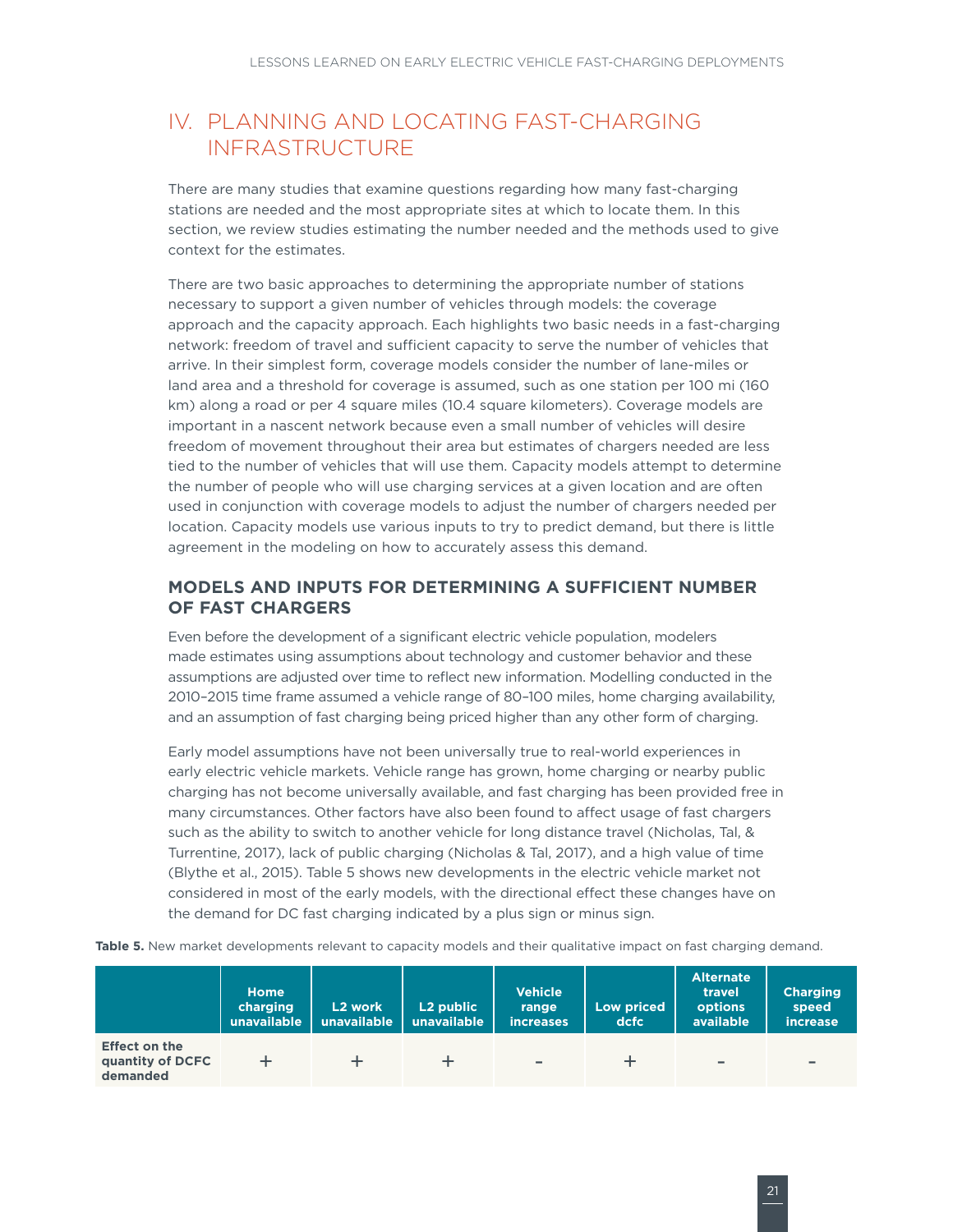<span id="page-27-0"></span>The scale of the effects is not shown here, but sensitivities are defined in other models and studies (Wood et al., 2017; Nicholas & Tal, 2017; Nicholas, Tal, & Turrentine, 2017; Ji et al., 2015; Francfort et al., 2017). With this context, [Figure](#page-27-1) 10 displays estimates of fast-charging demand based on several different studies. As shown, charging demand varies widely depending on the assumptions used. As with [Figure 6](#page-14-1), the horizontal axis shows how many battery electric vehicles, relative to the population of the target area, and the vertical axis is the number of fast chargers per BEV. As shown, the estimates range from about 27 BEVs per fast charger to about 1,800 BEVs per fast charger. All of these studies have different assumptions on vehicle range and home charging availability. A clear conclusion from the chart is that there is great uncertainty about exactly how much fast-charging infrastructure is needed for a given number of future BEVs. Although there is great uncertainty, it is also clear the ratio of BEVs supported per fast-charge point gets higher over time. As shown in [Figure 6](#page-14-1), major electric vehicle markets had 50–300 BEVs per fast charger in 2016–2017 where there were up to 40,000 BEVs per million residents. Forward looking studies indicate that more like 700–1,600 BEVs can be supported per fast charger.



<span id="page-27-1"></span>**Figure 10.** Estimates of BEVs per fast charger at various stages of market development in select models.

The ratios identified in [Figure 1](#page-27-1)0 vary widely in part due to differences in study methodologies and assumptions. Table 6 provides additional details on the selected studies and provides a brief description of their findings. In general, the time horizons used range from 2020 to 2035, therefore portraying very different states of market development. Additionally, they vary in the assumed fast-charging speed, from today's 50 kW up to 300 kW, and the types of vehicles, with some studies modeling a mixed fleet and other selecting only one type of BEV with a given range or battery size. The country context also makes a difference as each country has different travel patterns, access to home charging, and housing density. North America tends to be less dense with more automobile travel compared to Europe and much of Asia.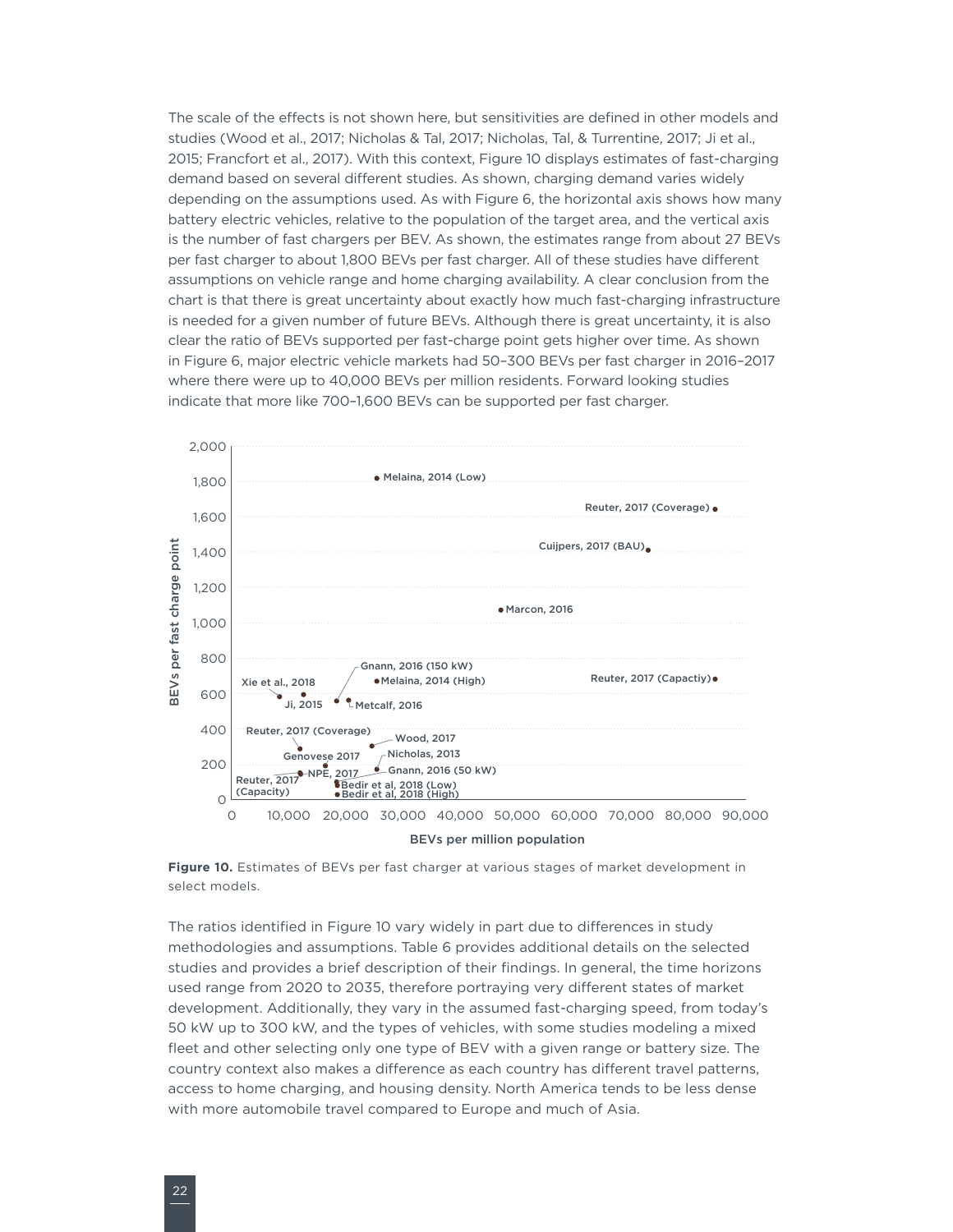<span id="page-28-0"></span>Table 6. List of studies identifying BEV/fast-charge point ratio and key assumptions.

| <b>Study</b>                                | <b>Region</b>           | <b>Coverage</b> | <b>Capacity</b> | Year          | <b>Charging</b><br>power              | <b>Vehicle</b><br>fleet                          | BEV/<br><b>DCFC</b><br>ratio | <b>Key Message</b>                                                                                                                                                         |
|---------------------------------------------|-------------------------|-----------------|-----------------|---------------|---------------------------------------|--------------------------------------------------|------------------------------|----------------------------------------------------------------------------------------------------------------------------------------------------------------------------|
| Bedir et al.,<br>2018                       | California              | X               | $\times$        | 2018          | 50-105 kW                             | Mixed BEV<br>120-210                             | $29 - 80$                    | Uses California household travel data<br>to determine charger location and<br>capacity                                                                                     |
| <b>Cuijpers et</b><br>al., 2016             | Nether-<br>lands        | X               | $\mathsf X$     | 2030-<br>2035 | 100 kW<br>average,<br>up to<br>300 kW | <b>BEV100</b>                                    | $1,409-$<br>2,331            | Considers scenarios of uptake and<br>infrastructure with autonomous,<br>renewable. Only includes corridor fast<br>chargers.                                                |
| <b>Genovese et</b><br>al., 2017             | Italy                   | $\mathsf X$     | $\mathsf X$     | N/A           | 50 kW                                 | Mixed up to<br>60 kWh                            | 190                          | Uses GPS data to estimate fast<br>charging needs for Rome electric<br>vehicle drivers.                                                                                     |
| Gnann et al.,<br>2016                       | Germany                 |                 | $\mathsf X$     | 2030          | 50-150 kW                             | 40 kWh<br>battery                                | $100 -$<br>556               | Models fast charging needed to<br>prevent queuing with various charging<br>speeds, based on a goal of 1.5 million<br>BEVs in Germany.                                      |
| Ji et al.,<br>2015                          | California              | $\mathsf X$     | $\mathsf X$     | 2025          | 50-150 kW                             | Mixed<br>between<br>BEV80 and<br><b>BEV300</b>   | 593                          | Models demand in California<br>considering different vehicle ranges<br>and charging technologies.                                                                          |
| Jochem et<br>al., 2016                      | Germany                 | $\mathsf X$     |                 | 2020          | Unknown                               | Mixed BEVs                                       | 152                          | Models demand for DCFC along the<br>Autobahn based on two methods.<br>coverage and traffic, and assessed<br>costs                                                          |
| Marcon,<br>2016                             | Canada                  | $\mathsf X$     |                 | 2025          | 50 kW                                 | Mixed<br>fleet with<br>increasing<br>range       | 1,072                        | Focuses on profitability of stations in<br>different settings                                                                                                              |
| Melaina,<br>2014                            | California              | $\mathsf X$     | $\mathsf X$     | 2020          | 50 kW                                 | BEV <sub>100</sub>                               | $667 -$<br>1,815             | Plans infrastructure to accomplish<br>California's EV uptake goals, including<br>public, private, and workplace<br>charging for different scenarios.                       |
| Metcalf,<br>2016                            | California              | $\times$        | $\times$        | 2025          | Up to 120<br><b>kW</b>                | BEV100<br>and 200                                | 563                          | PG&E utility assesses DCFC grid<br>impacts in California and mitigation<br>strategies                                                                                      |
| <b>Nicholas et</b><br>al., 2013             | California              | $\mathsf X$     | $\mathsf X$     | 2025          | 50 kW                                 | BEV80                                            | 169                          | Assumes fast charging as only public<br>charging option for statewide travel<br>across California based on survey data                                                     |
| German<br><b>NPE, 2015</b>                  | Germany                 |                 | $\mathsf X$     | 2020          | 50-150 kW                             | Mixed fleet                                      | 141                          | Creates comprehensive set of<br>recommendations to enable 1 million<br>BEVs in Germany. Fast chargers<br>primarily for highways.                                           |
| <b>Reuter-</b><br>Oppermann<br>et al., 2017 | Germany                 | $\mathsf X$     | $\mathsf X$     | 2030          | 50-130 kW                             | <b>BEV200</b>                                    | $152 -$<br>1,639             | Compares coverage and capacity<br>approaches to the needs for the<br>German Autobahn up to 2030.                                                                           |
| Wood et al.,<br>2017                        | United<br><b>States</b> | $\mathsf X$     | $\times$        | 2030          | 150 kW<br>(central)                   | Mixed fleet<br>(up to 250)<br>mile range)        | 300                          | Models infrastructure needs for urban<br>and rural areas nationwide. Reaffirms<br>that home and workplace charging are<br>primary                                          |
| Xie et al.,<br>2018                         | California              | $\mathsf X$     | $\mathsf X$     | 2025          | 50 kW                                 | <b>BEV100</b><br>(baseline),<br><b>BEV75-300</b> | 583                          | Examines needs for inter-city fast<br>charging in California. Adding multiple<br>chargers per station is preferred.<br>Charging needs depend strongly on<br>vehicle range. |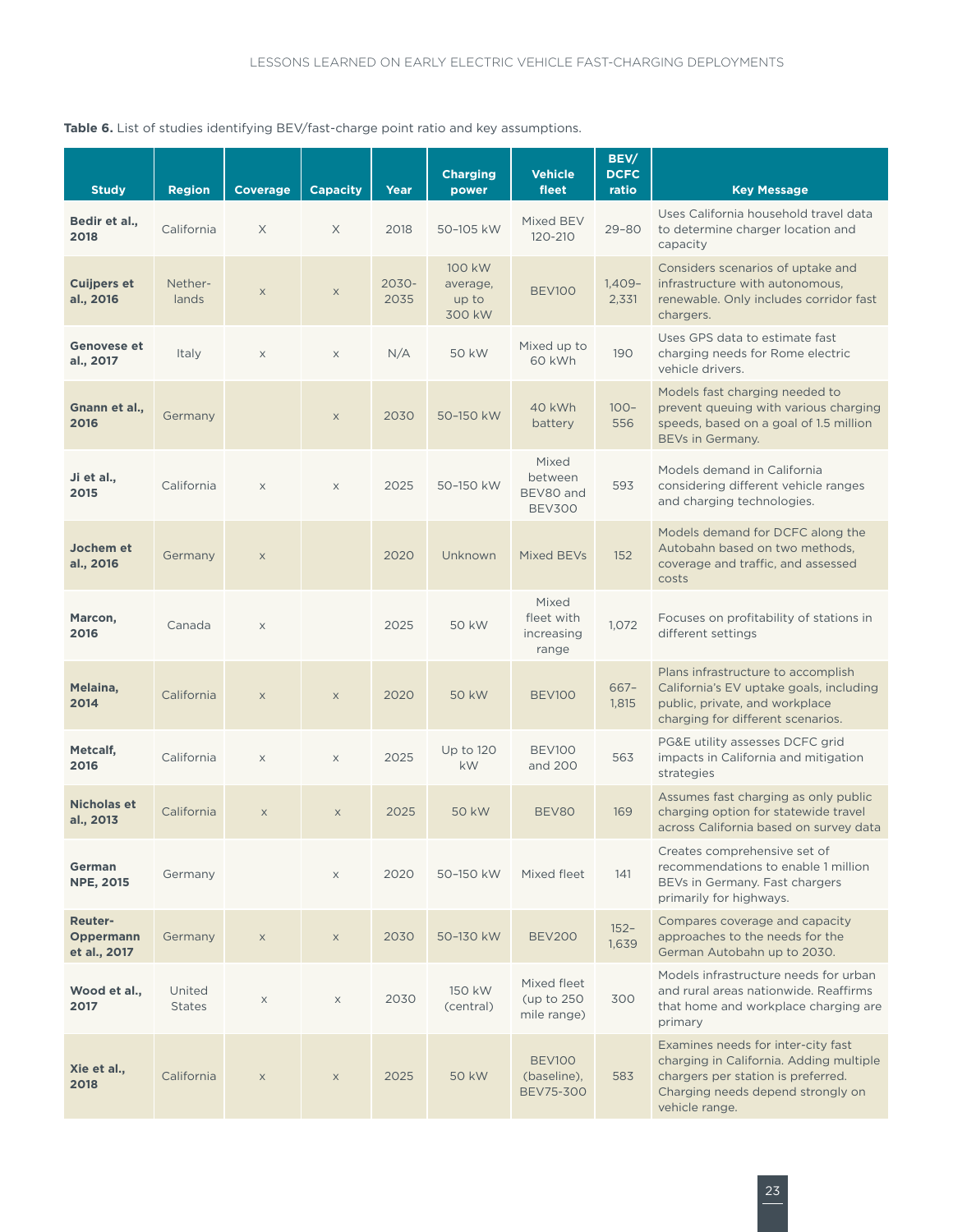One notable study in Germany illustrates the potential difference between the coverage and capacity methods and provides two estimates of PEV penetration for a total of four estimates of the number of chargers (Reuter-Oppermann, Funke, Jochem, & Graf, 2017). Looking at the two capacity model estimates, we see a good illustration of the effect of how greater utilization results in one fast charger being able to serve more vehicles when fully utilized. It shows that when queueing time is considered, more chargers are needed to reduce that time. The capacity model by Reuter-Oppermann for 85,000 BEVs per million population shows a ratio of about 700 BEVs per fast charger. In this formulation, all users are satisfied and have to wait no more than 5 minutes to begin charging. They also present a scenario to serve 1 million users (12,000 BEVs per million population) and estimate approximately 150 BEVs per fast charger. Reuter-Oppermann uses an electric range of 200 miles for calculations, about double that of other models, and assumes 50 kW fast charging in the near term and 130 kW chargers in the long term. The coverage model, on the other hand, provides nationwide connectivity but is not closely connected to the number of drivers served. This shows the importance of adding a capacity correction factor in coverage models.

Wood et al. (2017) assumes universal home charging, but provides sensitivities for the number of chargers needed as a function of vehicle range, preference for fast charging over home charging, station spacing, urban versus rural uptake, and charging power. The greatest increases are a result of a preference for shorter range vehicles and the preference for public charging over home charging. This study employs a coverage strategy first to ensure minimum coverage and then adds capacity where necessary to the coverage network. The "central scenario" assumes 2,500 chargers on interstate corridors and a BEV-to-fast-charger ratio of 333:1 in cities, 227:1 in towns and 161:1 in rural areas. This generally shows that denser areas can provide basic coverage with fewer chargers.

Bedir et al. (2018) creates a California statewide infrastructure analysis and has the lowest BEV-to-fast-charger ratio ranging from 29:1 to 80:1. This is a large number of chargers relative to the number of BEVs compared to other studies. The study proposes to examine the needs of "mainstream drivers" as opposed to early adopters. The study includes the preference for fast charging over Level 2 and also includes scenarios for serving those with no home charger with fast charging. In the high scenario they assume two events per fast charger per day, considerably fewer than the maximum of 10–13 observed in usage studies. Additionally, they size the network for peak usage such as might be experienced on Friday evenings driving the estimates higher.

Ji et al. (2015) shows the effect that range has on the number of chargers needed with longer range vehicles generating fewer events than shorter range vehicles. The estimate of 593 BEVs per fast charger is an average assuming a mix of ranges of 80 miles (129 km), 150 miles and 300 miles. However, if all BEVs were BEV80s, the requirement would be 169 BEVs per fast charger, and for BEV300s the requirement would be 3,333 BEVs per fast charger assuming one charger is used 10 times per day, which in turn assumes faster charging for longer range vehicles. The need for fast charging is not linear with range because travel days of around 300 miles are fairly rare. Ji et al. (2015) assumes universal home charging.

Other studies shown in the figure use similar methods to estimate charging demand and are described in Table 6. The general consensus of 200–600 BEVs per fast charger may be primarily due to the fact that traffic patterns have similarities around the world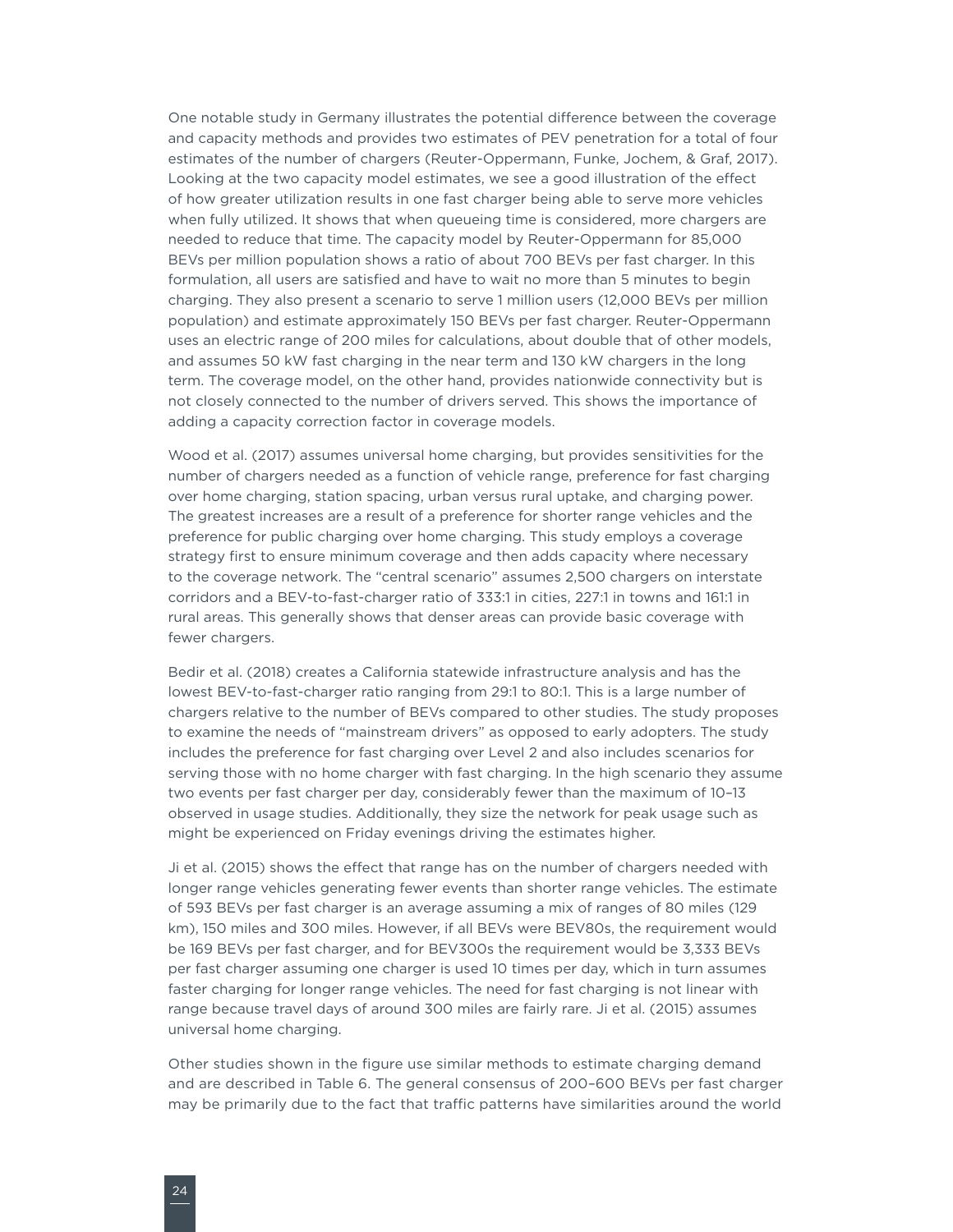<span id="page-30-0"></span>and that models based on determining how often BEVs would run out of range based on these traffic patterns will have a central convergence. Other assumptions that modelers chose to incorporate, such as those listed in Table 5, will increase or decrease these estimates.

Combining the findings from [Figure 6](#page-14-1), which shows fast charging and BEVs in 2016–2017, and [Figure 1](#page-27-1)0 showing fast charging for much higher future BEV uptake, we offer a rough estimate of how much more fast charging is needed for a given growth in electric vehicles. Table 7 summarizes what can only be called approximate benchmarks, considering the uncertainties previously described for the BEV-to-fast-charging ratios in the early market developments. To provide some sense of scale for various population sizes, results are shown for three metropolitan sizes of 1, 2, and 4 million people. The table is based on three levels of uptake from 2,000 to 85,000 cumulative BEVs on the road per million people, essentially showing multiyear growth of the market by a factor of 5 (10,000 versus 2,000 cars) and then by to a factor of 8.5 (85,000 versus 10,000). The ratio of BEV-to-fast-charge points rises from 50 to 150, and then to 700 as the electric vehicle market grows (per [Figure](#page-14-1) 6 and [Figure](#page-27-1) 10). As a result, the increase from a low electric vehicle market to a medium one results in 5 times as many BEVs with about a 70% increase in fast-charge points. The next step, from a medium to high electric vehicle uptake market, involves an increase in electric cars on the road by a factor of 8.5, but only increases fast charging approximately by another 80%.

|                                 | <b>Metropolitan</b><br>area resident<br>population | Low electric<br>vehicle market<br>(2.000 bevs per<br>million) | <b>Medium electric</b><br>vehicle market<br>(10,000 bevs)<br>per million) | <b>High electric</b><br>vehicle market<br>(85,000 bevs)<br>per million) |
|---------------------------------|----------------------------------------------------|---------------------------------------------------------------|---------------------------------------------------------------------------|-------------------------------------------------------------------------|
| <b>Battery electric</b>         | 1,000,000                                          | 2.000                                                         | 10.000                                                                    | 85,000                                                                  |
| vehicles (for given             | 2.000.000                                          | 4.000                                                         | 20,000                                                                    | 170,000                                                                 |
| population)                     | 4,000,000                                          | 8,000                                                         | 40,000                                                                    | 340,000                                                                 |
| <b>BEVs per fast</b><br>charger |                                                    | 50                                                            | 150                                                                       | 700                                                                     |
| <b>Fast charge</b>              | 1,000,000                                          | 40                                                            | 67                                                                        | 121                                                                     |
| points (for given               | 2,000,000                                          | 80                                                            | 133                                                                       | 243                                                                     |
| population)                     | 4.000.000                                          | 160                                                           | 267                                                                       | 486                                                                     |

Table 7. Approximate benchmarks for fast chargers to support various electric vehicle numbers for given metropolitan area population sizes.

*Note: Summary based on data trends from Figure 5 and Figure 9.* 

To interpret the Table 7 summary findings in absolute terms, we can take just the 4 million population metropolitan area example. Based on the functional urban area designation this is near the population of Copenhagen, Denmark, as well as the metropolitan areas of Columbus, Ohio, and San Jose, California, in the United States, although greater population density may decrease the number of chargers necessary in the low electric vehicle market. Such cities could hypothetically increase from 8,000 to 340,000 BEVs over a many-year period. This would likely require that the fast charging to support these BEVs would increase from 80 to more than 240 charge points to meet the increased public charging capacity demand. This is an important result in that it shows that fast charging will need to greatly increase as the electric vehicle market grows; however, the required increase in fast charging will be considerably less than proportional to the increase in BEVs. We emphasize that there are major uncertainties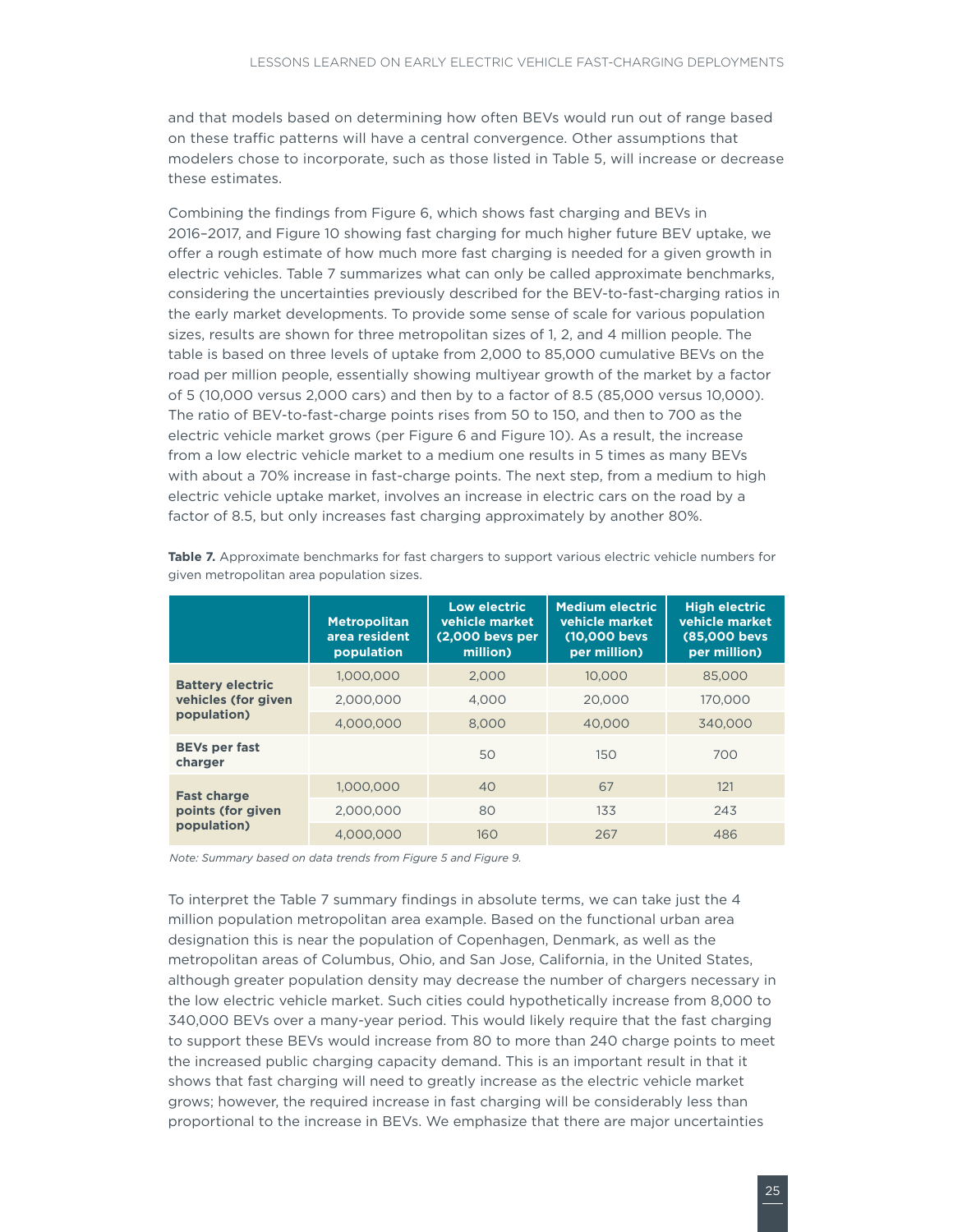<span id="page-31-0"></span>related to different area conditions (e.g., availability of home and work charging) and evolving vehicle technology (e.g., increasing electric range), crowding at stations due to coincident demand, and other factors previously noted in Table 5.

#### **FAST CHARGING IN-USE DATA AND RELATED BEHAVIOR**

Modeling approaches make certain assumptions based on assumed consumer behavior and then adjust those assumptions as new data become available. A study of California fast-charge session data from users in California (Nicholas & Tal, 2017) suggests some important trends in fast-charge usage that may have an impact on the modeling estimates previously shown.

Users are not using fast chargers exclusively for long distance trips as many studies assume. This is illustrated in [Figure](#page-31-1) 11 showing the cumulative percentage of paid sessions and unique users at a charger for Leafs and Bolts as a function of the straightline distance a customer travels to the charger. The data represent 15,863 Leaf sessions from 3,970 unique users over a 70-day period in early 2017 at 238 charging locations in California. The Chevrolet Bolt data are from 1,229 sessions from 402 unique users over the same period.



<span id="page-31-1"></span>

The figure shows 50% of Leaf sessions are from users less than 6 miles (10 km) from home but these sessions came from only 34% of users, so people close to a charger are more likely to be repeat users. Corresponding numbers from the Bolt are 37% of users at 7.5 miles (12 km) from home. The relationship between sessions and distance from home scales with range. About 10% of sessions are past the point of no return—half the range of a vehicle and only 1% are beyond the range of a vehicle. A study based on in-use data from the UK and Ireland found a similar situation: On days when fast charging was used, the median driving distance was 51 km (32 miles), indicating that most fast charging is used for trips close to home (Blythe et al., 2015). Nonetheless, on days when driving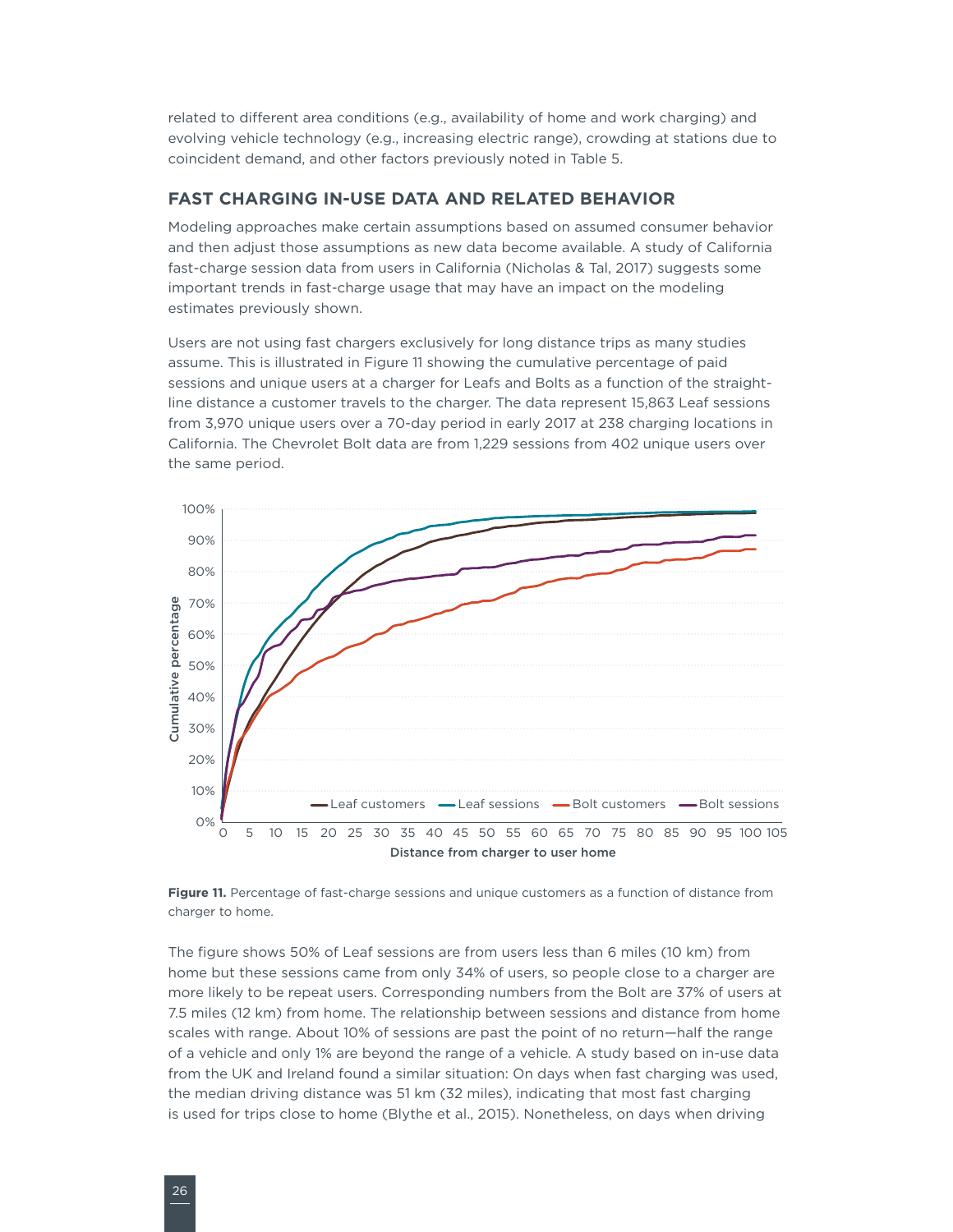<span id="page-32-0"></span>distance exceeded the electric vehicle range, a fast charger was used 85% of the time, indicating that these fast chargers enable longer journeys.

Sorting the users from the California survey based on the frequency of use per month showed that heavy users averaging 20 sessions per month were likely to be close to home and occasional users farther away. This suggests that heavy users are skewing the numbers shown in [Figure](#page-31-1) 11. In fact, 10% of users accounted for 50% of all sessions irrespective of distance from home. Paying for charging does little to alter these estimates, 10% of paying customers accounted for 50% of paid sessions, but these sessions accounted for only one third of the top 10% of the heaviest users.

Further investigation in the study using a survey questioning the users while they fast charged suggested some possible explanations. Alternative charging was an issue for 18% of respondents because they did not have access to home charging, although another 19% had charging but were not using it. BEVs not having a home charger was not accounted for in first generation models. Not having a home charger was correlated with heavy fast charging usage.

If these heavy users are taken into account, they will affect the models' estimated number of chargers needed. Numbers from the study and external sources suggest that a 50 kW charger can support 15 nearby users if they use it instead of home or other public charging—a much higher ratio than those suggested by studies in [Figure](#page-27-1) 10.

This ratio of 15:1 is based on determining how many users charging 20 times per month will completely occupy a fast charger's capacity of 300 events per month (Smith & Castellano, 2015). The ratio of 15 BEVs per fast charger must be reconciled with the higher estimates of hundreds or thousands to one in proportion to the number of people who don't have home charging. The speed of charging also affects the estimates such that the number of chargers needed in this scenario may be halved if 100 kW charging is assumed giving a ratio of 30:1 given perfect queueing.

#### **EQUITY IN SITING AND ACCESS**

Equity in charging access involves increasing access for anyone with no home or public charging at similar price and convenience. Many renters and apartment dwellers only have access to slow home chargers or perhaps no charging at all. Likewise, people who live in condominiums or single-family homes without off-street parking may have no access to home charging. Without reliable access to charging, pure battery electric vehicles will not be purchased even if they are affordable. Fast charging is part of the charging ecosystem and, in conjunction with apartment installations and other workplace or other publicly accessible charging, can promote equal access to electromobility for all vehicle drivers.

Lack of high quality home or public charging options (Level 2 or other high amperage outlet in the United States) or the ability to install or afford them correlates with lower incomes (Nicholas & Tal, 2017). To address this, publicly developed charging plans often have an equity component where a certain percentage of chargers must be sited in areas of low income or areas of high pollution. For example, Electrify America's California plan includes 25% of super-fast charging stations to be sited in communities representing the bottom quartile of income and environmental exposure (Electrify America, n.d.). California investor-owned utilities pledged to site more than 10% of charging, including fast charging, in disadvantaged communities (California Energy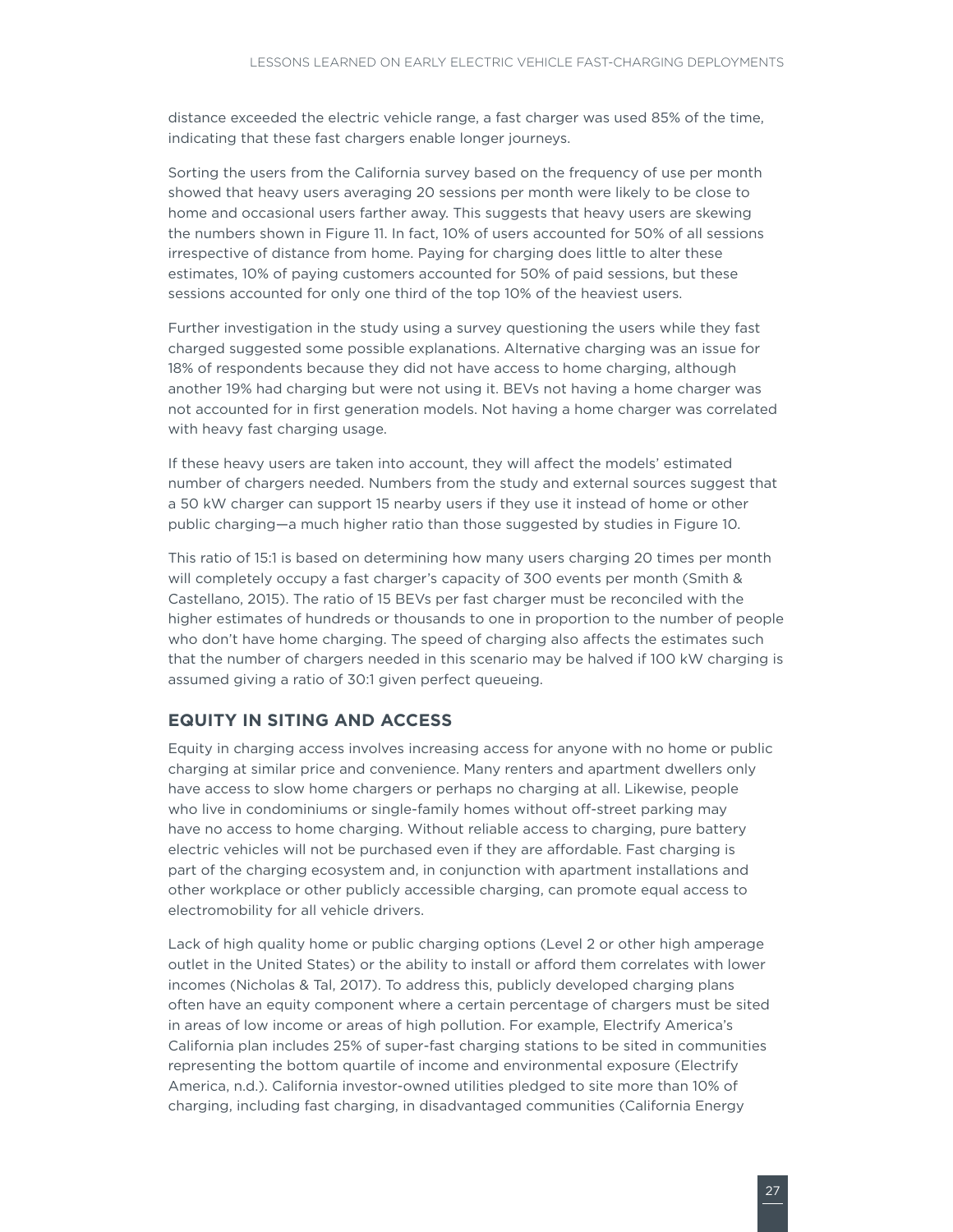Commission [CEC], 2017). An EVgo plan coordinated with government set a minimum of 20% of stations in disadvantaged communities. Programs such as these are important to provide a robust charging network that includes fast charging for all potential drivers.

The problem of equitable access to charging in general and fast charging in particular is not limited to low income areas and can be applied more broadly to any potential customer with poor access to charging. By assessing the potential needs of nearby residents, equal access is possible by providing more public chargers per customer in some areas and fewer in other areas that have more private charging options, such as at home and at work.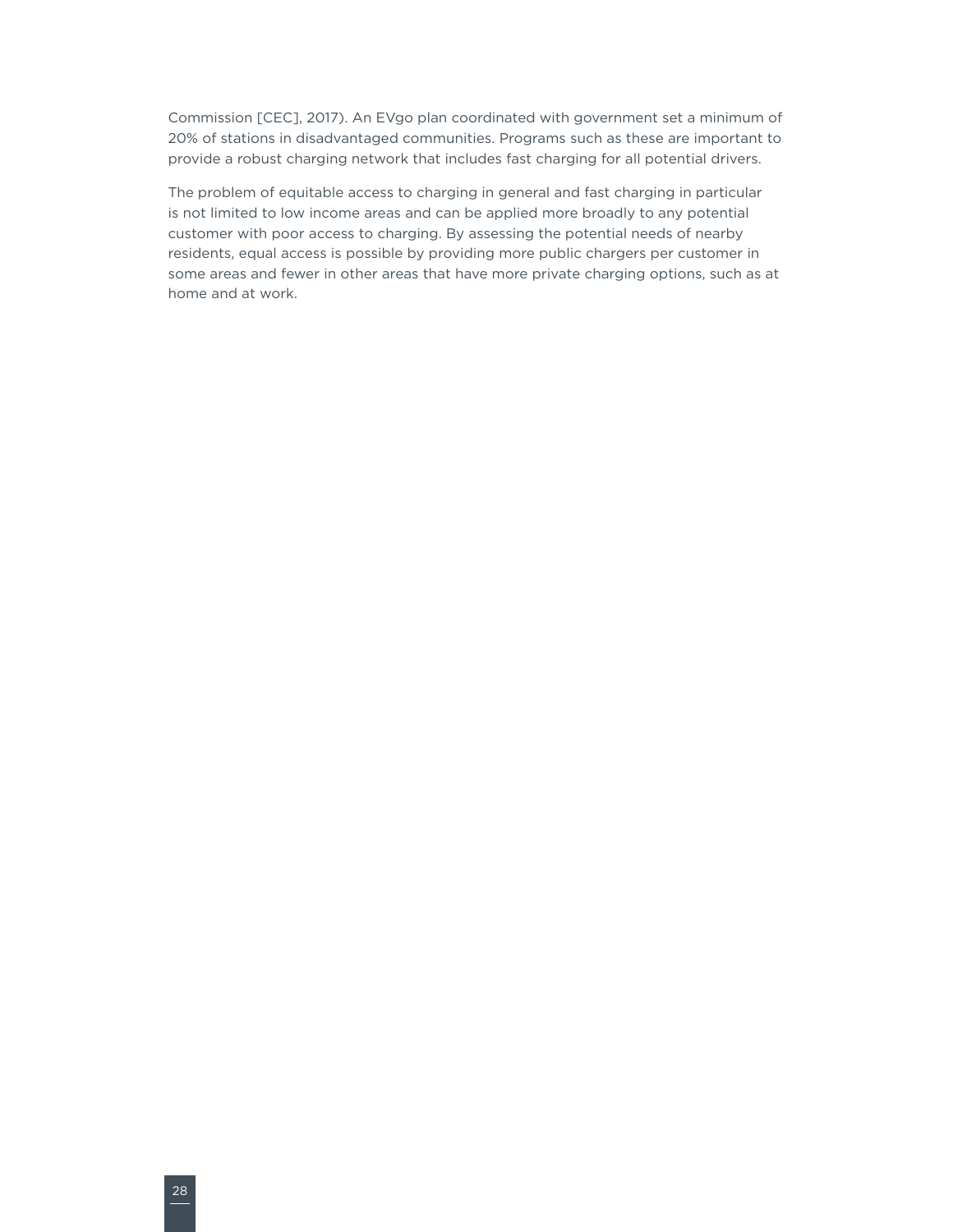### <span id="page-34-0"></span>V. CONSIDERATIONS FOR URBAN FAST-CHARGING PLAZAS

Given that users have relied on fast charging instead of home and other public charging as revealed by surveys and in-use data, it appears possible that fast chargers in urban centers can serve as an important component in the charging ecosystem. A site with multiple chargers in an urban area in this context is termed an urban fast-charging plaza.

#### **FAST-CHARGING DEMAND FROM DRIVERS IN MULTI-UNIT DWELLINGS**

Fast charging can provide an option for those with no home charger as a complete replacement for it, or as a supplement to other public charging options. Reliably being able to charge at any time is important for the confidence of an electric vehicle buyer without access to home charging. Even if a driver relies primarily on other slower forms of public charging, that charging has the potential to be in-use or blocked at any time. Fast charging provides a reliable, flexible option to accommodate these situations and help with the growing pains of providing universal home charging access.

Access to plugs at home and the ability to add a charger differs by country and by region. In the UK only 48% of households and 55% of car-owning households had access to a garage (Department for Transport, 2009). Only 23% of car-owning households actually parked in their garage. The access to plugs in the garages is unknown, but at least 45% of car-owning households did not have access to a garage and are less likely to have access to a plug, and instead rely on public charging.

In the United States 74% of households were single family structures with high access to garages compared to other markets. Access to a garage and parking, however, does not guarantee access to a plug. A U.S. Energy Information Administration survey (2015) asked respondents about access to plugs near parking giving a disaggregated examination by structure type and rental status. Overall, 52% of households park no vehicle within 20 feet of an electrical outlet ([Figure](#page-34-1) 12). An estimated 9% answered "no" because they don't have a household vehicle (Weinberger et al., 2013). This suggests that at least 43% of U.S. households would need to install new wiring for a charger or depend on public charging if they wanted to drive an electric vehicle.



<span id="page-34-1"></span>**Figure 12.** Access to household plugs near parking location in the United States.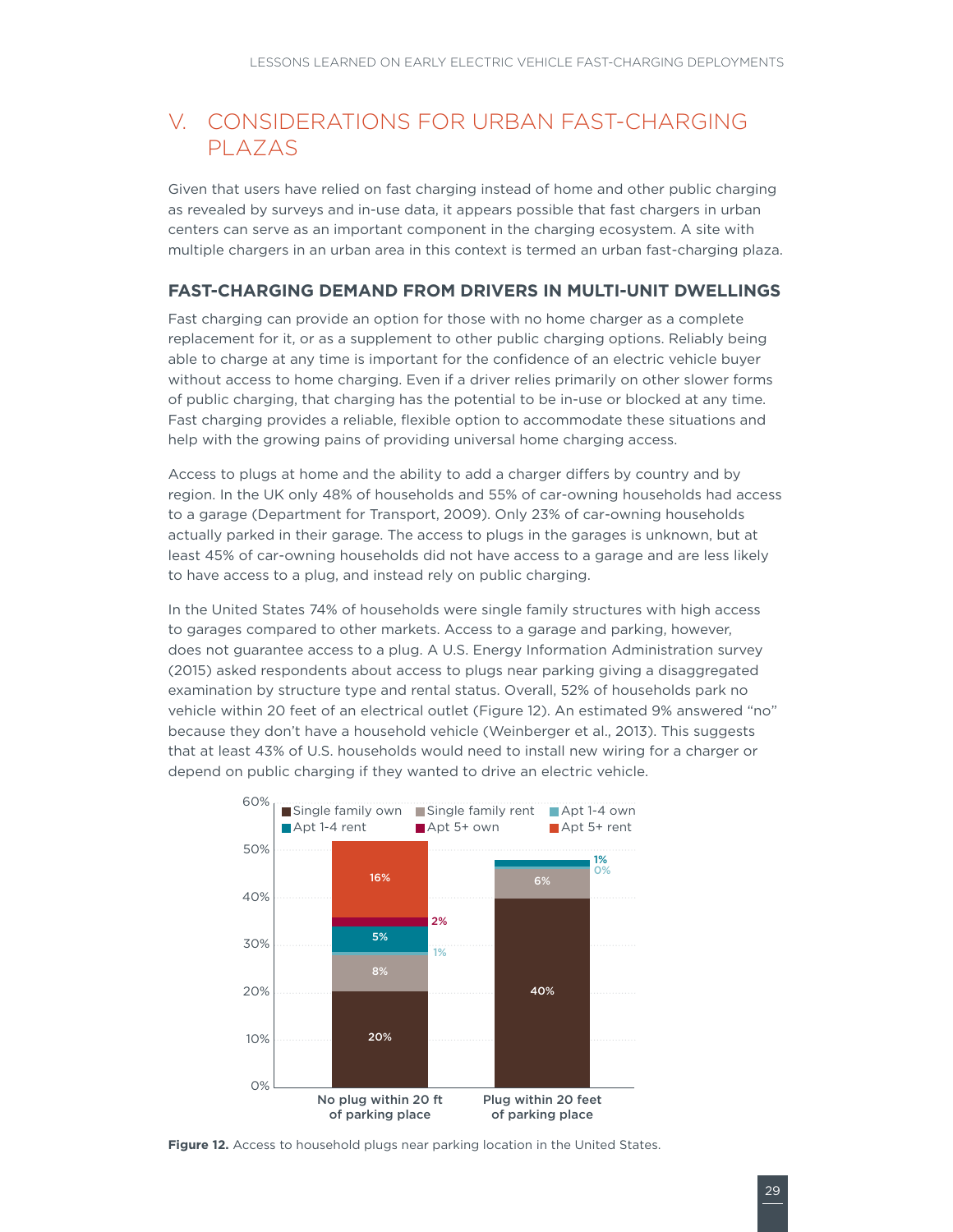<span id="page-35-0"></span>The question, therefore, is how to enable this share of the population who could drive electric vehicles but have no easy access to charging. The first option, for those who are able, is to install their own chargers at home. But for renters, in houses or apartments, enabling charging near where a vehicle parks requires a variety of solutions such as landlords installing plugs or chargers, or a potential electric vehicle driver relying on public charging being installed nearby. This public charging can be Mode 1 to Mode 3 (including Level 1 and Level 2) or it can be fast charging. Survey data from Norway confirms that apartment dwellers use public charging infrastructure (both Level 2 and DC fast) more frequently than those who live in single-family homes, although 64% of apartment dwellers have access to regular home charging (Lorentzen, Haughneland, Bu, & Hauge, 2017). Survey and usage data in the U.S. suggest that 2% - 6% of Leaf users are using fast chargers as their primary source of driving energy (Nicholas and Tal, 2017).

There may be a limit to the percentage of people using primarily fast charging as other solutions are likely to be cheaper and more convenient in the long term. Buyers who originally depended on fast charging may encourage a landlord to install charging, may move to a different building with charging access, or may find a cheaper public or workplace solution.

#### **GRID CAPACITY IN URBAN SETTINGS**

As shown by [Figure 9](#page-23-1), spare distribution and transformer capacity is more likely to exist in cities than outside of cities. As an example, inside a one-mile radius circle in downtown San Francisco, the electric utility identified existing transformer capacity for 782 or more 50 kW fast chargers. This is an undercount as PG&E transformer estimates are capped at six 50 kW fast chargers per site. Abundant distribution capacity also exists in cities, suggesting that adding another transformer for higher power is feasible as well. High capacity in urban areas is attributable to greater general power demands, building efficiency improvements, and the fact that fast charging would represent a smaller fraction of area load than in a rural area. For example, a typical 28-story high-rise office building can require transformer capacity of about 7,000 kW, enough for one hundred and forty 50 kW fast chargers (Shaffer, 2011). Additionally, for urban areas, if precise location is not imperative, there are more potential sites from which to find spare capacity in a general area. Further, if an area was formerly an industrial district, but is transitioning to a commercial district, there is likely excess grid capacity. A challenge in some urban settings is the difficulty of upgrading underground transformers. As transformer capacity increases, so does physical size. Some size-restricted underground locations would be prohibitively expensive to upgrade. Finally, the farther a site is from the urban core, the less likely excess capacity for fast charging exists.

#### **EXAMPLES AND BEST PRACTICES**

Instructive best practices for urban fast-charging plazas are beginning to emerge through early developments. They relate to the price to fast charge, number of chargers, mix of charging speeds, interoperability, location, and site characteristics.

The cost of electricity is increasingly important for users who rely primarily on fast charging. Occasional users may be willing to pay a large per kWh fee for the convenience of fast charging, but many heavy users are likely to only be willing to pay a price equivalent to the gasoline alternative. Therefore, fast charging priced near the price of fueling a competing gasoline vehicle or pricing that is differentiated by frequency of usage will be effective at keeping price low for heavy users with no other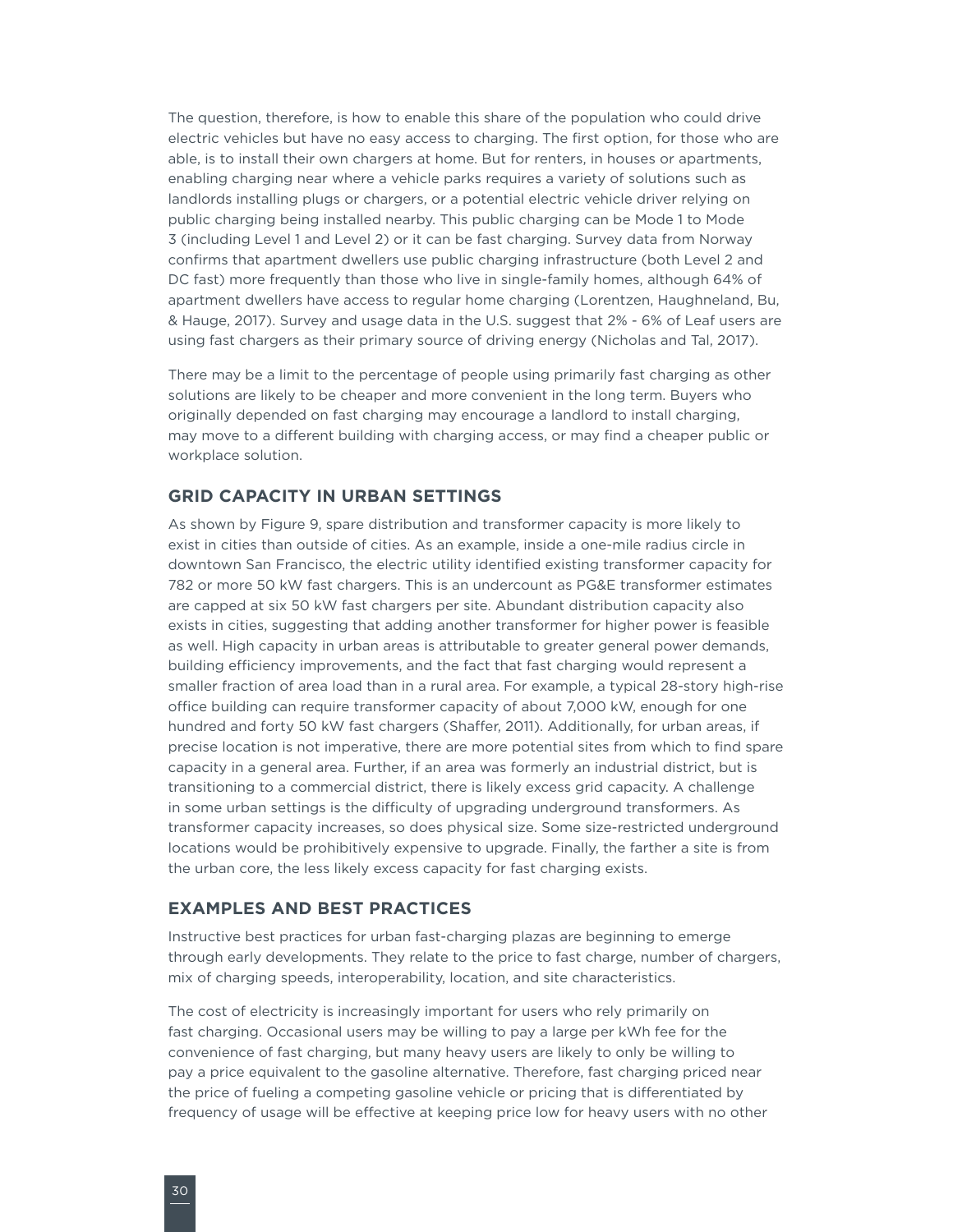<span id="page-36-0"></span>charging option. Pricing dichotomy is instituted today by monthly membership fees. At some networks, in exchange for a fixed membership fee, the price per kWh is lower than the equivalent price of gasoline on a per-mile basis. When the fixed fee is amortized over all the charging done in a month, heavier users have lower effective cost per kWh than lighter users. Special membership options could be targeted to encourage adoption of EVs for those with less reliable access to other charging. When pricing schemes become too complex or opaque, electric vehicle users commonly call for greater pricing transparency. This helps give drivers improved certainty and helps them choose between lower cost networks and charging speed options in a given area.

The number of chargers and the mix of charging speeds is also important at urban fastcharging plazas. Building multiple fast chargers per site reduces the average wait time at the site and can increase per-station utilization, improving the business case (Jabbari & MacKenzie, 2016). Siting multiple fast chargers at one site has been an increasing trend. [Figure](#page-36-1) 13 shows the cumulative number of both fast charging sites and ports at those sites on an annual basis in the U.S. through the end of 2017 (PlugShare, 2018).



<span id="page-36-1"></span>**Figure 13.** Growth in cumulative fast charging sites and ports in the U.S. by year.

As shown in [Figure 1](#page-36-1)3, the number of fast charging sites grows steadily from 2012 through 2017 while the number of outlets grows at a substantially faster rate. Initial installations in the U.S, typically had one fast charging outlet per site, but now multiple ports per site is typical. Some of this differential growth is attributable to the new multistandard stations with both CHAdeMO and CCS ports, some is due to new installations with multiple ports, and some is due to upgrading single-port sites to multi-port sites. Tesla Superchargers employ a multi-port strategy, constructing up to 40 charging stations at one location for their highway sites. Tesla also has begun to construct urban fast-charging plazas in Chicago and Boston to "make Tesla ownership easy for everyone, including those without immediate access to home or workplace charging" providing a guaranteed 72 kW per station to fully charge a vehicle in about an hour (Tesla, 2017).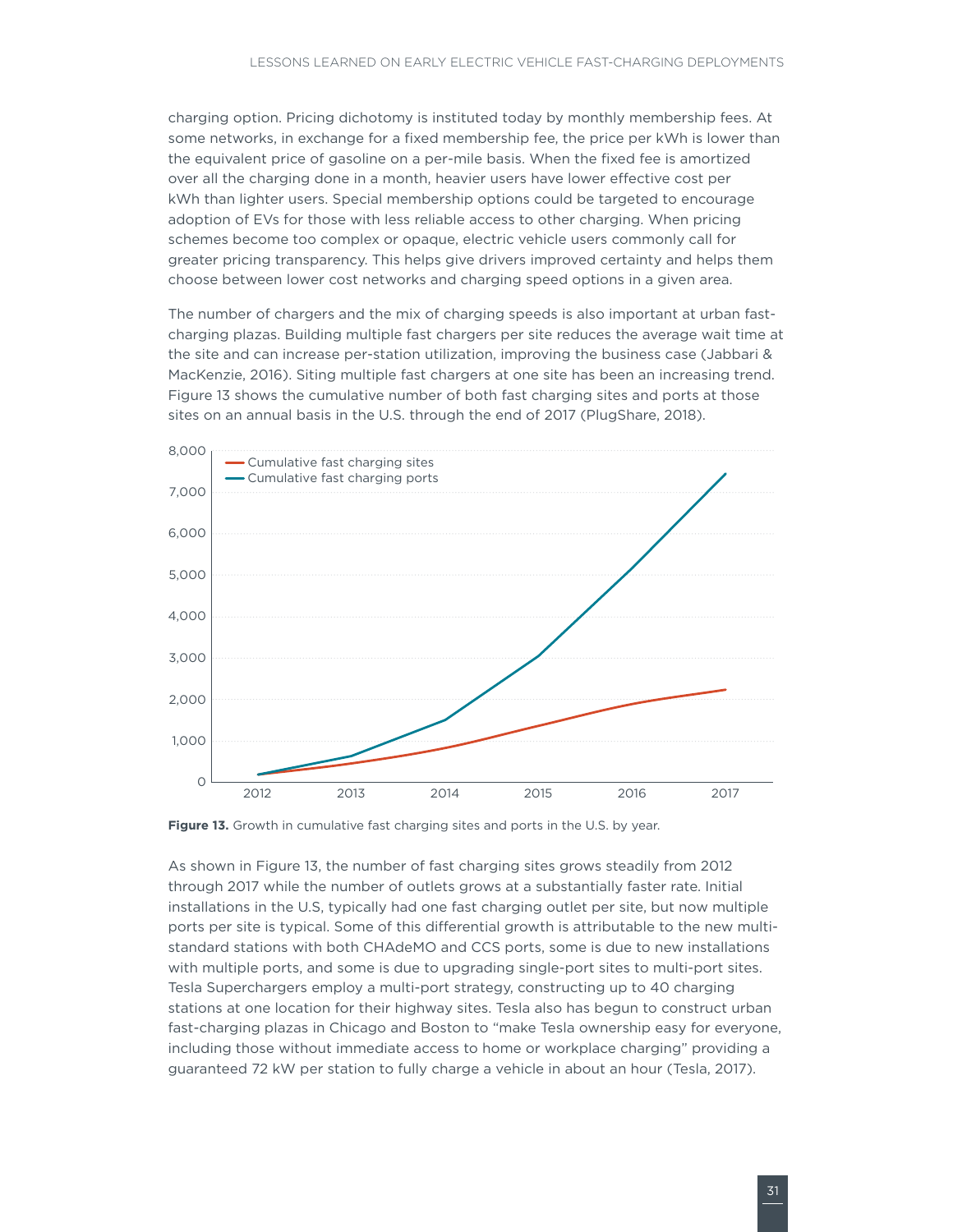A mix of charging speeds or power sharing is also desirable to minimize the cost of delivering high power. Electrify America, a subsidiary of Volkswagen, has plans for a minimum of four chargers per location with a maximum of 10 (Electrify America, n.d.). Urban sites with "community chargers" will have a mix of 50 kW and 150 kW chargers while highway sites have a mix of 150 kW and 350 kW chargers. Ionity in Europe has a plan to install 2–12 chargers per site with each able to supply 350 kW or no less than 210 kW if all chargers are operating simultaneously. Ionity and Electrify America's plans show two different ways to accomplish the same goal of limiting transformer load. Ionity uses power sharing and Electrify America uses a mix of charging speeds. Both are effective at providing high and low power and have advantages and disadvantages. Power-sharing among a group of chargers is very flexible and allows for any charger to operate at full capacity, but power is reduced if all chargers are occupied simultaneously. A mix of charging speeds guarantees a certain charging power, but requires the drivers to choose the charging that matches their vehicle or charging time preference.

Interoperability among charging networks is another key enabler for users. In the United States and in some European locations, users often must have multiple cards to access the multiple fast-charging networks. In Europe, Hubject is a private service roaming platform that acts as a clearinghouse for charging transactions. The service covers roaming on charging infrastructure for 100% of Finland, Iceland, and Denmark; 80% of Norway; and 50% of Sweden as well as providing service for many other European countries. Open charge point protocol (OCPP) is another step toward interoperability of stations providing a common means of communication between stations and among networks. A new standards organization, eMI3, is advancing OCCP to create the ability to roam among networks.

Location and phasing of fast-charger locations is also important. Early fast-charger installations often can serve multiple functions. For example, in many cases, they must serve local and long-distance travelers. Siting near highways near population centers serves this dual purpose, thus meeting two high-priority needs in the growth of electric vehicle markets. Outside of population centers, coverage on most major highways will eventually be needed, but travel between nearby population centers and along commute routes anecdotally makes up more of the pressing needs for most drivers, compared to supporting very long-distance cross-country travel. Related to this, some regions have begun to make more consistent signage for charging types and speeds. It would be hard to generalize universal best practices for signage, but major charging deployment programs such as those established by utilities, automaker consortia, charging providers, and multi-state groups ideally would coordinate at least on a regional basis to the extent possible to reduce redundancy and provide consistent information.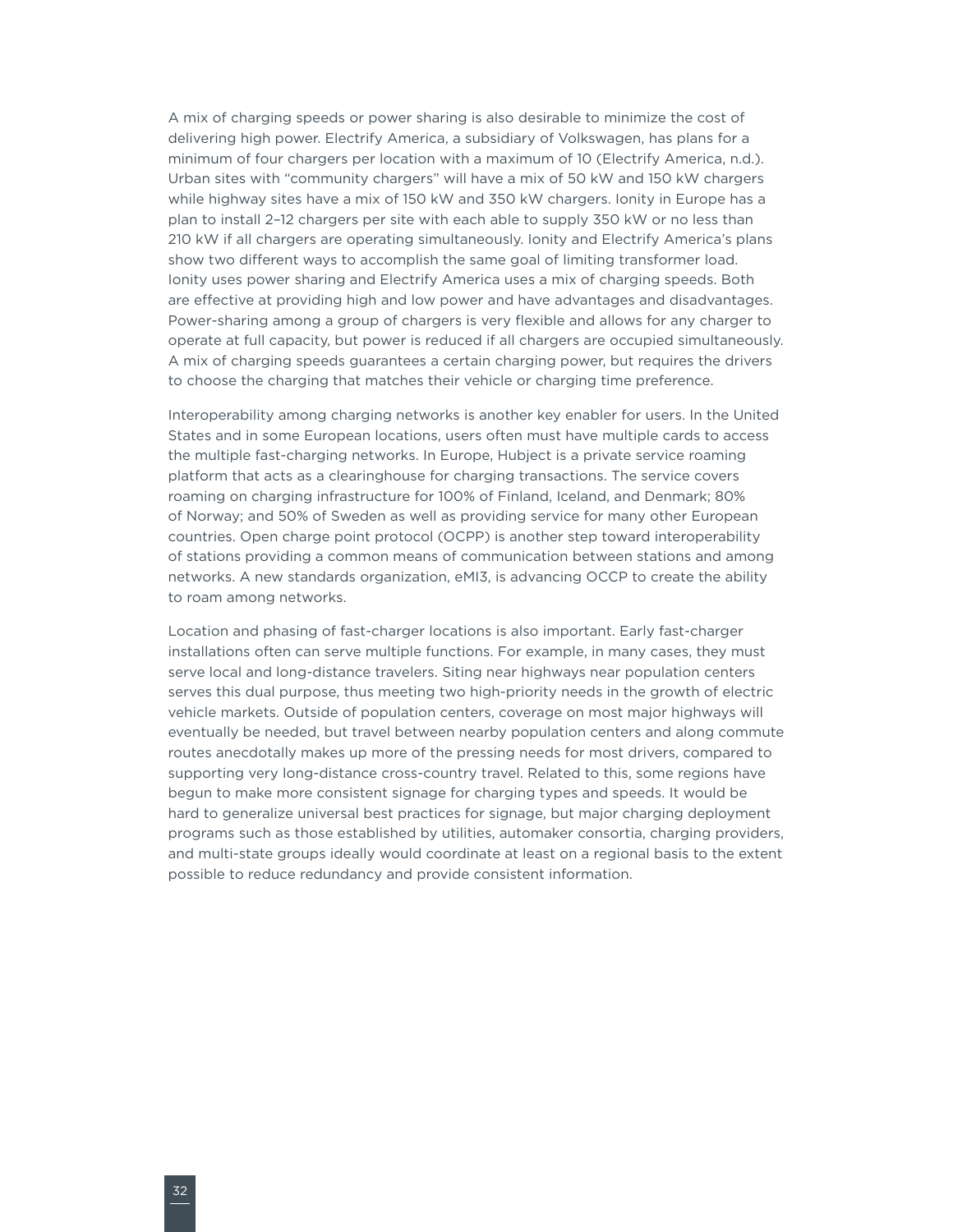### <span id="page-38-0"></span>VI. COSTS AND BUSINESS CASES ASSOCIATED WITH FAST CHARGING

Some of the early fast-charging networks and installations have been profitable, but many have not. The fast-charging business model continues to develop and has not been standardized to this point. We review the cost drivers and the conditions that make a successful business model and the conditions that hinder profitability.

#### **INSTALLATION COSTS OF FAST-CHARGING STATIONS**

Electric vehicle fast chargers typically require significant site preparation and electrical infrastructure. For this reason, fast-charging hardware represents only a portion of costs, and the total cost of installing fast-charging stations can vary substantially based on the site. Because these variances are inherently local, exact labor costs and infrastructure needs in addition to hardware and materials must be assessed on a site by site basis.

Despite these variances, we present some estimates based on several scenarios and sites considered for fast-charging stations in Ottawa, Ontario (Ribberink et al., 2017) that illustrate some key points. [Figure 1](#page-38-1)4 shows cost estimates for stations at three different sites labeled A, B, and C in the city of Ottawa in terms of dollars per charger. Estimates are shown for stations of four different charging speeds (50 kW, 100 kW, 150 kW, and 400 kW) as well as for installing four or eight stations per site, providing indications of the impacts of future developments. The costs for transformer upgrades, grid upgrades, and site preparation range from less than \$5,000 per charger to more than \$125,000 per charger. Notably, these costs do not include the cost of the chargers themselves.



<span id="page-38-1"></span>**Figure 14.** Estimated installation costs for charger locations based on Ribberink et al. (2017).

A number of observations can be drawn from these data that may hold lessons for future deployments. First, in these cases, installing eight stations per location resulted in lower per-station costs than installing only four stations, because of the ability to amortize increased electrical infrastructure over additional stations. Second, cost increases to go from 50 kW to 150 kW were quite limited in all cases—less than \$3,000 per station—but the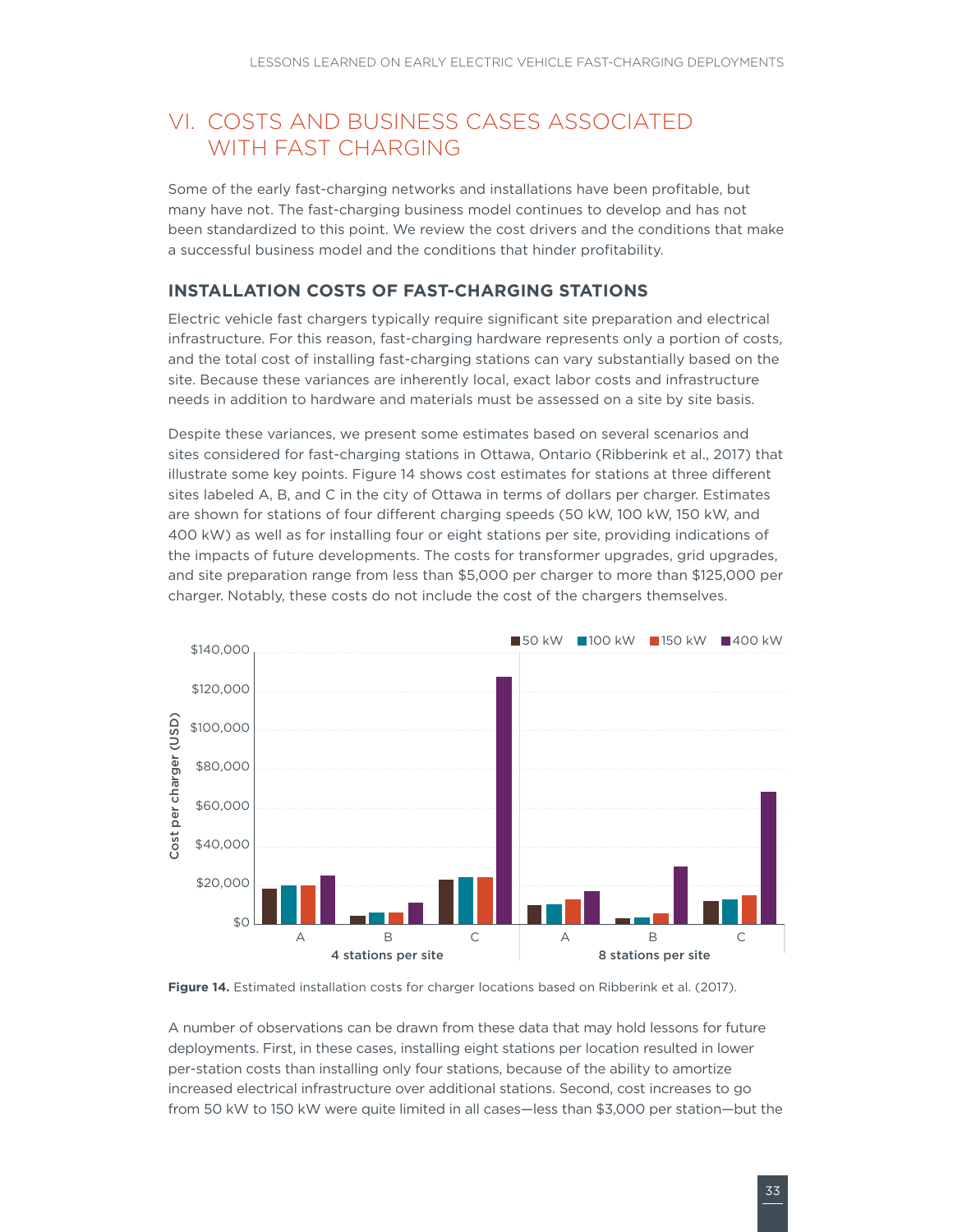<span id="page-39-0"></span>increase from 150 kW to 400 kW resulted in a massive increase in the cost in some cases. This was due to the need to upgrade the distribution grid with new capacity and switching infrastructure at some of the locations, an expense triggered only by the highest-power stations. Although this will of course vary in every location, this experience shows that with higher power comes a greater chance of expensive (and sometimes unpredictable) upgrades, but some locations were relatively insensitive to the higher power.

The estimates for these locations in Ottawa are similar to estimates from other deployments. The first large deployment and cost analysis of fast chargers in the United States was done in conjunction with the EV Project, with sixty-nine 50 kW chargers installed and costs analyzed in 2015. This survey found installation costs ranging from \$4,000 to \$51,000 (Smith & Castellano, 2015). These were 50 kW chargers that often could be accommodated on existing service, and typically were installed as single chargers rather than as part of plazas. Rural sites in the EV Project were the most likely to need new service upgrades, averaging around \$40,000. In the UK, utility upgrade costs for 50 kW chargers at highway stations were \$1,500–\$30,000 (Evans, 2018), whereas the Rapid Charge Network stations typically required approximately \$21,200–\$28,500 in installation costs, about one quarter of which was due to grid connections (Serradilla, Wardle, Blythe, & Gibbon, 2017). Because installation costs are driven by labor, construction, and utility components, these costs are unlikely to decline significantly in the future.

Hardware costs, which were not included in the previous cost estimates, increase with power and complexity. The EV Project found hardware costs ranging from \$10,000 to \$40,000, primarily based on their charging power, their ability to charge multiple cars without power-sharing, and their network connections (Smith & Castellano, 2015). The currently available 25 kW Chargepoint Express 100 with CCS or CHAdeMO is \$12,500 and the 50 kW Chargepoint Express 200 with CCS and CHAdeMO is \$35,800. Nissan sells its 44 kW CHAdeMO unit for \$15,500. For the rapid-charge network in the UK, hardware purchase costs averaged approximately \$28,500 for a dual-standard 50 kW station (Serradilla et al., 2017).

Porsche has estimated a cost of \$1 million for hardware and installation of a pilot site in Atlanta with six 350 kW stations, but it is unknown if this cost will be similar for widespread deployments (Wilson, 2018). In China, the estimate for a fast-charging plaza with ten 140 kW chargers is 4.1 million yuan (\$642,367) total station cost (China Industry Information Network, 2016). This is similar in transformer power to the Porsche site but total costs are lower. Station costs are expected to decline to some degree as new technology and economies of scale emerge.

#### **UTILITY RATE STRUCTURES FOR FAST CHARGING**

The rates charged by utilities for fast charging vary widely and there is no consensus as to the best way for utilities to recover costs of serving this type of load. In some ways, fast charging is similar to any other type of electrical load but in some ways it is different. The cost per kWh a host must pay and the speed at which vehicles can be economically served has large implications for the future of fast charging. Cheaper utility rates will generally encourage the construction of stations and the use of fast chargers.

Utility rate structures for fast charging often are different than those for residential customers. For residential rates, customers are charged primarily by energy measured in kWh. Energy-only rates are available to some commercial customers as well. However, for most commercial and industrial rates, power in kW and energy in kWh are often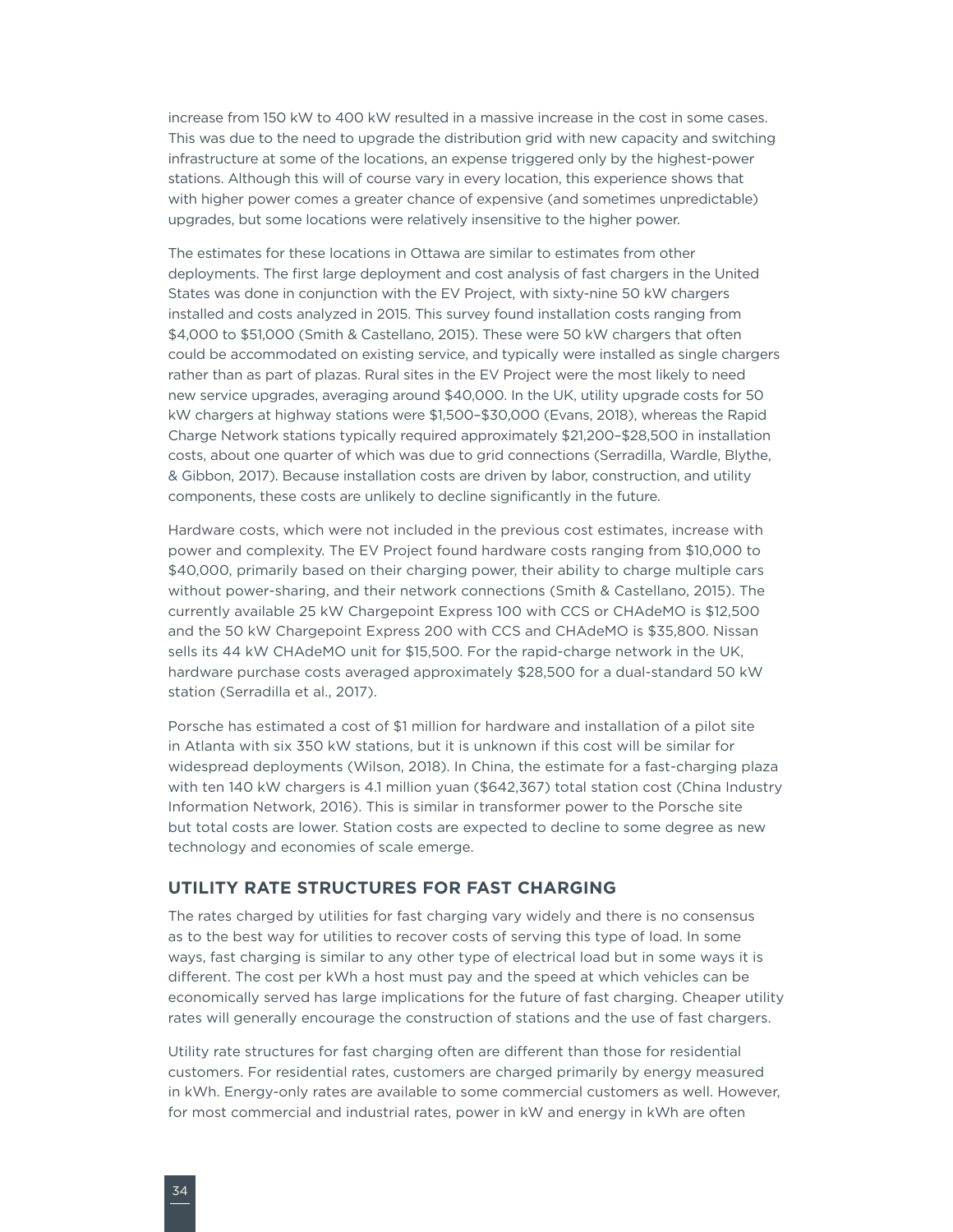<span id="page-40-0"></span>billed individually. Demand charges measured in kW are independent of the number of times the peak power has occurred. Energy charges measured in kWh are often lower per kWh than with residential rates because power is charged separately. To visualize the impact of fast charging demand, a 31-day commercial load profile is shown in [Figure](#page-40-1)  15 with three 50 kW fast charging events added to the load. Power demanded is shown in kW on the vertical axis and the day of month is shown on the horizontal axis.



<span id="page-40-1"></span>**Figure 15.** Sample monthly load profile for a commercial business with three fast-charge events.

The demand charge in this case would be scaled to the monthly peak of 119 kW. If a demand charge were \$12 per kW then this would be \$1,428 added on a host site's bill of which up to \$600 is due to the presence of a charger. The demand charge assesses the monthly peak kW regardless of how many times it occurs in a month. Energy use in kWh is billed in addition to the peak power use in kW. Per kWh rates with no demand charge are also available for fast chargers in some utilities. Typically, the per kWh rate is higher for these rates in exchange for no demand charges.

Demand charges can present challenging economics to station operators and may not represent true system cost of the electricity use. Alternative rate structures that better reflect overall cost of electricity used have been proposed. The most straightforward alternative rate structure is to simply eliminate demand charges and charge a higher flat rate per kWh. This strategy has been adopted by Southern California Edison for a period of 5 years at which time system impacts will be reassessed with better data.

San Diego Gas and Electric has proposed a more nuanced approach addressing each of the four cost drivers for the utility grid (Fitzgerald & Nelder, 2017). First is a basic charge per kWh of electricity, proposed at \$0.14/kWh. Second is the generation cost, typically \$0.03/kWh. Third is a dynamic adder for the top 150 hours per year of the total grid system peak in kW and an additional \$0.51/kWh is assessed. Fourth is a dynamic adder for distribution during the top 200 hours of circuit peak reflecting the stress in the local distribution grid, proposed at \$0.19/ kWh.

If costs were passed directly on to the consumer under these proposed San Diego rates, a driver charging during the grid peak hours of the year would pay at least \$0.87/kWh, many times the equivalent cost of gasoline. When charging off-peak, the rate would be \$0.17, generally less than the cost of gasoline. If these rates were implemented, transparency to the users would be a key issue to ensure that demand is shifted and charging costs are not unexpectedly high. A degressive tariff system, in which demand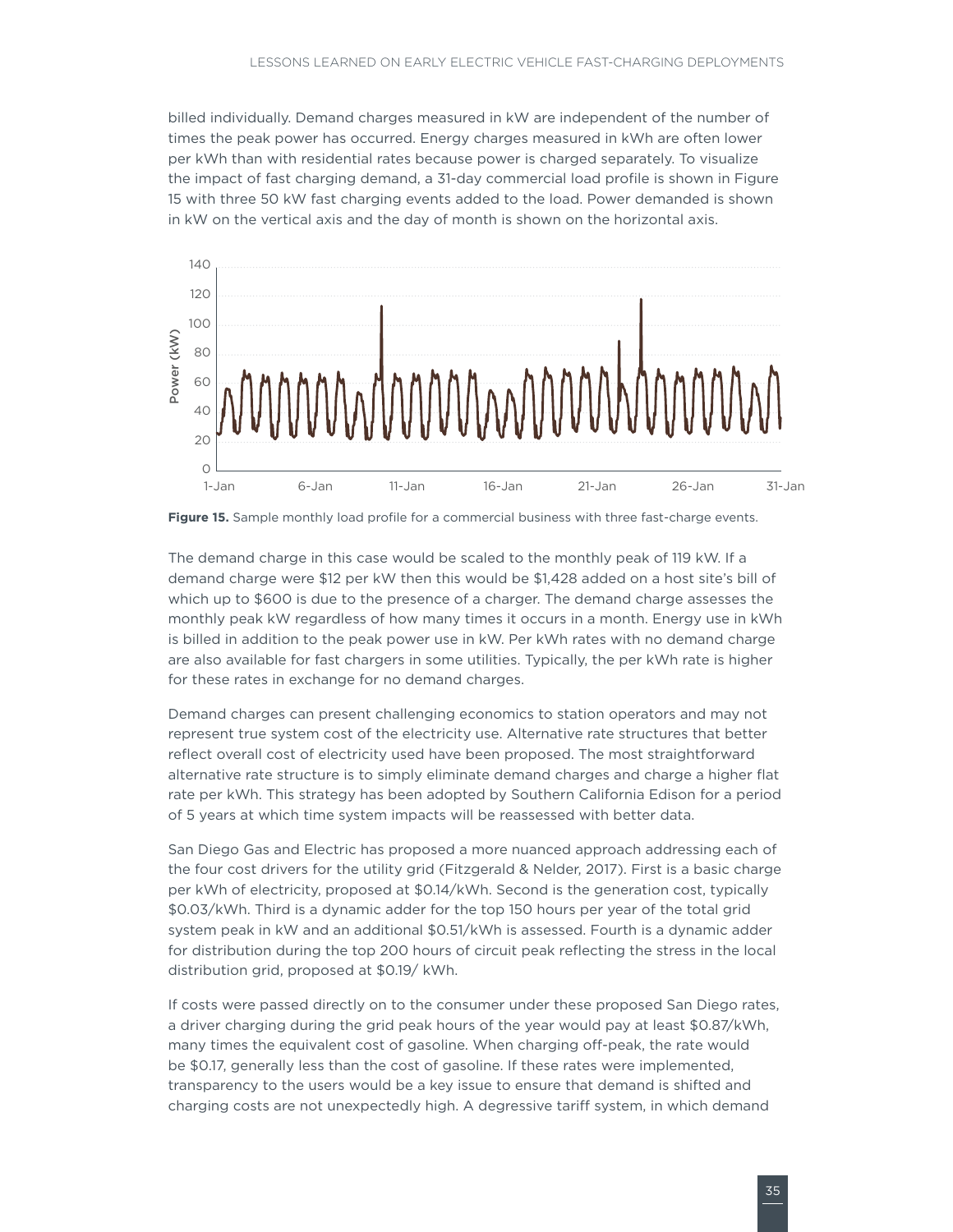<span id="page-41-0"></span>charges decrease as electricity consumption rises, also may be helpful, especially for fast-charging plazas with multiple stations on site (Ministry of Economic Affairs, 2017).

#### **BUSINESS CASES FOR FAST-CHARGING STATIONS**

Fast charging represents a business opportunity for the utility and/or a charging provider. Currently there is not one dominant business case as both utilities and operators are responding to different gasoline prices, electricity prices, vehicles, driving patterns, and charging preferences. Some operators such as FastNed are currently profitable through electricity sales alone, and in Norway, with the highest density of electric vehicles, recent fast-charging deployments have been built without public support, indicating that these stations can be operated profitably (Lorentzen et al., 2017).

In a UK business case study, it is estimated that with heavy utilization a 40% electricity price markup over host electricity cost is required to break even on installation and hardware from electricity sales alone whereas a 15% internal rate of return would require a markup of 100% under the same scenario (Serradilla et al., 2017). Across the United States, profitability in the early market stage is difficult due to low gasoline prices, high upfront costs, low utilization, and demand charges (Nigro et al., 2015).

The challenges of low utilization rates and high energy costs are a large barrier to many operators. A scenario illustrates the relationship between utilization and cost per kWh delivered. This relationship between the number of charge events per month versus the effective cost per kWh to serve that event is shown in [Figure 1](#page-41-1)6. For this example, demand charges are \$12 per kW, energy is \$0.10/ kWh, the charger power is 50 kW, and each vehicle fills with 10 kWh of energy. This relationship holds for higher charging speeds as well assuming energy dispensed per charge scales with power; one study found that a 400 kW charging station used only once per day would require prices of over \$1/kWh to break even, but with 24 uses per day, breakeven prices would be about \$0.22/kWh, similar on a per-mile basis to gasoline priced at \$2.00/gallon (Burnham et al., 2017).



<span id="page-41-1"></span>Figure 16. Fast-charger host site bill as a function of charge events per month with shaded region showing area of competition with gasoline priced between \$1.80 and \$7.00 per gallon.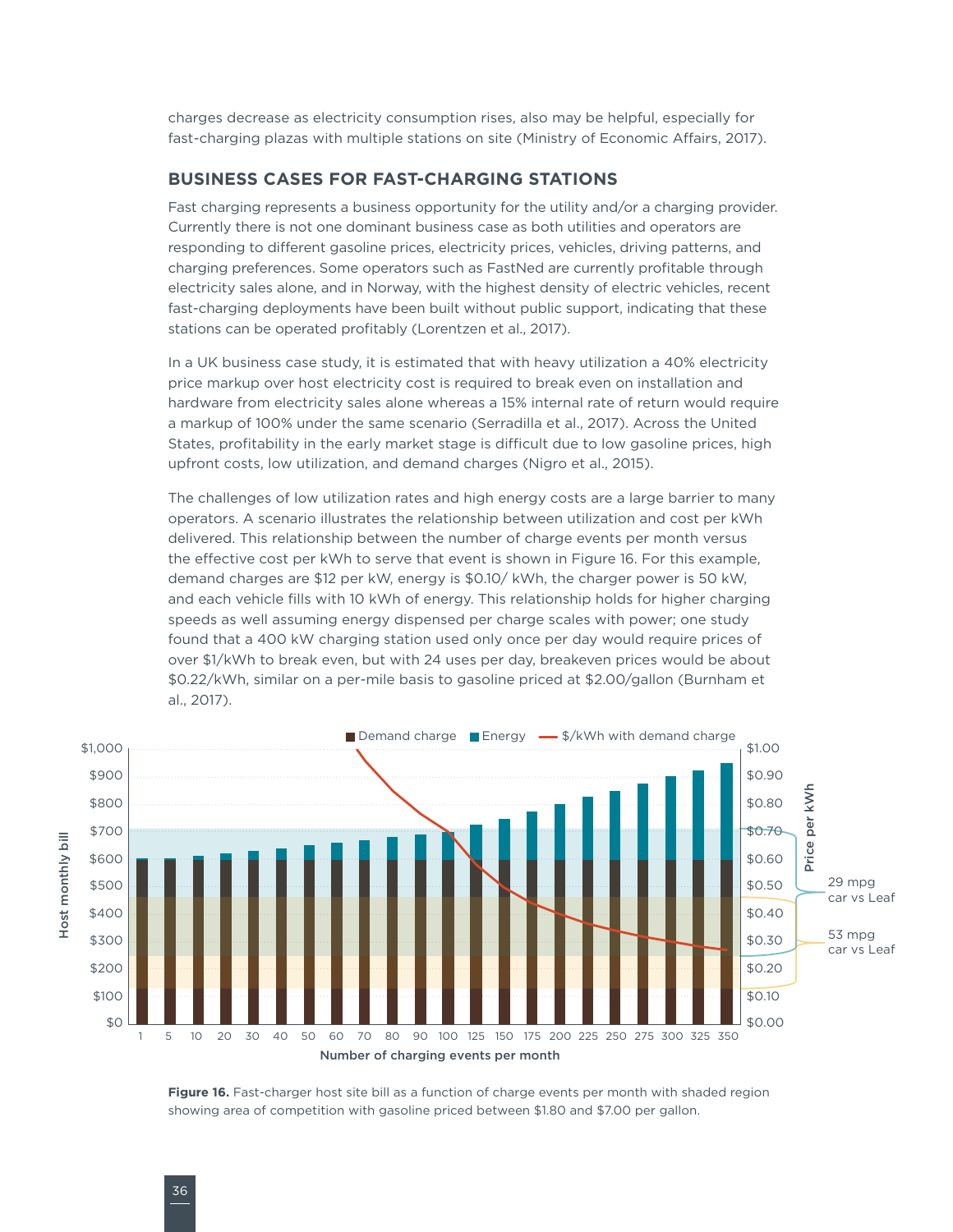If a charger is used just once in a month, the cost is \$600 + \$1 for 10 kWh of energy for a cost per kWh of \$60.10. If a site is used once a day for 30 days this would be a cost of \$600 + \$30 or \$630 for 300 kWh of energy. The effective cost per kWh in this case is \$2.10. A charger with 45 events per month starts competing on a cost per mile basis with a 29 mpg vehicle using \$7/gallon gasoline with an effective price per kWh of \$0.70. In this example, the cost per kWh never competes with an efficient vehicle and low gasoline price of \$1.80/gallon, shown as the lower limit of each shaded region. In the future, stations with higher power could face increased demand charges in addition to their higher upfront costs, further negatively affecting the economic viability of these stations.

Rural sites are more likely to have low utilization as suggested by the map in [Figure](#page-23-1) 9. This may be inversely proportional to their importance in the purchase decision if potential buyers want to be assured of access to far away locations independent of the actual usage of the chargers that enable those trips. These uneconomic stations can be cross-subsidized with profits from other chargers in the same network or by charger network membership fees.

Because of the more difficult business case of fast-charging stations in rural areas, governments have invested in the deployment of stations in rural regions where lower utilization is expected. In Norway, private fast-charging stations have been built in large numbers near major cities like Oslo, but the federal agency Enova has issued tenders to build out a network of stations every 50 km along all major corridors including the rural northern region to enable seamless travel across the country (Nilsen, 2016). Similarly, the state governments of Washington, Oregon, and California in the United States have dedicated funding to complete the sections of the West Coast Electric Highway, providing drivers a continuous fast-charging network from Mexico to Canada, with funding focused on sections outside of major cities (Washington State Department of Transportation, 2014).

There is evidence that a site host may generate profit from goods and services while consumers charge, similar to the gasoline convenience store model. One survey (Nicholas & Tal, 2017) showed that 43% of respondents shopped while charging, spending an average of \$29 in a variety of shopping contexts including outlet malls, grocery stores, and home goods stores even though charging, not shopping, was the primary reason for their visit.

Automobile manufacturers themselves recognize the potential for fast-charging access to increase the sales of their vehicles. Tesla has constructed and provided unlimited access to its proprietary charging network to increase the attractiveness of its vehicles. Now the company offers 1,000 free miles of charging with some vehicles and charges a reasonable rate for other Telsa models (Tesla, 2018). Nissan and BMW provided free fast charging for a period of 2 years after purchase and assisted in funding and placement of some stations.

Perhaps among the more promising business cases for fast charging are in projects involving transportation network companies (TNCs) such as Lyft and Uber. An early indication that such business cases appear to be emerging came when Tesla began to restrict the use of its Supercharging network by commercial drivers, like those driving for TNCs (Liptak, 2017). This shows that even a relatively expensive vehicle like a Tesla Model S can be a commercially attractive case for use in TNC operation if fast charging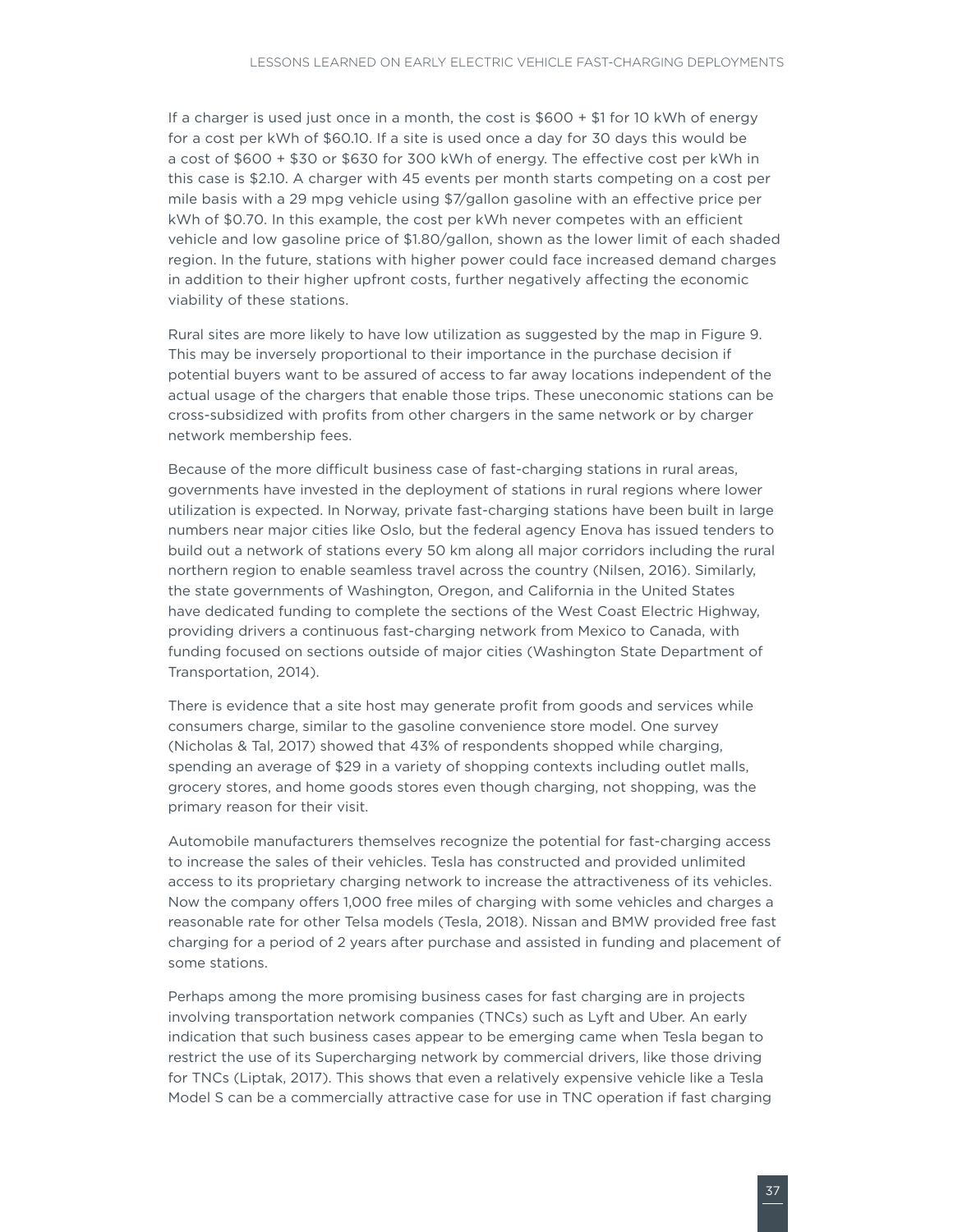is inexpensive (i.e., free, in this case). As more affordable long-range electric vehicles enter the market, more business cases will open up, and this appears to be happening with Maven. Maven rents Chevrolet Bolt BEVs to TNC drivers and has partnered with EVgo to build dedicated fast chargers for the program due to high usage (EVgo, 2018). TNC drivers do not have home charging in many cases, and they typically drive many more miles per day than an average driver. This increases the use of public charging, and more fast charging in urban areas in particular. For fast-charging operators, this offers the potential for more regular and high-utilization use of charging stations. More broadly, if electric TNC operation accelerates, this would increase the demand for urban fast-charging plazas.

Finally, utilities are proposing plans for, or are in the process of building, fast charging in their jurisdictions because of a sometimes tenuous business case in an early market. The Irish utility ESB led a consortium that installed a nationwide network of 70 fast chargers enabling travel throughout Ireland. The French utility Engie is partnering with ChargePoint to build a Europe-wide fast-charging network of up to 350 kW chargers. Clever, a consortium of Danish utilities, has a fast-charging network in Denmark, Sweden, and Germany with plans to extend to France, the UK, and Italy. German utility E.ON has partnered with Clever for this expansion phase. Hydro Québec has likewise built the Electric Circuit charging network in Québec and Ontario.

In the United States, several utilities have installed fast chargers including Vermont's Green Mountain Power; California's Sacramento Municipal Utility District and Los Angeles Department of Water and Power; and Washington's Avista and Seattle City Light. Other utilities have expressed interest in installing fast charging, but require regulatory approval. Pacific Gas and Electric, in California, has received regulatory approval to install 52 fast-charging connection points for private operators to utilize (CPUC, 2018).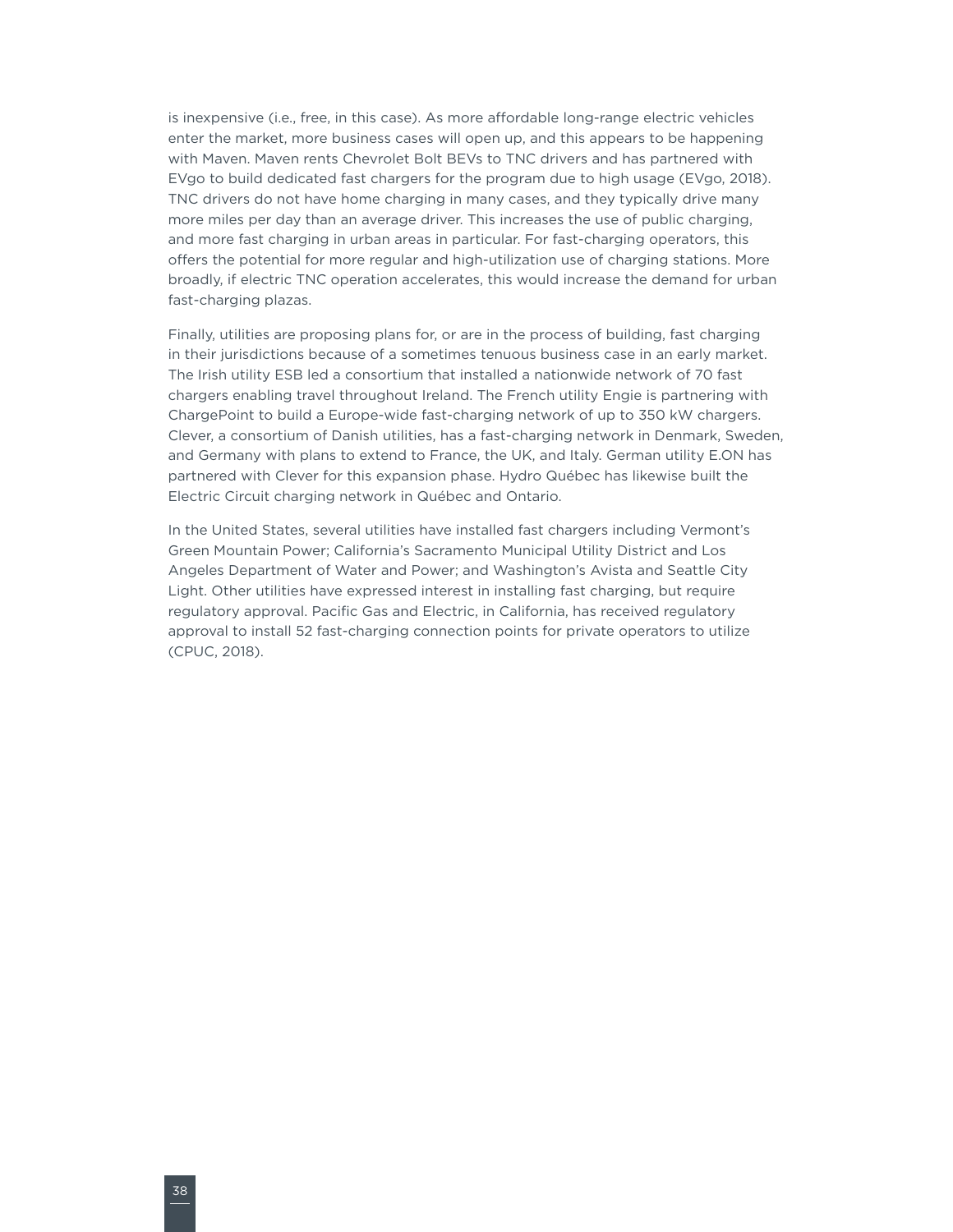### <span id="page-44-0"></span>VII. CONCLUSIONS

Fast-charging networks for electric cars are rapidly developing around the world. As the market develops, there are many lessons learned from studies and past deployments that provide guidance for the future. However, there are many gaps in knowledge showing the need for continued research as charging speed increases, range increases, and the market broadens to include new users with different driving needs and uncertain access to charging options. The business case for fast charging is likewise uncertain but current deployments suggest possible opportunities given the right conditions. The impact to the grid drives costs going forward and operational experience and futurelooking studies provide some guidance into minimizing these costs.

One of the more fundamental questions is related to how much fast charging is needed as electric vehicle markets develop. A partial answer to this is derived through observation of how much charging is associated with electric vehicle uptake in the leading markets through 2017, shown in [Figure 6](#page-14-1). Ratios in different metro regions show a range of about 50 BEVs per fast charger to about 300 BEVs per fast charger. In general, early markets that have 1,000 to 3,000 BEV per million people have about 50 BEVs per fast charger and more developed markets that have 15,000–40,000 BEVs per million people have a ratio of 100-–300 BEVs per fast charger. The 300 BEVs per fast charger occur in the United States perhaps in relation to the relatively available home charging, whereas the 100 BEVs per fast charger occur in Norway suggesting regional differences or more aggressive planning playing a role in the resulting ratio. In an early market, more fast chargers are needed per vehicle to attain sufficient geographic coverage. In general, as the market develops, fewer fast chargers are needed per BEV as utilization increases, as individual chargers serve more diverse travel schedules.

The ideal ratio of electric cars per fast charger in the future is less certain. Projections for future BEV uptake per fast charger have been investigated in studies estimating the BEVs per fast charger range from 27 to 1,800, with many being in the 200–700 range. The estimates are very sensitive to assumptions, which means that estimates must be matched to local conditions and assumptions must reflect reality. The number of DC fast chargers needed is affected by conditions including home or public charging availability, gasoline price, electricity price, charging speed, longer range electric vehicles, enabling long-distance travel, and multi-charger installations.

Combining the observed ratios of BEVs per fast charger with future projections, we plot three sample market trajectories in Figure 17. The ratio of BEVs to fast charger needed is on the vertical axis and the market development approximated by the BEVs per million people is on the horizontal axis. Each line is meant to illustrate differing local conditions, vehicle stock, or charging speed assumptions. There are three phases shown to illustrate that desirable ratios of BEV per fast charger change over time.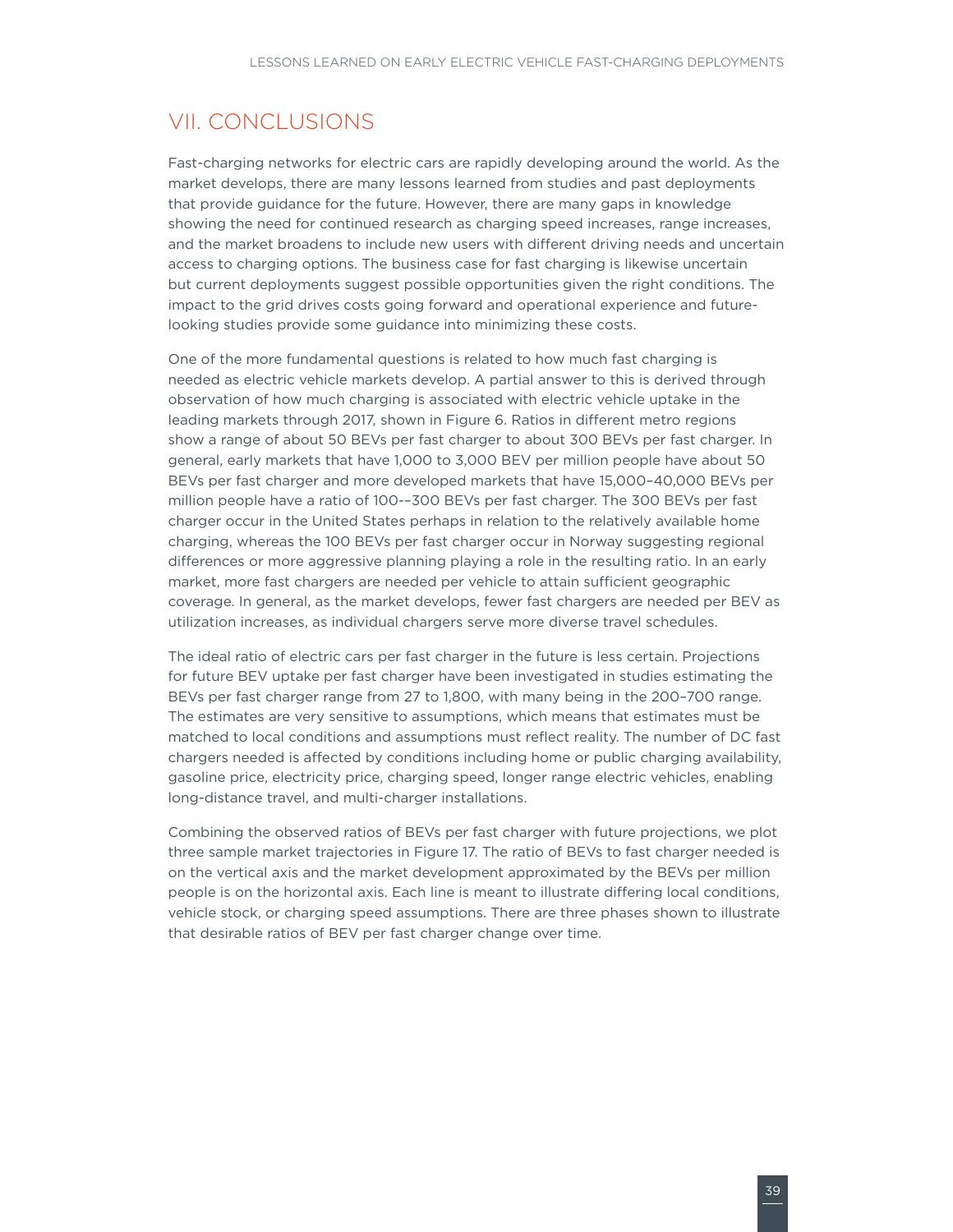<span id="page-45-0"></span>

BEV per million people

**Figure 17.** Possible fast chargers needed to respond to different market conditions.

During the market expansion phase, both BEV and fast charger numbers are low, but to obtain geographic coverage, relatively more fast charging is needed per BEV than in later phases. All other things being equal, chargers become better utilized in the second phase. The top line illustrates that fewer fast chargers will be needed per BEV over time if sufficient Level 2 charging is available at home or elsewhere. As vehicle range and charging speed increase, fewer chargers are needed per vehicle. The middle line suggests a trajectory similar to the top line initially, but as the market broadens to include those with poor home access and other public charging becomes insufficient, fast charging plays a larger role. The bottom line suggests a scenario where fast charging is the main public charging option and regional access to home charging is poor.

مادة المعالج المعالج المعالج المعالج المعالج المعالج المعالج المعالج المعالج المعالج المعالج المعالج المعالج ال<br>المعالج المعالج المعالج المعالج المعالج المعالج المعالج المعالج المعالج المعالج المعالج المعالج المعالج المعا Some understanding of gaps in fast-charging infrastructure development is emerging from analysis of high electric vehicle-uptake markets. Robust urban fast-charging centers appear to be an important early action to provide an immediate benefit to the public charging ecosystem. One important lesson learned is that fast charging is being used not only for long journeys, but also used as a substitute for home and slower public charging. This indicates that fast charging can play a flexible role in the charging ecosystem. If fast chargers are deployed relatively rapidly they may be a solution for some regions to allow time for other more convenient public charging to be installed. One study showed that when electricity is priced close to gasoline price, 10% of users accounted for 50% of demand and were not using home charging. Their median distance from home to the charger was 5–7 miles. Further, among the users with home charging but needing public charging, many had the time to use Level 2, but Level 2 did not exist or was occupied, indicating the relative need for fast charging options.

Rural stations along highways face a more challenging business case initially because of their low use, so they require support and funding from government. Enabling long journeys is an important function of fast charging to give consumers confidence they can travel anywhere they wish in their electric vehicles even though rural stations may be lightly used initially. Grants can help defray the cost of these chargers making the business case more attractive. Grants in the past, such as with California's portion of the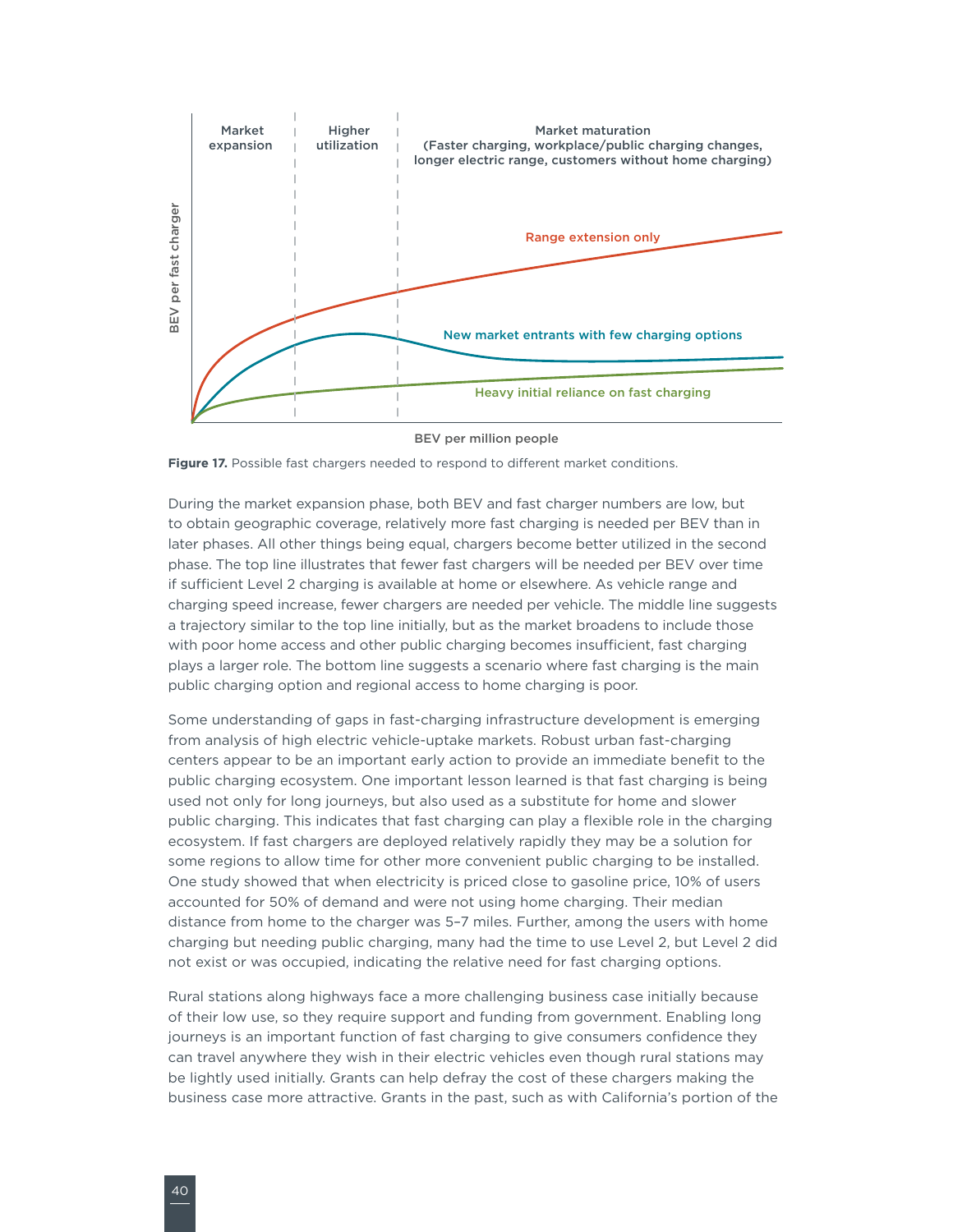West Coast Electric Highway and with grants for chargers to reach Norway's rural north, have included funding for chargers that enable these long-distance journeys, but are otherwise uneconomic. These networks also have been privately financed, as has been done with Tesla's supercharging network. The network conveys value on the vehicle and so the cost of the network is paid for though vehicle purchase. Ionity is a joint venture among automakers to fund a comprehensive European fast charge network. Electrify America's Cycle 1 investment also features nationwide connectivity. Some networks will overlap, similar to the way gasoline station providers overlap today.

Having multiple fast chargers at one site is important in giving confidence to drivers that a charger will be available upon or soon after arrival. Electrify America has a minimum of four and a maximum of 10 chargers per site. Ionity in Europe specifies two to 12 fast chargers per site. Future proofing a site by making connections for larger transformers and additional chargers expected in the next 10–20 years will help accommodate future growth and reduce upgrade costs.

The increase in charging speed to 350 kW promises to make long-distance travel more feasible and reduce the number of stations needed per BEV. However, the drive toward ever-higher charging speeds is counterbalanced by many other factors. Initially, only long-range BEVs will be able to accept this power level with current battery technology and improved battery pack design. Because providing high power is more costly, enabling all chargers at a location to simultaneously provide maximum power risks making a site uneconomic to operate. In addition, fast charging at over 100 kW will not be necessary for all fast charging needs, considering there are many instances of electric vehicles at particular locations for 30–45 minutes. As a result, allowing power sharing among chargers and installing fast chargers with different speeds including 50 kW and 150 kW can be good solutions for many locations.

The business case for fast charging varies around the world based on local conditions. If gasoline price is high relative to the price of the electricity cost alternative, then it is easier to have a positive business case simply by selling electricity at a premium. European countries are more likely to have high gasoline prices relative to electricity, leaving a margin for profit even with existing utility rates. High utilization at a site is the key to profitability, with one study suggesting a 40% electricity cost markup can result in a station being profitable. There are some sites, especially rural sites, that have low utilization and may not be profitable. In these situations, alternative business cases are needed. Early examples to date include automaker investments in fast-charging networks that increase the value of a vehicle, networks that cross-subsidize low performing sites with higher performing ones, and government grants that share in the early costs to reduce cost recovery requirements at low-utilization sites.

Utility rates for fast charging are being reduced in line with their impact on the grid system, but more consistency is needed to reduce rates. As more experience is gained, cost can be more accurately assessed. Demand charges in particular are a major cost barrier and there is evidence that demand charges can be eliminated with proper pricing of other cost components. The Southern California Edison utility has suspended demand charges for a period of five years to allow a better assessment of costs. San Diego Gas and Electric has proposed lower prices for the majority of the time, and only assessed high prices for the 1%–2% of hours that cause negative impact to the grid. The role for policy is to share these lessons with regulatory commissions to help justify reasonable rates for fast charging. Grid impacts for fast chargers do not appear to be significant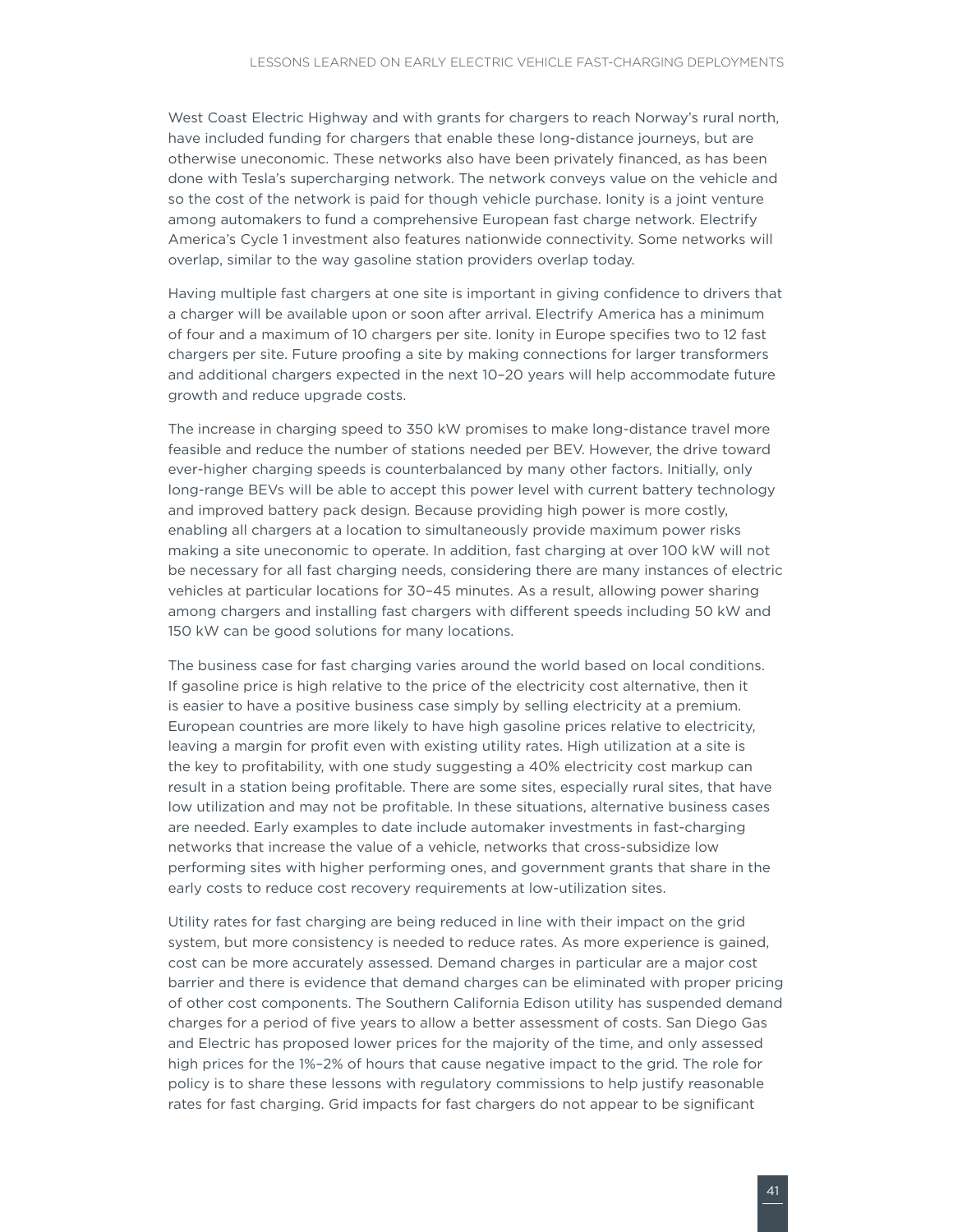in urban areas where sites with ample capacity are abundant, but in rural areas, fast chargers may require additional capacity. Grid impacts and high costs can be mitigated in these cases with battery storage connected to the station to handle the temporary high power fast-charger load.

One of the largest sources of potential demand for fast charging not covered in this report is the demand from transportation network companies—for example, Didi, Lyft, and Uber—and the potential for fast charging to be the primary source of energy for these ride-hailing services. Two pilot projects from Evercar and Chevrolet's Maven have been very successful in providing low cost per mile transportation primarily using fast chargers. In the case of Maven, fast charging is included with the rental of a Bolt electric vehicle. People who rent these vehicles can use them for ride hailing. Fast charging is used extensively to provide these services logging over 9 million electric miles in approximately one year (EVgo, 2018) and individual TNC drivers can log more than 50,000 miles a year. The system has been successful enough to warrant dedicated fastcharging stations for Maven drivers to reduce crowding at public stations. These are early projects, and clearly deeper investigation into such cases is warranted.

The development of batteries that allow for faster charging also will affect the requirements for fast-charging stations. In 2018, current battery technology suggests that the applicability of anything past 350 kW is limited for all but the largest battery packs. But 1,000 kW charging is conceivable for bus batteries at this rate. Solid state batteries, which are in development, could make use of these 1,000 kW chargers and charge 300 miles in 6 minutes at about one quarter the rate of gasoline. Charging at these rates would generally decrease the number of chargers needed and create an experience more similar to refueling with gasoline, opening up new customer segments.

This broad overview of lessons learned prompts the need for further investigation into the exact relationship between the number of fast chargers needed relative to home, workplace, and regular public charging. Also, the numbers of chargers needed as a function of charging speed and vehicle range can be better defined, as both of these trends are apparent with new electric vehicle models entering the market. A deeper investigation into fast charging and utility rates in Europe, the United States, and Asia also would be instructive to better understand the barriers and challenges faced in the rollout of fast-charging infrastructure.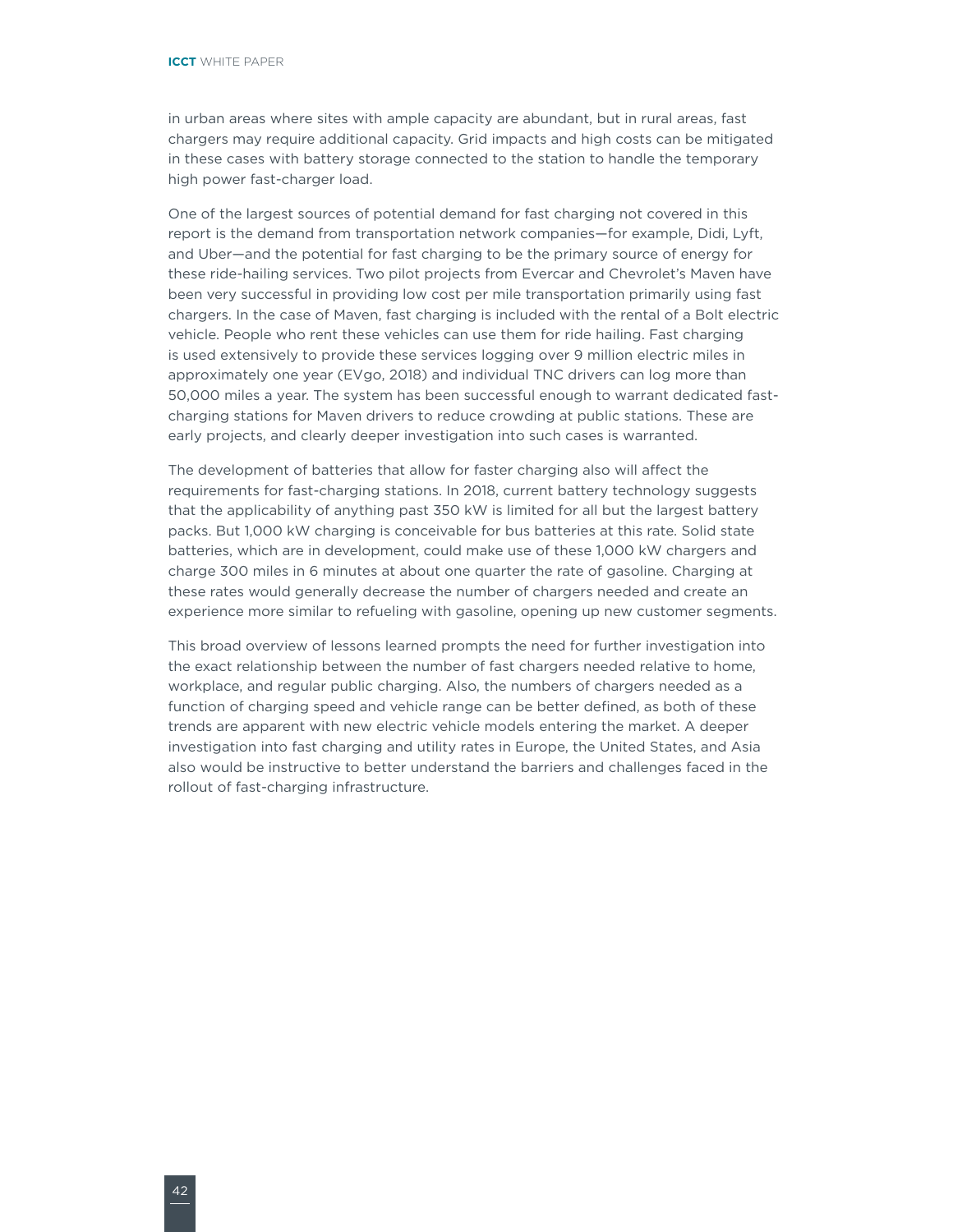### <span id="page-48-0"></span>**REFERENCES**

- Ahmed, S., Bloom, I., Jansen, A. N., Tanim, T., Dufek, E. J., Pesaran, A., … Zhang, J. (2017). Enabling fast charging – A battery technology gap assessment. *Journal of Power Sources*, 367*,* 250–262. Retrieved from [https://www.sciencedirect.com/science/article/](https://www.sciencedirect.com/science/article/pii/S0378775317308388) [pii/S0378775317308388](https://www.sciencedirect.com/science/article/pii/S0378775317308388)
- Anegawa, T. (2010, July). *Desirable characteristics of public quick charger*. Presented at the Plug-In 2010 Conference, San Jose, California.
- Ashley, T. (2017, April). *Improving commercial viability of fast charging by providing renewable integration and grid services with integrated multiple DC fast chargers (DCFC)*. Presented at the IEPR Commissioner Workshop on Integrated Resource Plans—Light Duty Vehicles. Retrieved from [http://docketpublic.energy.ca.gov/](http://docketpublic.energy.ca.gov/PublicDocuments/17-IEPR-07/TN217139_20170417T164547_ Improving_Commercial_Viability_of_Fast_Charging.pptx) [PublicDocuments/17-IEPR-07/TN217139\\_20170417T164547\\_ Improving\\_Commercial\\_](http://docketpublic.energy.ca.gov/PublicDocuments/17-IEPR-07/TN217139_20170417T164547_ Improving_Commercial_Viability_of_Fast_Charging.pptx) [Viability\\_of\\_Fast\\_Charging.pptx](http://docketpublic.energy.ca.gov/PublicDocuments/17-IEPR-07/TN217139_20170417T164547_ Improving_Commercial_Viability_of_Fast_Charging.pptx)
- Bedir, A., Crisostomo, N., Allen, J., Wood, E., & Rames, C. (2018). *California plug-in electric vehicle infrastructure projections: 2017–2025* (California Energy Commission staff report CEC-600-2018-001). Retrieved from [http://docketpublic.energy.ca.gov/](http://docketpublic.energy.ca.gov/PublicDocuments/17-ALT-01/TN222986_20180316T143039_Staff_Report__California_PlugIn_Electric_Vehicle_Infrastructure.pdf) [PublicDocuments/17-ALT-01/TN222986\\_20180316T143039\\_Staff\\_Report\\_\\_California\\_](http://docketpublic.energy.ca.gov/PublicDocuments/17-ALT-01/TN222986_20180316T143039_Staff_Report__California_PlugIn_Electric_Vehicle_Infrastructure.pdf) [PlugIn\\_Electric\\_Vehicle\\_Infrastructure.pdf](http://docketpublic.energy.ca.gov/PublicDocuments/17-ALT-01/TN222986_20180316T143039_Staff_Report__California_PlugIn_Electric_Vehicle_Infrastructure.pdf)
- Blythe, P., Neaimeh, M., Serradilla, J., Pinna, C., Hill, G., & Guo, A. (2015, December). *Rapid charge network Activity 6 study report*. Retrieved from [http://rapidchargenetwork.](http://rapidchargenetwork.com/public/wax_resources/RCN Project Study Report Digital.pdf) [com/public/wax\\_resources/RCN%20Project%20Study%20Report%20Digital.pdf](http://rapidchargenetwork.com/public/wax_resources/RCN Project Study Report Digital.pdf)
- Burnham, A., Dufek, E. J., Stephens, T., Francfort, J., Michelbacher, C., Carlson, R. B., … Tanim, T. R. (2017). Enabling fast charging – Infrastructure and economic considerations. *Journal of Power Sources,* 367, 237–249. Retrieved from [https://www.](https://www.sciencedirect.com/science/article/pii/S0378775317308625) [sciencedirect.com/science/article/pii/S0378775317308625](https://www.sciencedirect.com/science/article/pii/S0378775317308625)
- California Energy Commission. (2017). *Zero-emission vehicles and infrastructure.* Retrieved from [http://www.energy.ca.gov/renewables/tracking\\_progress/documents/](http://www.energy.ca.gov/renewables/tracking_progress/documents/electric_vehicle.pdf) [electric\\_vehicle.pdf](http://www.energy.ca.gov/renewables/tracking_progress/documents/electric_vehicle.pdf)
- California Public Utilities Commission. (2018). Summary of proposed decision on transportation electrification program proposals from the investor-owned utilities. Retrieved from [http://www.cpuc.ca.gov/uploadedFiles/CPUC\\_Public\\_Website/](http://www.cpuc.ca.gov/uploadedFiles/CPUC_Public_Website/Content/Utilities_and_Industries/Energy/Energy_Programs/Infrastructure/Summary of TE PD_30Mar18.pdf) [Content/Utilities\\_and\\_Industries/Energy/Energy\\_Programs/Infrastructure/](http://www.cpuc.ca.gov/uploadedFiles/CPUC_Public_Website/Content/Utilities_and_Industries/Energy/Energy_Programs/Infrastructure/Summary of TE PD_30Mar18.pdf) [Summary%20of%20TE%20PD\\_30Mar18.pdf](http://www.cpuc.ca.gov/uploadedFiles/CPUC_Public_Website/Content/Utilities_and_Industries/Energy/Energy_Programs/Infrastructure/Summary of TE PD_30Mar18.pdf)
- California Public Utilities Commission. (n.d.). Avoided Cost Calculator. Retrieved from <http://www.cpuc.ca.gov/General.aspx?id=5267>
- China Industry Information Network. (2016, March). 年中国充电桩行业市场现状及发展前景 预测[2016 Market Status Quo and Development Prospects of China's Charging Pile Industry]. Beijing Zhixin Kexin Consulting Co., Ltd. Retrieved from [http://www.chyxx.](http://www.chyxx.com/industry/201603/400946.html) [com/industry/201603/400946.html](http://www.chyxx.com/industry/201603/400946.html)
- Cuijpers, M., Staats, M., Bakker, W., & Hoekstra, A. (2016). *Scenario study electric mobility in the Netherlands*. Retrieved from the Ecofys website: [https://www.ecofys.com/en/](https://www.ecofys.com/en/publications/scenario-study-electric-mobility-in-the-netherlands/) [publications/scenario-study-electric-mobility-in-the-netherlands/](https://www.ecofys.com/en/publications/scenario-study-electric-mobility-in-the-netherlands/)
- Department for Transport. (2009). Public experiences of and attitudes towards parking. Retrieved from [http://webarchive.nationalarchives.gov.uk/20111005202126/http://](http://webarchive.nationalarchives.gov.uk/20111005202126/http://www2.dft.gov.uk//pgr/statistics/datatablespublications/trsnstatsatt/parking.html) [www2.dft.gov.uk//pgr/statistics/datatablespublications/trsnstatsatt/parking.html](http://webarchive.nationalarchives.gov.uk/20111005202126/http://www2.dft.gov.uk//pgr/statistics/datatablespublications/trsnstatsatt/parking.html)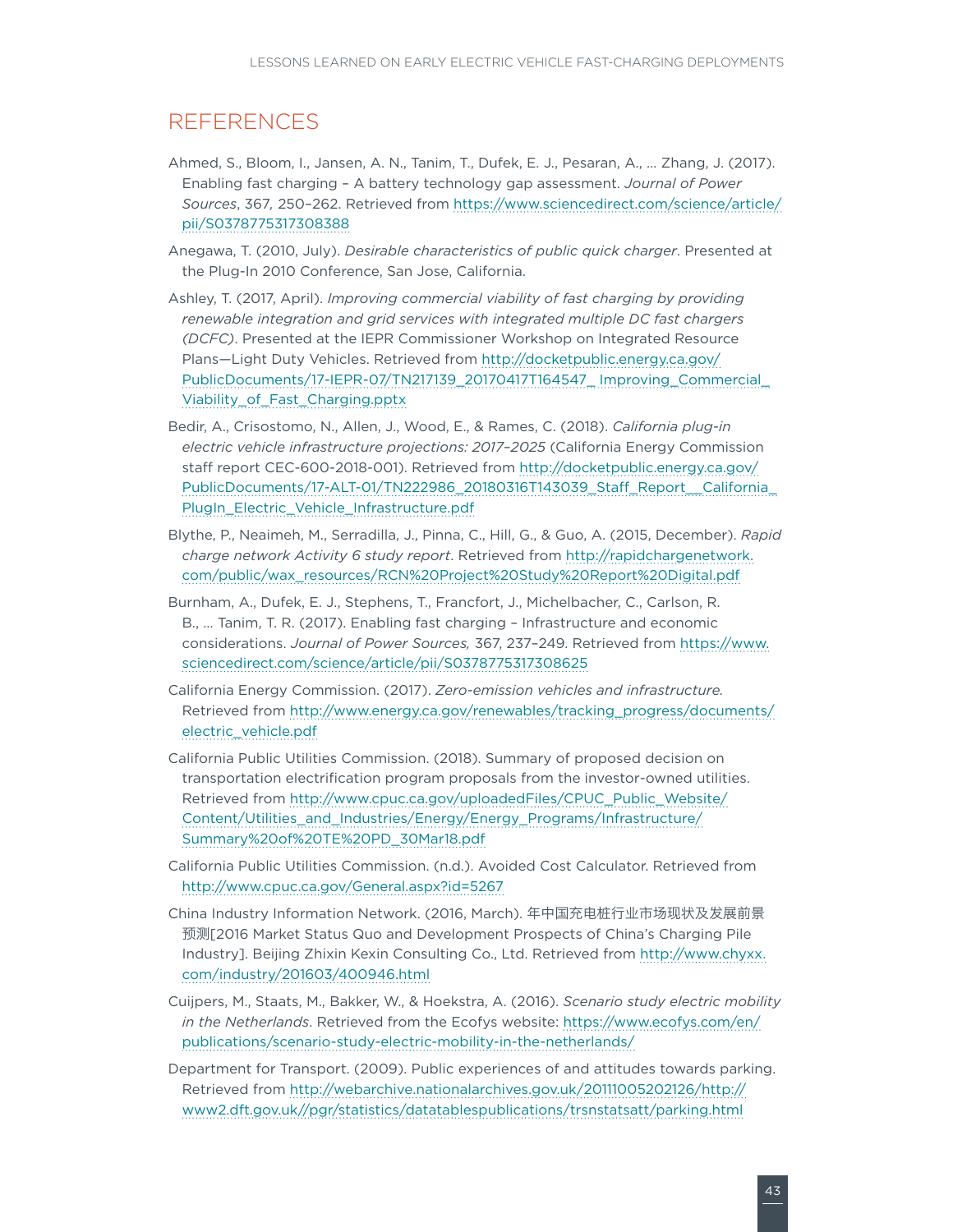Electrify America LLC. (n.d.). Our Plan. Retrieved from [https://www.electrifyamerica.](https://www.electrifyamerica.com/our-plan) [com/our-plan](https://www.electrifyamerica.com/our-plan)

- Evans, A. (2018, February 20). National grid planning electric car charging network. Retrieved from [https://www.aol.co.uk/2018/02/20/national-grid-planning-electric-car](https://www.aol.co.uk/2018/02/20/national-grid-planning-electric-car-charging-network/)[charging-network/](https://www.aol.co.uk/2018/02/20/national-grid-planning-electric-car-charging-network/)
- EVgo. (2018, April). EVgo and Maven Gig announce nation's first dedicated fast charging network for on-demand drivers. Retrieved from [https://www.evgo.com/](https://www.evgo.com/about/news/evgo-maven-gig-announce-nations-first-dedicated-fast-charging-network-demand-drivers/) [about/news/evgo-maven-gig-announce-nations-first-dedicated-fast-charging](https://www.evgo.com/about/news/evgo-maven-gig-announce-nations-first-dedicated-fast-charging-network-demand-drivers/)[network-demand-drivers/](https://www.evgo.com/about/news/evgo-maven-gig-announce-nations-first-dedicated-fast-charging-network-demand-drivers/)
- Fitzgerald, G. & Nelder, C. (2017). *EVgo fleet & tariff analysis phase 1: California*. Retrieved from Rocky Mountain Institute website: [https://www.rmi.org/wp-content/](https://www.rmi.org/wp-content/uploads/2017/04/eLab_EVgo_Fleet_and_Tariff_Analysis_2017.pdf) [uploads/2017/04/eLab\\_EVgo\\_Fleet\\_and\\_Tariff\\_Analysis\\_2017.pdf](https://www.rmi.org/wp-content/uploads/2017/04/eLab_EVgo_Fleet_and_Tariff_Analysis_2017.pdf)
- Francfort, J. (2014, June). *2014 DOE vehicle technologies office review EV project data & analytic results*. Retrieved from [https://www.energy.gov/sites/prod/files/2014/07/f18/](https://www.energy.gov/sites/prod/files/2014/07/f18/vss137_francfort_2014_o.pdf) [vss137\\_francfort\\_2014\\_o.pdf](https://www.energy.gov/sites/prod/files/2014/07/f18/vss137_francfort_2014_o.pdf)
- Francfort, J., Salisbury, S., Smart, J., Garetson, T., & Karner, D. (2017). Considerations for corridor and community DC fast charging complex system design. Retrieved from Idaho National Laboratory website: [https://avt.inl.gov/sites/default/files/pdf/reports/](https://avt.inl.gov/sites/default/files/pdf/reports/DCFCChargingComplexSystemDesign.pdf) [DCFCChargingComplexSystemDesign.pdf](https://avt.inl.gov/sites/default/files/pdf/reports/DCFCChargingComplexSystemDesign.pdf)
- Genovese, A., Giuli, G., & Mancini, M. (2017, October). *On the distribution of fast charge stations in urban environment*. In *Electric Vehicle Symposium 30*. Stuttgart, Germany.
- German National Platform for Electric Mobility. (2015). *Charging infrastructure for electric vehicles in Germany: Progress report and recommendations 2015*. Retrieved from the German Federal Government website: [http://nationale-plattform](http://nationale-plattform-elektromobilitaet.de/en/the-npe/publications/#tabs)[elektromobilitaet.de/en/the-npe/publications/#tabs](http://nationale-plattform-elektromobilitaet.de/en/the-npe/publications/#tabs)
- Gnann, T., Goldbach, D., Jakobsson, N., Plötz, P., Bennehag, A., & Sprei, F. (2016, June). *A model for public fast charging infrastructure needs*. In *Electric Vehicle Symposium 29*. Montreal, Canada. Retrieved from [http://publications.lib.chalmers.se/records/](http://publications.lib.chalmers.se/records/fulltext/238674/local_238674.pdf) [fulltext/238674/local\\_238674.pdf](http://publications.lib.chalmers.se/records/fulltext/238674/local_238674.pdf)
- Hall, D. & Lutsey, N. (2017). *Emerging best practices for electric vehicle charging infrastructure*. Retrieved from the International Council on Clean Transportation, [https://www.theicct.org/publications/emerging-best-practices-electric-vehicle](https://www.theicct.org/publications/emerging-best-practices-electric-vehicle-charging-infrastructure)[charging-infrastructure](https://www.theicct.org/publications/emerging-best-practices-electric-vehicle-charging-infrastructure)
- Harrison, G., & Thiel, C. (2017). An exploratory policy analysis of electric vehicle sales competition and sensitivity to infrastructure in Europe. *Technological Forecasting and Social Change*, 114, 165–178. [doi:10.1016/j.techfore.2016.08.007](https://doi.org/10.1016/j.techfore.2016.08.007)
- Ionity GmBH. (2017, November). Ionity Pan-European high-power charging network enables e-mobility for long distance travel. Retrieved from Audi Media Center, [https://www.audi-mediacenter.com/en/press-releases/ionity-pan-european-high](https://www.audi-mediacenter.com/en/press-releases/ionity-pan-european-high-power-charging-network-enables-e-mobility-for-long-distance-travel-9540)[power-charging-network-enables-e-mobility-for-long-distance-travel-9540](https://www.audi-mediacenter.com/en/press-releases/ionity-pan-european-high-power-charging-network-enables-e-mobility-for-long-distance-travel-9540)
- Jabbari, P. & MacKenzie, D. (2016, June). *EV everywhere or EV anytime? Co-locating multiple DC fast chargers improves both operator cost and access reliability*. In *Electric Vehicle Symposium 29*. Montreal, Canada. Retrieved from the Transportation Research Board website:<https://trid.trb.org/view/1439381>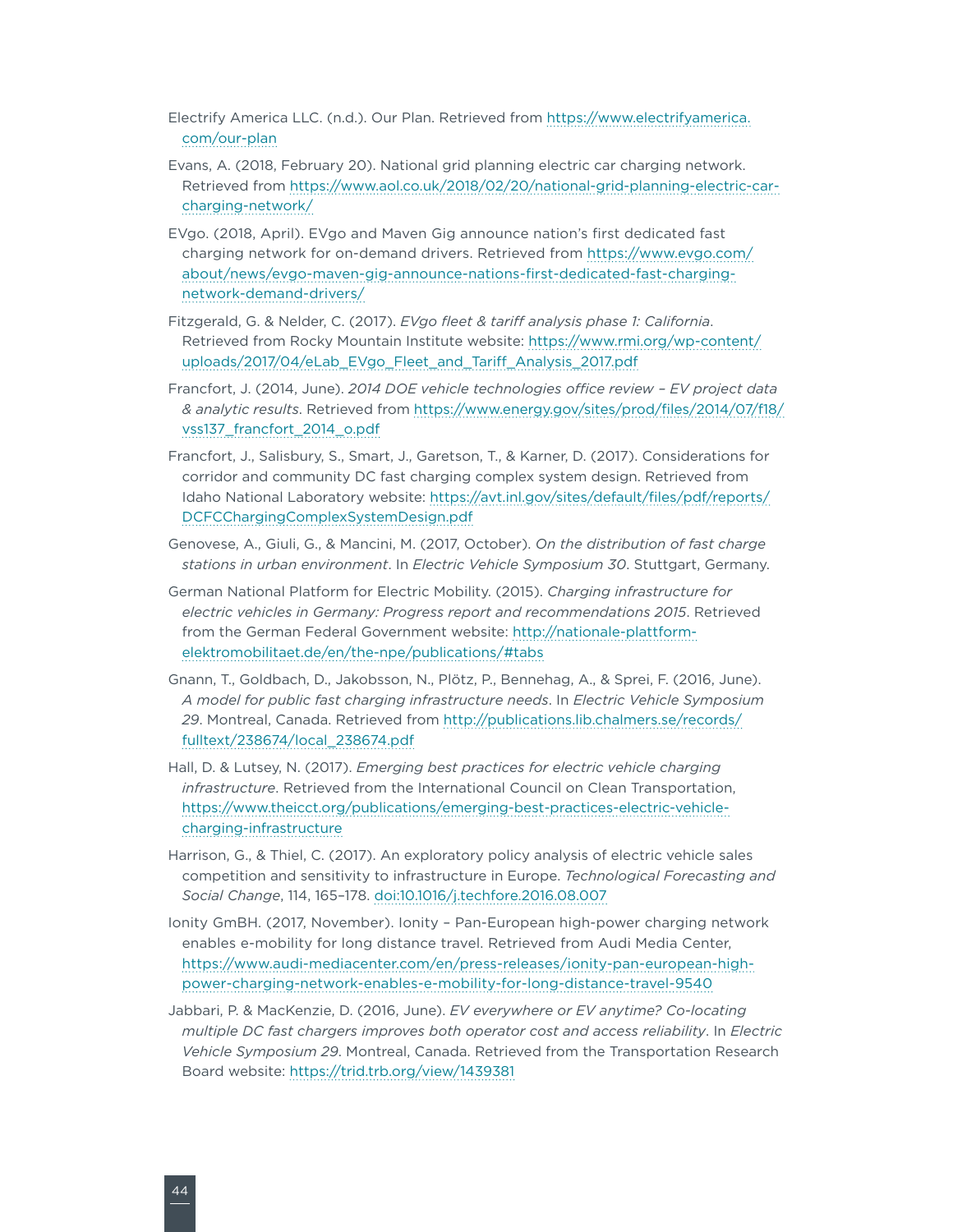- Ji, W., Nicholas, M., & Tal, G. (2015). Electric vehicle fast charger planning for metropolitan planning organizations: Adapting to changing markets and vehicle technology. *Transportation Research Record: Journal of the Transportation Research Board*, 2502, 134–143. doi:10.3141/2502-16
- Jochem, P., Brendel, C., Reuter-Oppermann, M., Fichtner, W., & Nickel, S. (2015). Optimizing the allocation of fast charging infrastructure along the German autobahn. *Journal of Business Economics*, 86(5), 513–535. Retrieved from [https://link.springer.](https://link.springer.com/article/10.1007/s11573-015-0781-5) [com/article/10.1007/s11573-015-0781-5](https://link.springer.com/article/10.1007/s11573-015-0781-5)
- Kasten, P., Bracker, J., Haller, M., & Purwanto, J. (2016). *Electric mobility in Europe – Future impact on the emissions and the energy systems*. Retrieved from the Öko-Institut e.V.website, [http://www.oeko.de/fileadmin/oekodoc/Assessing-the-status-of](http://www.oeko.de/fileadmin/oekodoc/Assessing-the-status-of-electrification-of-the-road-transport-passenger-vehicles.pdf)[electrification-of-the-road-transport-passenger-vehicles.pdf](http://www.oeko.de/fileadmin/oekodoc/Assessing-the-status-of-electrification-of-the-road-transport-passenger-vehicles.pdf)
- KPMG. (2017). *Global automotive executive survey 2017*. Retrieved from [https://assets.kpmg.com/content/dam/kpmg/xx/pdf/2017/01/global-automotive](https://assets.kpmg.com/content/dam/kpmg/xx/pdf/2017/01/global-automotive-executive-survey-2017.pdf)[executive-survey-2017.pdf](https://assets.kpmg.com/content/dam/kpmg/xx/pdf/2017/01/global-automotive-executive-survey-2017.pdf)
- Li, J. (2016, October). 电动汽车如何成为调节电网的好帮手?[How can electric vehicles become a good helper for regulating the power grid?] *China Electric Power News*. Retrieved from <https://www.china5e.com/news/news-962456-1.html>
- Liptak, A. (2017, December 17). Tesla is prohibiting commercial drivers from using its Supercharger stations. *The Verge.* Retrieved from [https://www.theverge.](https://www.theverge.com/2017/12/17/16787010/tesla-prohibiting-commercial-drivers-supercharger-station) [com/2017/12/17/16787010/tesla-prohibiting-commercial-drivers-supercharger-station](https://www.theverge.com/2017/12/17/16787010/tesla-prohibiting-commercial-drivers-supercharger-station)
- Lorentzen, E., Haugneland, P., Bu, C., & Hauge, E. (2017, October). *Charging infrastructure experience in Norway – The worlds most advanced EV market*. In *Electric Vehicle Symposium 30*. Stuttgart, Germany. Retrieved from [https://wpstatic.idium.no/elbil.](https://wpstatic.idium.no/elbil.no/2016/08/EVS30-Charging-infrastrucure-experiences-in-Norway-paper.pdf) [no/2016/08/EVS30-Charging-infrastrucure-experiences-in-Norway-paper.pdf](https://wpstatic.idium.no/elbil.no/2016/08/EVS30-Charging-infrastrucure-experiences-in-Norway-paper.pdf)
- Marcon. (2016). Business case for investing in electric vehicle direct current charging infrastructure. Retrieved from the Canadian Council of Ministers of the Environment website: [https://www.ccme.ca/files/Resources/air/mobile\\_sources/Final%20](https://www.ccme.ca/files/Resources/air/mobile_sources/Final DCFC Report.pdf) [DCFC%20Report.pdf](https://www.ccme.ca/files/Resources/air/mobile_sources/Final DCFC Report.pdf)
- Meintz, A., Zhang, J., Vijayagopal, R., Kreutzer, C., Ahmed, S., Bloom, I., … Tanim, T. (2017). Enabling fast charging – Vehicle considerations. *Journal of Power Sources*, 367, 216–227. Retrieved from [https://www.sciencedirect.com/science/article/pii/](https://www.sciencedirect.com/science/article/pii/S0378775317309898) [S0378775317309898](https://www.sciencedirect.com/science/article/pii/S0378775317309898)
- Melaina, M., & Helwig, M. (2014, May). *California statewide plug-in electric vehicle infrastructure assessment.* Retrieved from the National Renewable Energy Laboratory website:<https://www.nrel.gov/docs/fy15osti/60729.pdf>
- Metcalf, M. (2016). *Electric program investment charge (EPIC) final report*. Retrieved from the Pacific Gas & Electric website: [https://www.pge.com/pge\\_global/common/](https://www.pge.com/pge_global/common/pdfs/about-pge/environment/what-we-are-doing/electric-program-investment-charge/EPIC-1.25.pdf) [pdfs/about-pge/environment/what-we-are-doing/electric-program-investment](https://www.pge.com/pge_global/common/pdfs/about-pge/environment/what-we-are-doing/electric-program-investment-charge/EPIC-1.25.pdf)[charge/EPIC-1.25.pdf](https://www.pge.com/pge_global/common/pdfs/about-pge/environment/what-we-are-doing/electric-program-investment-charge/EPIC-1.25.pdf)
- Ministry of Economic Affairs. (2017). Vision on the charging infrastructure for electric transport. Retrieved from the Netherlands Enterprise Agency website: [https://](https://www.rvo.nl/sites/default/files/2017/05/Vision on the charging infrastructure for electric transport.pdf) [www.rvo.nl/sites/default/files/2017/05/Vision%20on%20the%20charging%20](https://www.rvo.nl/sites/default/files/2017/05/Vision on the charging infrastructure for electric transport.pdf) [infrastructure%20for%20electric%20transport.pdf](https://www.rvo.nl/sites/default/files/2017/05/Vision on the charging infrastructure for electric transport.pdf)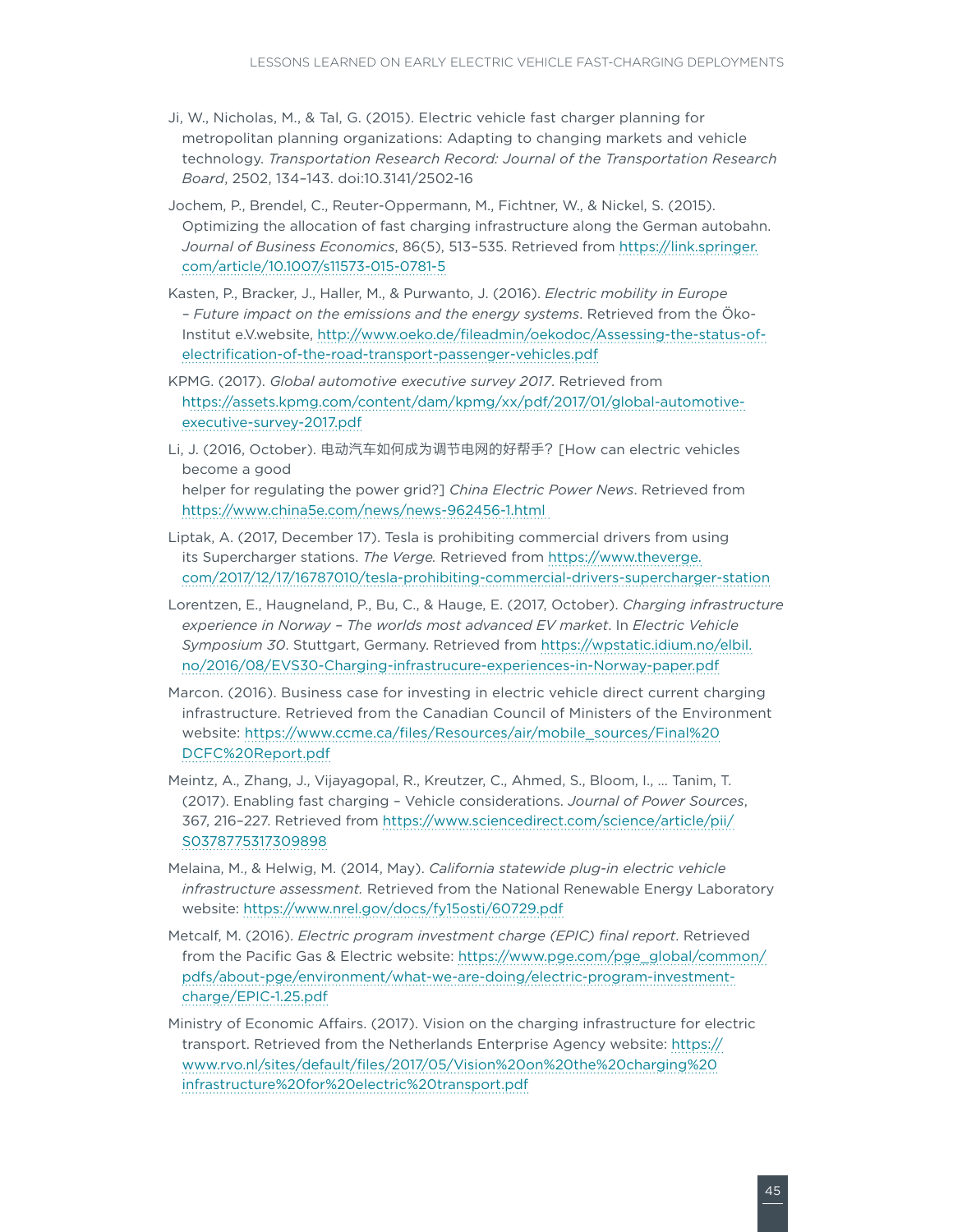Musk, E. (2016). [Elon Musk twitter account]. [https://twitter.com/elonmusk/](https://twitter.com/elonmusk/status/812708946225963008) [status/812708946225963008](https://twitter.com/elonmusk/status/812708946225963008)

- Neaimeh, M., Salisbury, S. D., Hill, G. A., Blythe, P. T., Scoffield, D. R., & Francfort, J. E. (2017). Analysing the usage and evidencing the importance of fast chargers for the adoption of battery electric vehicles. *Energy Policy, 108*, 474-486. doi:10.1016/j. enpol.2017.06.033
- Nicholas, M., Tal, G., & Turrentine, T. (2017). *Advanced plug-in electric vehicle travel and charging behavior interim report* (Research report – UCD-ITS-RR-16-10). Retrieved from UC Davis Institute of Transportation Studies website: [https://phev.ucdavis.edu/](https://phev.ucdavis.edu/wp-content/uploads/2017/08/25.-Advanced-Plug-in-Electric-Vehicle-Travel-and-Charging-Behavior-Interim-Report-.pdf) [wp-content/uploads/2017/08/25.-Advanced-Plug-in-Electric-Vehicle-Travel-and-](https://phev.ucdavis.edu/wp-content/uploads/2017/08/25.-Advanced-Plug-in-Electric-Vehicle-Travel-and-Charging-Behavior-Interim-Report-.pdf)[Charging-Behavior-Interim-Report-.pdf](https://phev.ucdavis.edu/wp-content/uploads/2017/08/25.-Advanced-Plug-in-Electric-Vehicle-Travel-and-Charging-Behavior-Interim-Report-.pdf)
- Nicholas, M., & Tal, G. (2017, October). *Survey and data observations on consumer motivations to DC fast charge*. In *Electric Vehicle Symposium 30*. Stuttgart, Germany.
- Nicholas, M., Tal, G., & Woodjack, J. (2013). *California statewide charging assessment model for plug-in electric vehicles: Learning from statewide travel surveys* (Working paper UCD-ITS-WP-13-01). Retrieved from the University of California Davis website: [https://itspubs.ucdavis.edu/index.php/research/publications/publication](https://itspubs.ucdavis.edu/index.php/research/publications/publication-detail/?pub_id=1832)[detail/?pub\\_id=1832](https://itspubs.ucdavis.edu/index.php/research/publications/publication-detail/?pub_id=1832)
- Nigro, N., Welch, D., & Peace, J. (2015). *Strategic planning to implement publicly available EV charging stations: A guide for businesses and policymakers*. Retrieved from the Center for Climate and Energy Solutions website: [https://www.c2es.org/](https://www.c2es.org/publications/strategic-planning-implement-publicly-available-ev-charging-stations-guide-businesses) [publications/strategic-planning-implement-publicly-available-ev-charging-stations](https://www.c2es.org/publications/strategic-planning-implement-publicly-available-ev-charging-stations-guide-businesses)[guide-businesses](https://www.c2es.org/publications/strategic-planning-implement-publicly-available-ev-charging-stations-guide-businesses)
- Nilsen, T. (2016, January 27). Electric cars get network of fast-chargers in northern Norway. *The Independent Barents Observer*. Retrieved from [https://thebarentsobserver.com/en/2016/01/electric-cars-get-network-fast-chargers](https://thebarentsobserver.com/en/2016/01/electric-cars-get-network-fast-chargers-northern-norway)[northern-norway](https://thebarentsobserver.com/en/2016/01/electric-cars-get-network-fast-chargers-northern-norway)
- Pacific Gas and Electric. (n.d.). Site information for electric vehicle direct current fast chargers. Retrieved from [https://www.pge.com/en\\_US/about-pge/environment/what](https://www.pge.com/en_US/about-pge/environment/what-we-are-doing/electric-program-investment-charge/direct-current-electric-vehicle-fast-chargers.page)[we-are-doing/electric-program-investment-charge/direct-current-electric-vehicle-fast](https://www.pge.com/en_US/about-pge/environment/what-we-are-doing/electric-program-investment-charge/direct-current-electric-vehicle-fast-chargers.page)[chargers.page](https://www.pge.com/en_US/about-pge/environment/what-we-are-doing/electric-program-investment-charge/direct-current-electric-vehicle-fast-chargers.page)
- Platform for Electro-Mobility. (2018). *How EU member states roll-out electric-mobility: Electric charging infrastructure in 2020 and beyond*. Retrieved from [http://bellona.](http://bellona.org/publication/how-eu-member-states-roll-out-electric-mobility-electric-charging-infrastructure-in-2020-and-beyond) [org/publication/how-eu-member-states-roll-out-electric-mobility-electric-charging](http://bellona.org/publication/how-eu-member-states-roll-out-electric-mobility-electric-charging-infrastructure-in-2020-and-beyond)[infrastructure-in-2020-and-beyond](http://bellona.org/publication/how-eu-member-states-roll-out-electric-mobility-electric-charging-infrastructure-in-2020-and-beyond)
- PlugShare (2018). [PlugShare summary data for U.S. core-based statistical areas]. Retrieved from https://www.recargo.com/data.html
- Reuter-Oppermann, M., Funke, S., Jochem, P., & Graf, F. (2017, October). *How many fast charging stations do we need along the German highway network?* In *Electric Vehicle Symposium 30*, Stuttgart, Germany. Retrieved from [https://www.researchgate.net/](https://www.researchgate.net/publication/320550413_How_Many_Fast_Charging_Stations_Do_We_Need_Along_the_German_Highway_Network) [publication/320550413\\_How\\_Many\\_Fast\\_Charging\\_Stations\\_Do\\_We\\_Need\\_Along\\_](https://www.researchgate.net/publication/320550413_How_Many_Fast_Charging_Stations_Do_We_Need_Along_the_German_Highway_Network) [the\\_German\\_Highway\\_Network](https://www.researchgate.net/publication/320550413_How_Many_Fast_Charging_Stations_Do_We_Need_Along_the_German_Highway_Network)
- Ribberink, H., Wilkens, L., Abdullah, R., McGrath, M., & Wojdan, M. (2017, October). *Impact of clusters of DC fast charging stations on the electricity distribution grid in Ottawa, Canada.* In *Electric Vehicle Symposium 30,* Stuttgart, Germany.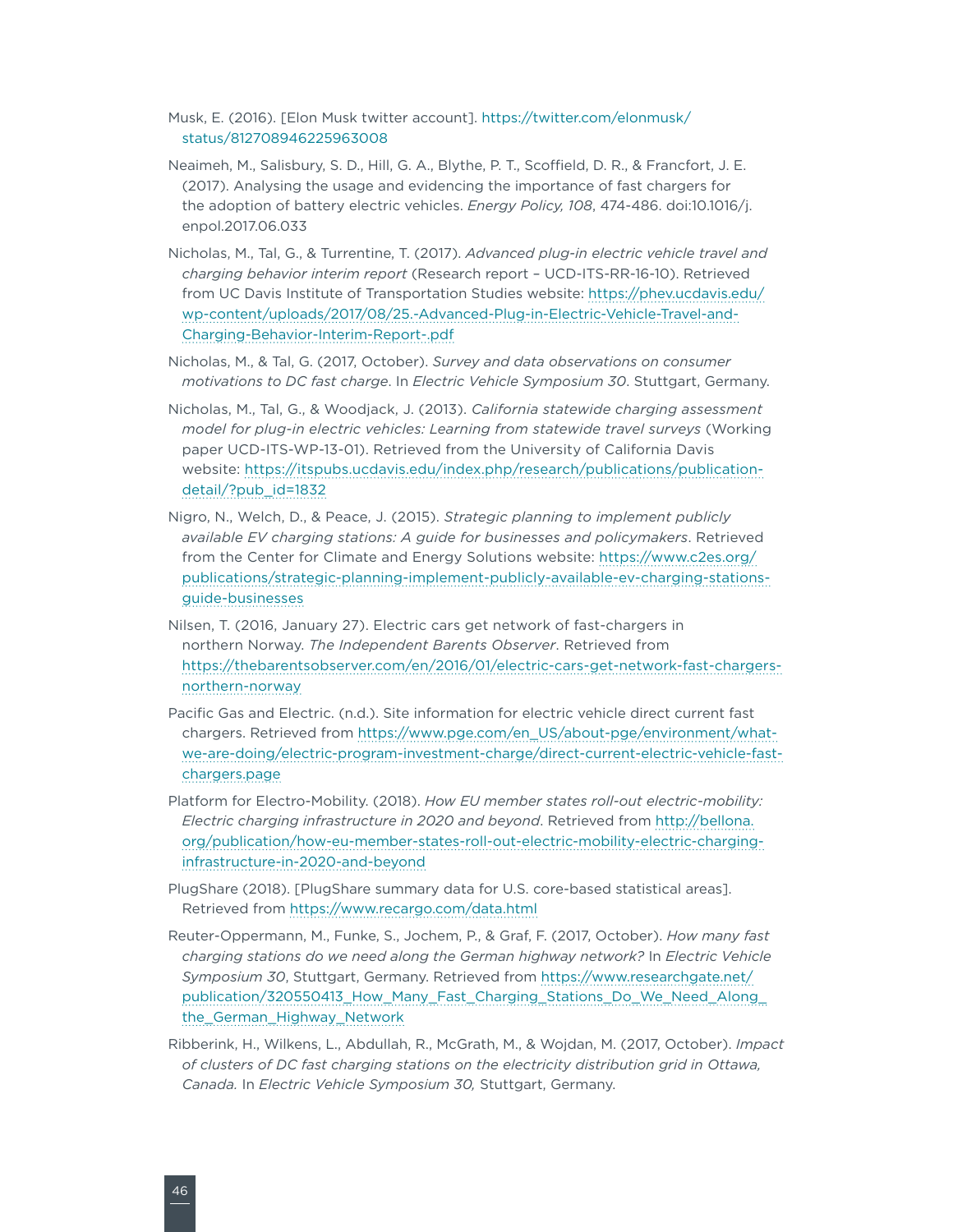- Santini, D., Zhou, Y., Elango, V., Xu, Y., & Guensler, R. (2014, January). *Daytime charging – What is the hierarchy of opportunities and customer needs? A case study based on Atlanta commute data*. Paper presented at the 93rd Transportation Research Board Annual Meeting, Washington, D.C*.* Retrieved from <http://docs.trb.org/prp/14-5337.pdf>
- Serradilla, J., Wardle, J., Blythe, P., & Gibbon, J. (2017). An evidence-based approach for investment in rapid-charging infrastructure. *Energy Policy,* 106, 514-524. Retrieved from <https://www.sciencedirect.com/science/article/pii/S030142151730232X>
- Shaffer, S. (2011). *140 New Montgomery Power Distribution Design*. Retrieved from the California Polytechnic State University website: [http://digitalcommons.calpoly.edu/cgi/](http://digitalcommons.calpoly.edu/cgi/viewcontent.cgi?article=1132&context=eesp) [viewcontent.cgi?article=1132&context=eesp](http://digitalcommons.calpoly.edu/cgi/viewcontent.cgi?article=1132&context=eesp)
- Sierzchula, W., Bakker, S., Maat, K., & van Wee, B. (2014). The influence of financial incentives and other socio-economic factors on electric vehicle adoption. *Energy Policy*, 68, 183–194. [doi:10.1016/j.enpol.2014.01.043.](https://doi.org/10.1016/j.enpol.2014.01.043)
- Slowik, P., & Lutsey, N. (2017). *Expanding the electric vehicle market in U.S. cities*. Retrieved from the International Council on Clean Transportation, [www.theicct.org/](http://www.theicct.org/leading-us-city-electric-vehicle-2017) [leading-us-city-electric-vehicle-2017](http://www.theicct.org/leading-us-city-electric-vehicle-2017)
- Smith, M., & Castellano, J. (2015). *Costs associated with non-residential electric vehicle supply equipment*. Retrieved from the U.S. Department of Energy website: [https://www.afdc.energy.gov/uploads/publication/evse\\_cost\\_report\\_2015.pdf](https://www.afdc.energy.gov/uploads/publication/evse_cost_report_2015.pdf)
- Society of Automotive Engineers. (2017, October). *SAE electric vehicle and plug in hybrid electric vehicle conductive charge coupler* (Document number J1772\_201710). Retrieved from [https://www.sae.org/standards/content/j1772\\_201710/](https://www.sae.org/standards/content/j1772_201710/)
- Tesla (2017). Supercharging cities. Retrieved from [https://www.tesla.com/blog/](https://www.tesla.com/blog/supercharging-cities) [supercharging-cities](https://www.tesla.com/blog/supercharging-cities)
- Tesla (n.d.). Supercharging support. Retrieved from [https://www.tesla.com/support/](https://www.tesla.com/support/supercharging) [supercharging](https://www.tesla.com/support/supercharging)
- U.S. Energy Information Administration. (2015). Residential energy consumption survey (RECS)—2015 RECS survey data. Retrieved from [https://www.eia.gov/consumption/](https://www.eia.gov/consumption/residential/data/2015/#structural) [residential/data/2015/#structural](https://www.eia.gov/consumption/residential/data/2015/#structural)
- Weinberger, P., Hardy, M., Oakley, J., Polzin, S., Pisarsky, A., Spear, B., & Long, L. (2013, September). *Vehicle and transit availability* (Brief 7), In *Commuting in America 2013*. Retrieved from the American Association of State Highway and Transportation Officials website: [http://traveltrends.transportation.org/Documents/B7\\_Vehicle%20](http://traveltrends.transportation.org/Documents/B7_Vehicle and Transit Availability_CA07-4_web.pdf) [and%20Transit%20Availability\\_CA07-4\\_web.pdf](http://traveltrends.transportation.org/Documents/B7_Vehicle and Transit Availability_CA07-4_web.pdf)
- Washington State Department of Transportation. (2014). West coast green highway Electric highways project FAQs. Retrieved from [http://www.westcoastgreenhighway.](http://www.westcoastgreenhighway.com/electrichighwayfaq.htm) [com/electrichighwayfaq.htm](http://www.westcoastgreenhighway.com/electrichighwayfaq.htm)
- Wilson, A. (2018, April 16). Porsche plans network of 500 fast chargers for U.S. *Automotive News*. Retrieved from [http://www.autonews.com/article/20180416/](http://www.autonews.com/article/20180416/OEM05/180419848/porsche-plans-network-of-500-fast-chargers-for-u-s) [OEM05/180419848/porsche-plans-network-of-500-fast-chargers-for-u-s](http://www.autonews.com/article/20180416/OEM05/180419848/porsche-plans-network-of-500-fast-chargers-for-u-s)
- Wood, E., Rames, C., Muratori, M., Raghavan, S., & Melaina, M. (2017). *National plug-In electric vehicle infrastructure analysis.* Retrieved from National Renewable Energy Laboratory website: <https://www.nrel.gov/docs/fy17osti/69031.pdf>